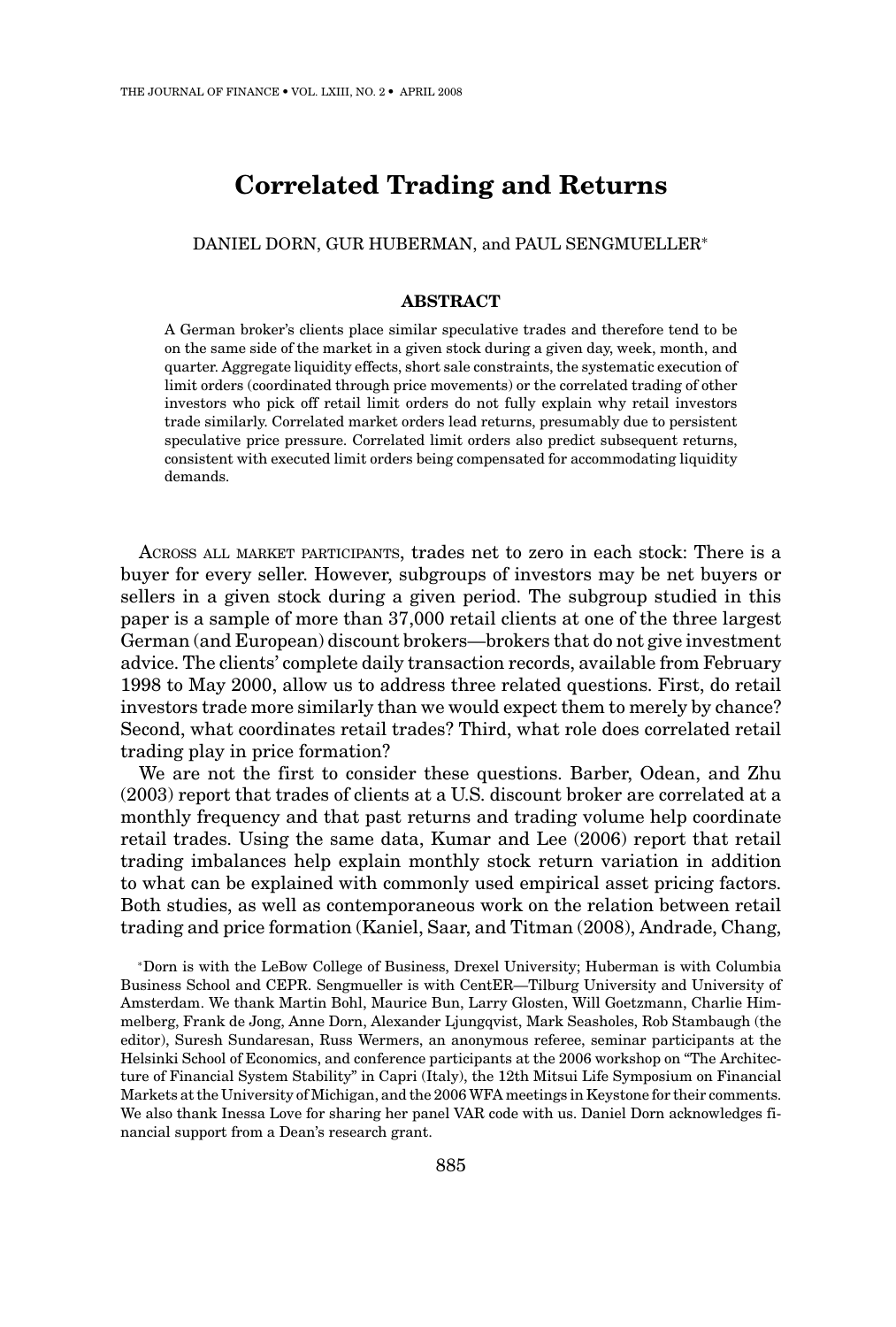and Seasholes (2007), Barber, Odean, and Zhu (2006), and Hvidkjaer (2006)) essentially treat retail trades as homogenous.

What sets our study apart is that we examine different types of retail trades. We distinguish between speculative and other trades, and between market orders and executed limit orders. These distinctions are crucial; our answers to the questions outlined above vary depending on the types of trades considered. Moreover, since our focus is on the daily frequency, we are able to show not only that correlated speculative market trades are contemporaneously correlated with returns, but also that they lead returns.

Retail investors in our sample exhibit a stronger tendency to trade in tandem than the institutional investors studied in earlier papers (see Lakonishok, Shleifer, and Vishny (1992) (LSV), Wermers (1999), and Wylie (2005)). In a typical stock and quarter, 57% of the investors are on the same side of the market (when one would expect 50% of the funds to be on the same side of the market simply by chance). In contrast, LSV report that only 50.1% of the U.S. pension funds in their sample are on the same side of the market in a typical stock and quarter. Correlated trading among retail investors persists at the daily frequency, with 54.3% of the investors moving in the same direction.

The correlated execution of stale limit orders is a mechanical reason why retail investors end up on the same side of the market. For example, a price jump can trigger the execution of limit sell orders that were submitted days or even weeks apart. Indeed, we find that 56.2% of the limit order traders move in the same direction in a typical stock and day whereas only 53.9% of the market order traders do.<sup>1</sup> However, mechanical reasons such as limit order execution or short-sale constraints (see Wylie (2005)) explain only a fraction of the comovement observed in our sample.

We further distinguish market orders into orders deemed likely nonspeculative, that is, driven by savings, dissavings, or risk-sharing motives, and those deemed likely speculative, that is, driven by perceived information about the future stock price (similar to Barber and Odean (2002)). For example, the transaction records contain a variable that identifies the order as part of an automatic investment plan through which retail investors can gradually build or reduce positions in individual stocks and mutual funds at pre-determined dates (similar to ShareBuilder in the United States); such plan trades are likely driven by savings or dissavings motives and are thus classified as nonspeculative. Given that nonspeculative orders are coordinated either explicitly (through investment plan purchases) or implicitly (for example, through time clustering of paycheck distributions), it is not surprising to find that such orders are indeed correlated.

A more surprising result is that the observed comovement among speculative market order trades is 20% to 50% higher than that among nonspeculative market order trades. In other words, retail investors move together primarily

<sup>&</sup>lt;sup>1</sup> Barber et al. (2003) proxy for limit order effects by filtering out buys on days with negative returns and sells on days with positive returns. They report that their results are unchanged for the reduced sample of transactions.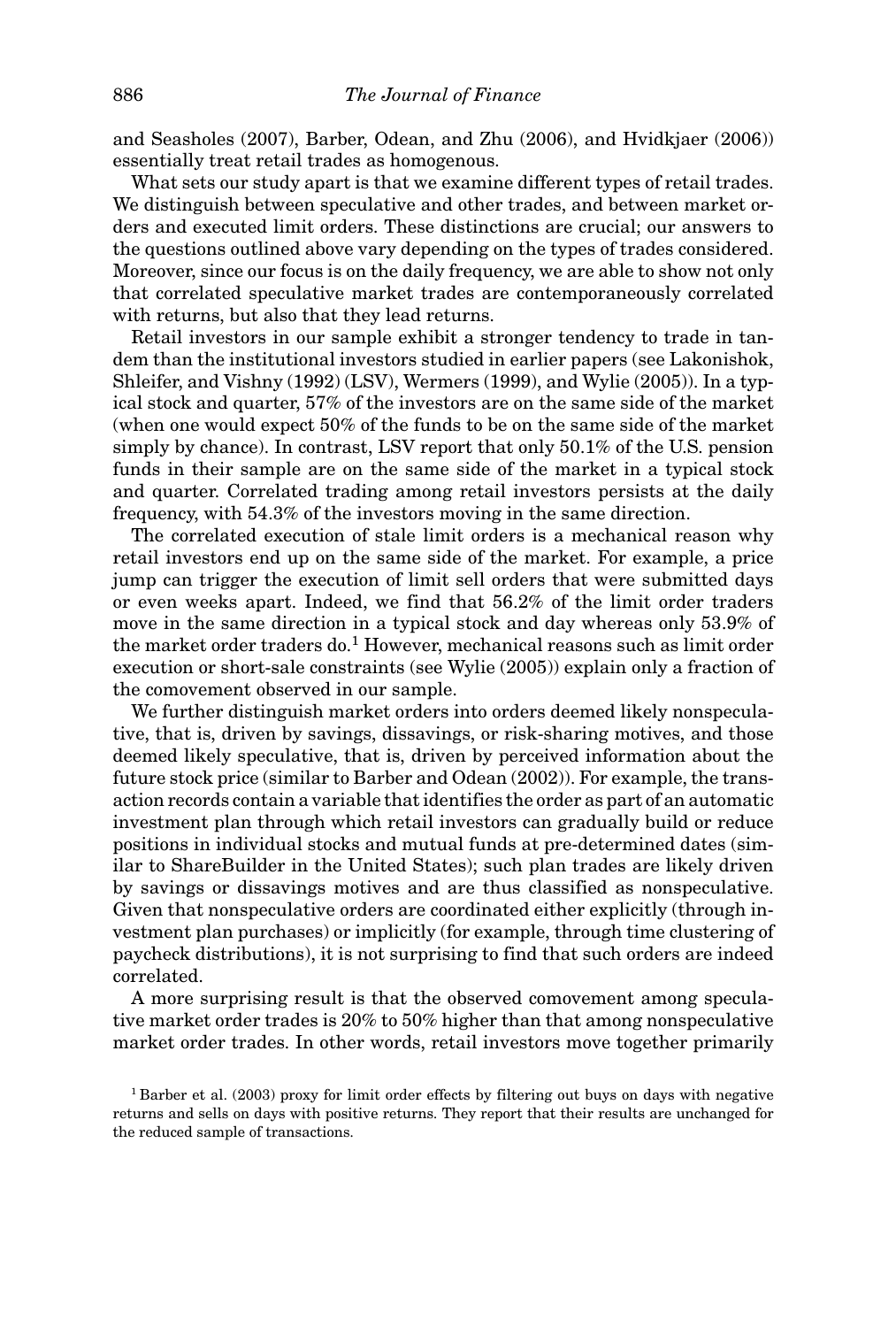because they tend to place similar speculative bets, not because their nonspeculative trades are coordinated through, say, automatic investment plans.

What are the circumstances under which correlated trading is more pronounced? Other things equal, there is greater correlated trading in the sample in a given stock and day when more clients trade or when the market-wide trading volume for that stock-day is larger. Correlated trading also tends to be greater in larger stocks. In contrast, we find little evidence that the actions of sophisticated investors, or investors located close to one another or the firm, are responsible for the documented comovement.

Correlated decisions to trade individual stocks have implications not only for individual investor welfare (see, for example, Barber and Odean (2000)), but potentially for prices as well. The individual trades in our sample appear to aggregate to an economically meaningful total. On average, the absolute value of the order imbalances in a given stock and day—number of shares purchased minus number of shares sold by the sample investors—represents close to 1% of the market-wide trading volume. Moreover, the clients of this brokerage are probably representative of other individual investors, especially clients of other discount brokers.

Individual investors could play a role in price formation because their orders, taken together, demand liquidity from or supply liquidity to other market participants. Individual investors might move prices because their speculative trades reveal information about future prices (see Glosten and Milgrom (1985) and Kyle (1985)). And even if investors traded on signals unrelated to fundamental values as conjectured in models of noise trading and style investing, their trading could move prices as long as other investors are constrained from betting against them (see, for example, De Long et al. (1990a), Shleifer and Vishny (1997), or Barberis and Shleifer (2003)).

In our sample, days and weeks with heavy speculative market order buying are associated with high returns, while speculative market order selling is associated with low returns. For example, the tercile of stocks most aggressively bought by speculators outperforms the tercile of stocks most heavily sold by 1.7% during the day of portfolio formation. Based on speculative market orders, the sample investors are momentum traders buying stocks with high past returns and selling stocks with low past returns. Moreover, the observed speculative trading leads returns as the speculative buy portfolio continues to outperform the speculative sell portfolio after portfolio formation. Predictability does not appear to be due to return momentum; a panel vector auto regression (VAR) confirms that trade imbalances are persistent and lead returns.

A second VAR, for a subsample of trades that condition on the previous day's information, indicates that even same-day returns are driven by trade imbalances and are not due to reverse causation. Predictability could therefore be due to persistent speculative price pressure that is not anticipated by other market participants.

The distinction between market orders and executed limit orders turns out to be crucial for understanding the relation between individual investor trading and returns. In contrast to aggregated market orders, aggregated limit orders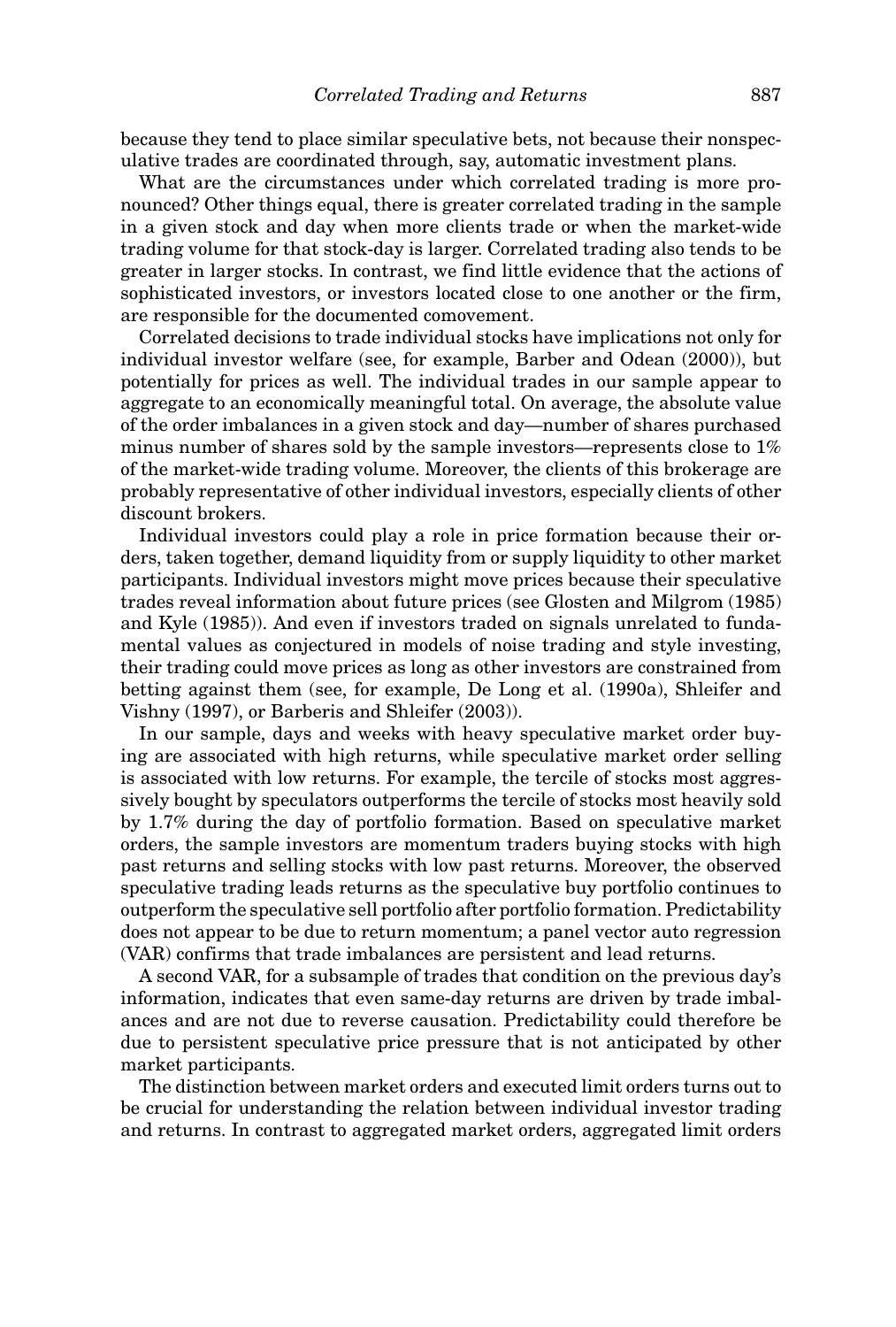appear to be negative feedback trades. In large part, the negative correlations between limit order imbalances and past as well as contemporaneous returns are due to the strong mechanical relation between price movements and limit order execution (Linnainmaa (2003) elaborates on this point). Limit order imbalances are positively correlated with future returns, which is consistent with the hypothesis that limit order traders are compensated for accommodating temporary liquidity demands of other investors (see Kaniel et al. (2008)).

A failure to separate market and limit orders would lead us to classify retail investors as contrarian, similar to prior and contemporaneous papers studying individual investor behavior (see Grinblatt and Keloharju (2000), Nofsinger and Sias (1999), Griffin, Harris, and Topaloglu (2003), Barber et al. (2003), Kaniel et al. (2008), Goetzmann and Massa (2002), and Jackson (2003) for evidence on Finnish, United States, and Australian retail investors)—the mechanical correlation between limit order execution and returns masks the previously undocumented relations between speculative trading and returns.

The remainder of the paper proceeds as follows. Section I provides a description of the transaction records. Section II examines comovement among the sample investors. Section III relates correlated speculative trading to returns, and Section IV concludes.

### **I. Data**

The analysis in this paper draws on complete daily transaction records for a sample of more than 37,000 clients at one of the three largest German discount brokers between February 1998 and May 2000. The client sample is drawn randomly from the entire active and former client population as of January 1999—hence, the sample is free of survivorship bias—and represents roughly half of the existing client population at that time. The broker is labeled as a discount broker because no investment advice is given. This is important because it rules out correlated trading due to broker recommendations.<sup>2</sup> If only by virtue of its size, the sample is likely representative of the broader population of German discount brokerage clients. At the time the sample was drawn, it represented 10% of the total number of accounts held at German discount brokers (Van Steenis and Ossig (2000)). In turn, discount brokerage clients constitute a substantial fraction of the German retail investor population. At the end of our sample period, there were 1.6 million clients at German discount brokers (Van Steenis and Ossig (2000)) relative to roughly 6.2 million German investors with any exposure to individual stocks at the end of 2000 (see Deutsches Aktieninstitut (2003)). Dorn and Huberman (2005) document that German discount brokerage clients are younger, better educated, more likely to be self-employed, and earn higher incomes than the typical retail investor, similar to the differences between U.S. retail investors who trade online and those who do not (see New York Stock Exchange (2001)).

<sup>&</sup>lt;sup>2</sup> Initial public offerings (IPOs) are an exception. During the sample period, IPOs are prominently displayed on the broker's web site. Moreover, the broker acts as an underwriter in several IPOs, which could be interpreted as an endorsement even if no explicit recommendation is given.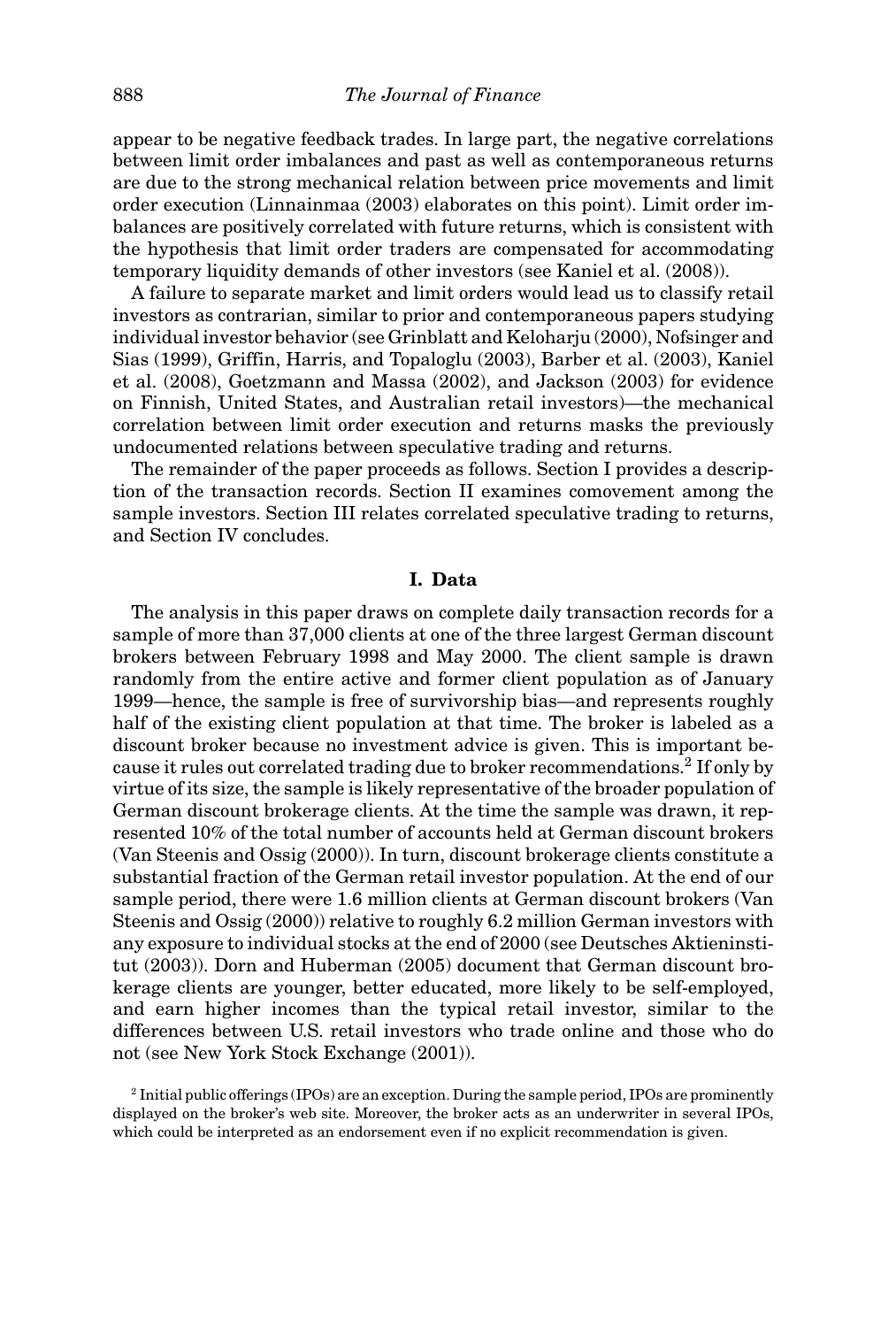The transaction records are complete in that they contain the opening position as well as all transactions of a client from the account opening date until the account closing date or May 31, 2000, whichever comes earlier. This allows us to reconstitute the entire portfolio of each client at the end of each day during the sample period. The typical transaction record consists of a unique identification number, an account number that identifies the client, a transaction date, a buy/sell indicator, order type (indicating whether an order is a limit or a market order), order channel (indicating whether the order was placed, for example, by phone, internet, or as part of an automatic savings plan), an exchange indicator (identifying the exchange on which the order is placed), the type of asset traded (common stock, for example), a security identification code, the number of shares traded, the gross transaction value, and the transaction fees.

In principle, brokerage clients can trade all the bonds, stocks, and options listed on German exchanges, as well as all the mutual funds registered in Germany by domestic and foreign issuers. To examine correlated trading, we focus on transactions in domestic stocks for which Datastream provides detailed pricing and volume information. At the end of the sample period, the typical client portfolio is worth DEM 45,000 (USD 23,000 at the average DEM/USD rate of approximately 2 DEM per USD during the sample period) and consists entirely of individual stocks and stock mutual funds. The Herfindahl–Hirschmann Index (HHI) of the typical equity portfolio is 13.5% at the end of the sample period, that is, clients hold the equivalent of seven stocks equally weighted.<sup>3</sup> In aggregate, the brokerage positions are worth DEM 4.6 billion, almost 90% of which is in equities. The aggregate trading volume, the sum of absolute values of purchases and sales during the sample period, is DEM 18.3 billion. Most of the trading occurs in individual stocks and options.

We use Datastream to retrieve daily returns adjusted for splits and dividends for all German exchange-listed stocks, all registered mutual funds, and the DAX 100 and the Neuer Markt 50 (Nemax 50) indices.4 We also use Datastream to obtain market capitalization, market-to-book values, daily opening and closing prices, and aggregate trading volume (the number of shares traded across all German stock exchanges for each stock-day, Datastream equity code "VZ") for most of the German stocks in our sample. We identify German stocks in a twostep process. First, we focus on stocks that have a German country code (the first two digits of the stock's International Security Identification Number (ISIN) are "DE"). Second, we check the underlying company names and stock descriptions to eliminate foreign stock certificates whose ISIN starts with "DE". Company names and stock descriptions come from a list maintained by the Karlsruher

<sup>3</sup> The HHI is defined as the sum of squared portfolio weights. A portfolio consisting of *n* stocks equally weighted would have an HHI of  $n \cdot (\frac{1}{n})^2$ . Note that we assume stock mutual funds to consist of 100 equally weighted positions that do not overlap with other holdings of the investor. That is, the HHI of the portfolio of an investor holding one mutual fund is 1% and that of an investor splitting his money equally between two mutual funds is 0.5%.

<sup>4</sup> The Neuer Markt was the market segment for growth and technology stocks of the Frankfurt Stock Exchange. It was founded in March 1997 and closed 6 years later.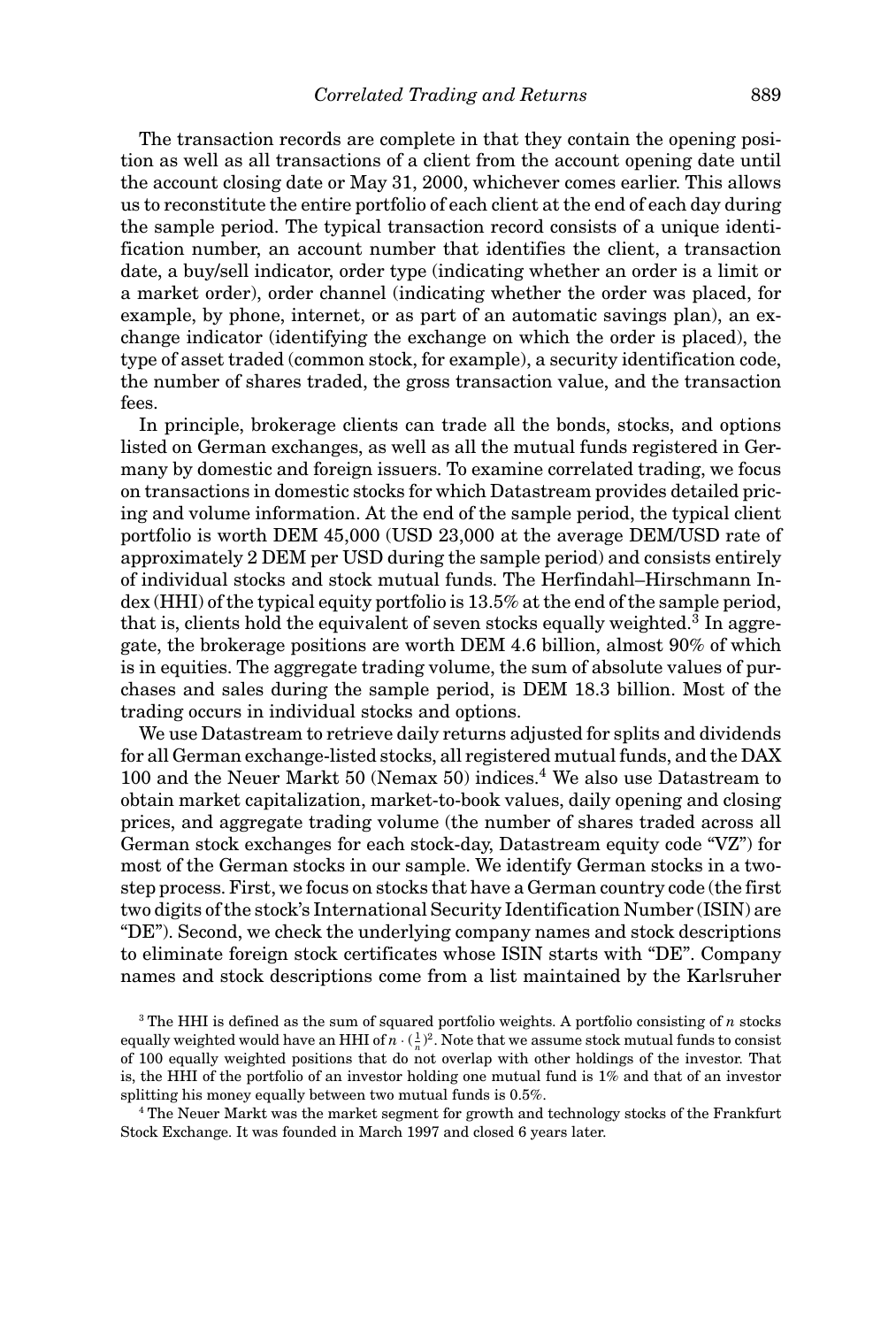Kapitalmarktdatenbank (this database makes German Stock Exchange data available for academic purposes).

## **II. Correlated Trading**

## *A. Baseline Results*

To detect herding among U.S. pension funds, Lakonishok et al. (1992) (LSV) develop a herding measure that has been subsequently used to assess the correlated trading behavior of, for example, U.S. mutual funds (Grinblatt, Titman, and Wermers (1995) and Wermers (1999)), U.K. mutual funds (Wylie (2005)), different groups of Finnish investors (Kyrolainen and Perttunen (2002)), and a sample of U.S. discount brokerage clients (Barber et al. (2003)). The LSV measure, *HLSV* , is defined as

$$
H_{LSV} = \frac{1}{\sum_{t=1}^{T} N_t} \sum_{t} \sum_{j} (|br_{jt} - br_t^{LSV}| - E_t[|br_{jt} - br_t^{LSV}|]),
$$
 (1)

where  $N_t$  is the number of stocks traded during period t, the buyers ratio br  $_{it}$ is the number of net buyers of stock *j* during period *t* divided by the number of active traders of *j* during *t*, and the period-average buyers ratio  $b r_t^{LSV}$  is the number of net buyers aggregated across all stocks during *t* divided by the number of all active traders during *t*. Subtracting the period-average buyers ratio controls for aggregate shifts into or out of stocks, for instance, in response to liquidity shocks.<sup>5</sup>

Table I shows the baseline results for the sample of German brokerage clients, considering daily, weekly, monthly, and quarterly horizons during the entire sample period from February 1, 1998 to May 31, 2000. We only consider secondary market purchases of German stocks. Note that LSV measures are only calculated for stock-periods with at least two active traders.

There is correlated trading across all horizons and the correlation appears to increase with longer observation intervals. At a quarterly horizon, for example, the average LSV measure is 8.3% and the median LSV measure is 7%. Assuming that the average fraction of position changes that are increases is one half, 57% of the sample brokerage clients are on the same side of the market in a typical stock quarter (see Panel A, Column (1), of Table I). By contrast, LSV report that only 50.1% of their sample pension fund managers trade in the same direction in a typical stock-quarter. Persistent buying or selling over time is one explanation for the positive relation between the level of herding and the length of the observation interval; we return to this explanation later.

<sup>5</sup>To get a test statistic that is zero under the null hypothesis of no correlated trading, LSV subtract the expected value of the difference between the buyers ratio and the period-average buyers ratio,

$$
E_t[|br_{jt} - br_t^{LSV}|] \equiv \sum_{k=0}^{I_{jt}} \left( \left(\frac{I_{jt}}{k}\right) \left( b r_t^{LSV} \right)^k \left( 1 - b r_t^{LSV} \right)^{I_{jt} - k} \left| \frac{k}{I_{jt}} - b r_t^{LSV} \right| \right)
$$

.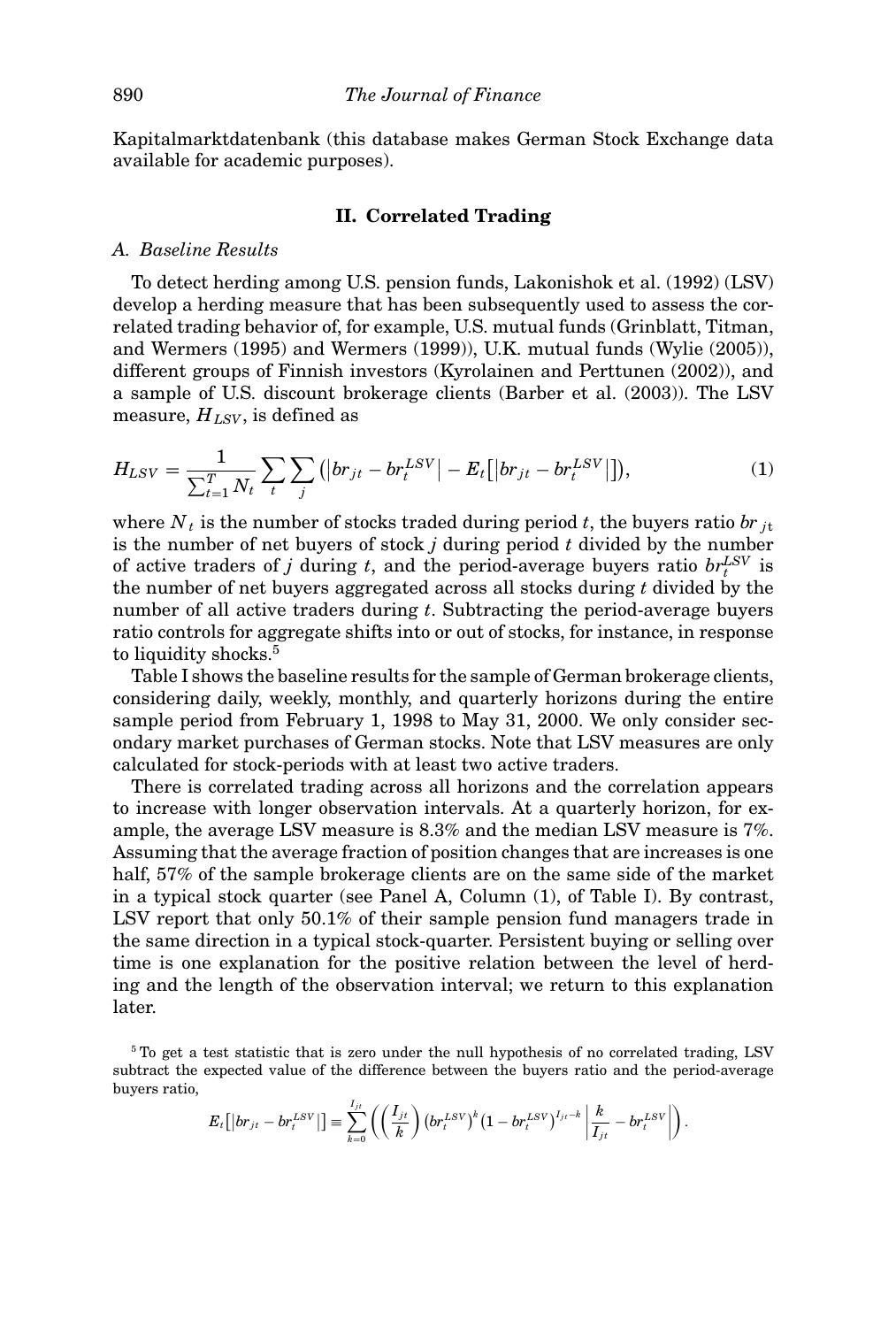# **Table I The LSV Measure of Correlated Trading: Baseline Results**

Daily, weekly, monthly, and quarterly LSV measures are calculated for the sample as in Lakonishok et al. (1992). The sample period is February 1, 1998 to May 31, 2000. To form the top trading quartile ("top quartile"), we take each stock and identify the quarter of trading periods with the highest number of active traders in the stock. The bottom three trading quartiles ("bottom quartiles") contain the remaining observations. The LSV statistics in Column (4) are calculated for trades in DAX 30 stocks—the stocks that make up the index of the 30 largest and most liquid German stocks. Cross-sectional LSV measures are calculated by averaging LSV measures first across the observations for a given stock, then across stocks. To calculate industry LSV measures, we assign to each stock the Level 6 Datastream industry classification (Level 6 is the most detailed classification). LSV measures are then calculated for each industry rather than for each stock. All estimates are significantly different from zero at conventional significance levels assuming that the observations are independent.

|                           | (1)                 | (2)<br><b>Bottom</b> | (3)<br>Top          | (4)                     | (5)              | (6)      |
|---------------------------|---------------------|----------------------|---------------------|-------------------------|------------------|----------|
|                           | All<br>observations | trading<br>quartiles | trading<br>quartile | <b>DAX 30</b><br>stocks | Cross<br>section | Industry |
|                           |                     | Panel A: Quarterly   |                     |                         |                  |          |
| $LSV$ - mean              | 8.3%                | 7.5%                 | 9.4%                | 12.6%                   | 8.1%             | 6.9%     |
| LSV - median              | 7.0%                | 6.6%                 | 7.9%                | 11.3%                   | 7.8%             | 6.3%     |
| $LSV - SD$                | 15.4%               | 15.8%                | 13.5%               | 12.1%                   | 9.2%             | 4.0%     |
| Number of<br>observations | 3,288               | 1,992                | 870                 | 212                     | 639              | 88       |
|                           |                     | Panel B: Monthly     |                     |                         |                  |          |
| LSV - mean                | 6.4%                | 5.5%                 | 8.7%                | 11.4%                   | 6.2%             | 6.1%     |
| LSV - median              | 5.0%                | 3.8%                 | 6.9%                | 9.7%                    | 6.0%             | 5.5%     |
| $LSV - SD$                | 15.3%               | 15.5%                | 13.5%               | 11.4%                   | 7.5%             | 3.6%     |
| Number of<br>observations | 7.552               | 5,348                | 1,995               | 584                     | 631              | 87       |
|                           |                     | Panel C: Weekly      |                     |                         |                  |          |
| LSV - mean                | 5.4%                | 4.6%                 | 7.5%                | 9.2%                    | 6.0%             | 4.8%     |
| LSV - median              | 4.3%                | 3.6%                 | 5.6%                | 7.8%                    | 5.2%             | 4.8%     |
| $LSV - SD$                | 16.2%               | 16.9%                | 13.7%               | 13.5%                   | 7.8%             | 2.7%     |
| Number of<br>observations | 21,176              | 15,585               | 5,429               | 2,461                   | 616              | 87       |
|                           |                     | Panel D: Daily       |                     |                         |                  |          |
| LSV - mean                | 4.8%                | 4.0%                 | 7.1%                | 7.5%                    | 6.1%             | 4.5%     |
| LSV - median              | 4.3%                | 3.5%                 | 5.3%                | 7.1%                    | 4.8%             | 3.9%     |
| $LSV - SD$                | 17.6%               | 18.5%                | 14.6%               | 16.3%                   | 8.5%             | 4.8%     |
| Number of<br>observations | 47,341              | 35,209               | 11,950              | 10,527                  | 591              | 88       |

In contrast to studies of U.S. institutional investor trading such as LSV and Wermers (1999), the LSV measure is much higher when calculated across active trading periods. We define active trading periods stock by stock as the quartile of observations with the broadest participation by the sample investors as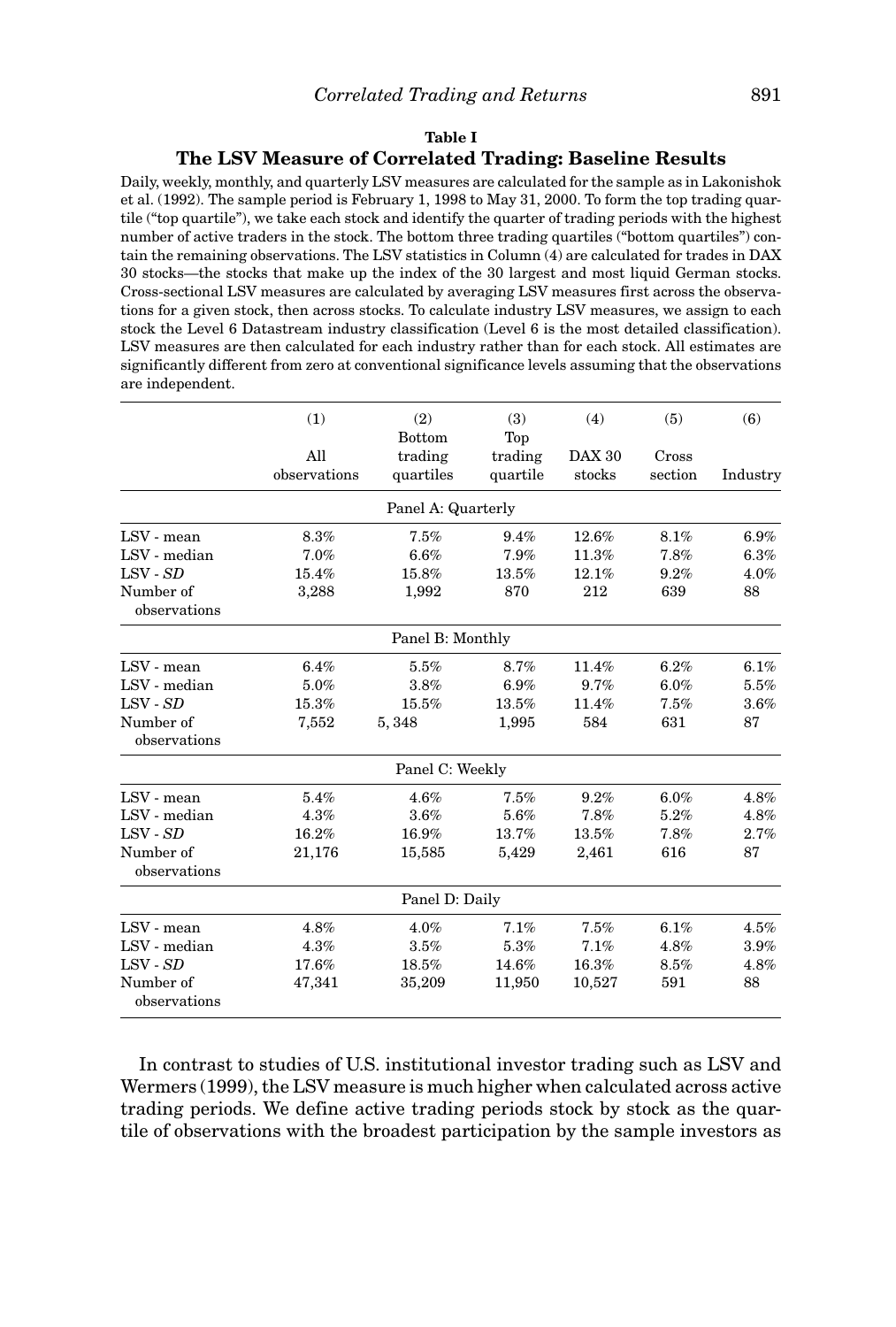measured by the number of net traders in a given period. As a consequence, each stock is represented roughly equally in the top trading quartile. The average LSV measure is 9.4% across stock-quarters that belong to the top trading quartile (see Panel A, Columns (2) and (3)), that is, almost 60% of the traders are on one side of the market and 40% are on the other side of the market when one would expect a 50%–50% split. When measured over shorter intervals, the average LSV measure declines monotonically from 6.4% at a monthly horizon to 4.8% at a daily horizon (see Panels B-D, Column (1)). Again, the LSV measure is higher when calculated across active trading periods. On stock-days in the top trading activity quartile, 57.1% of the clients are on the same side of market as opposed to 54% in the bottom three quartiles (see Panel D, Columns (2) and (3)). The results are similar when the period-average buyers ratio is estimated as the ratio of DEM purchases to DEM trading volume, that is, using trading volume rather than traders. Given that trading activity is commonly thought to be a proxy for differences of opinion (see, for example, Harris and Raviv (1993)), the positive correlation between trading activity and correlated trading in our sample is remarkable.

Also in contrast to LSV and Wermers (1999), who report that correlated trading is higher in small stocks, our sample investors tandem trade into and out of large stocks. Column (4) of Table I shows that the LSV measures for trading in stocks contained in the DAX 30, the index of the 30 largest and most liquid German stocks, are at least 50% higher than the overall measures.

All reported LSV measures are highly statistically significant at conventional levels assuming, as LSV and subsequent papers do, that observations are independent across time and across stocks. These assumptions are not quite innocuous: If the investors' tendency to buy or sell is serially correlated, observations will not be independent across time. However, even if we assume that observations are only independent across stocks, the LSV measures continue to be strongly significant (see Column (5) of Table I). Another possibility is that the observed comovement across stocks is a by-product of the investors moving together into and out of industries. If so, comovement measured across industries should be stronger than across individual stocks. Column (6) of Table I reports the LSV measures calculated for Level 6 (most detailed) Datastream Industry Classifications; the measures for coarser Datastream classifications are similar. The industry LSV measures are all positive and significant, increasing as the observation period lengthens from days to quarters. Their magnitude, however, is lower than that for individual stocks.

#### *B. Robustness Checks*

We verify that the observed comovement is not due to instances of mechanically correlated trading such as secondary market purchases of new stock issues (the results are virtually unchanged when excluding the first 6 months of IPO trades), exchanges of one stock for another at the conclusion of a merger or an acquisition or the distribution of bonus shares (the database identifies such transactions separately and we omit them), or stock repurchases.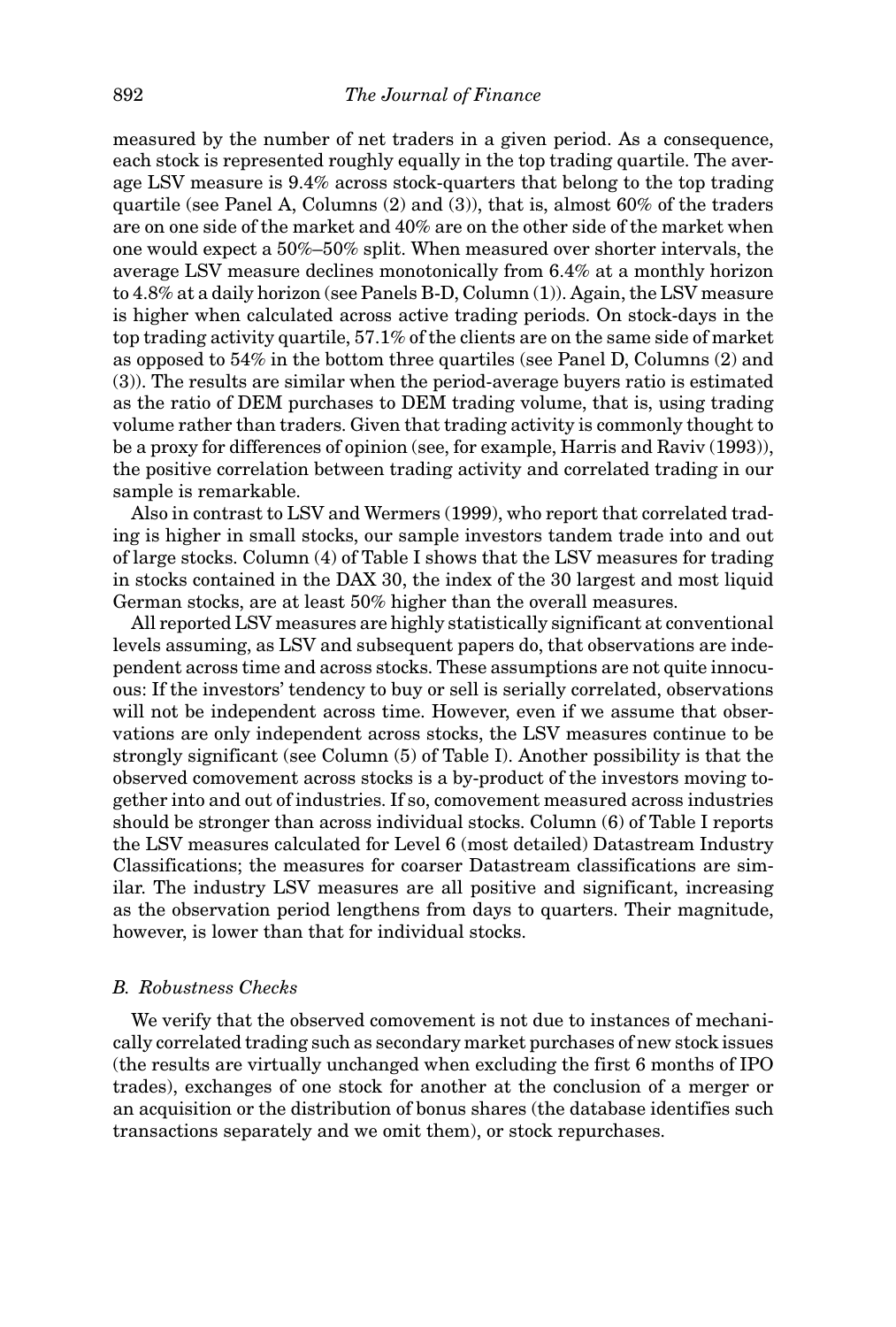#### *Correlated Trading and Returns* 893

#### *B.1. Short-Sale Constraints*

The standard interpretation of the LSV statistics assumes that a sale of a stock is just as likely as its purchase. For this to be true, short sales must be allowed and routinely executed. In many contexts, however, investors are legally barred from selling short (for example, U.K. fund managers (Wylie (2005)) either promise not to sell short (for example, long-only institutional money managers) or simply follow long-only strategies (Barber et al. (2003)). Moreover, some stocks are hard to short, especially for retail investors. During our sample period, none of the major German retail brokers allows its clients to short stocks.<sup>6</sup>

Wylie (2005) reports that even under the null of no herding, the LSV measure becomes significantly positive when investors face short-sale constraints. Intuitively, if few of the sample investors hold shares in a given stock, random initial purchases of that stock by other sample investors might be classified as correlated purchases. To assess the potential bias induced by short-sale constraints, we adopt a procedure similar to that in Wylie (2005); the procedure is described in Appendix A.

Table II summarizes the simulation results. In the presence of short-sale constraints, LSV measures are upwardly biased. Even if trading were uncorrelated, one should expect to observe LSV measures of around 2% across all horizons, which is significantly different from zero (by comparison, Wylie (2005) finds a bias of 1.5% for a semiannual horizon). In other words, one would expect to see 52% of the sample investors on the same side of the market in a typical stock-period even if their trading were not coordinated other than by short-sale constraints.

In short, short-sale constraints help coordinate trading, but capture neither the full extent of the observed comovement nor the concentration of trading activity in relatively few stocks, especially at short horizons.<sup>7</sup>

#### *B.2. Limit versus Market Orders*

Could high LSV measures simply reflect the coordinated execution of stale or otherwise unrelated limit orders? During a high-return day, for example, the execution of limit sell orders will be coordinated by the rising stock price.

<sup>6</sup> The brokers point to the unlimited downside risk associated with short selling and the resulting threat of legal action by retail clients. According to paragraph 37d of the German Securities Trading Law (Wertpapierhandelsgesetz WpHG), a broker can be liable for damages arising from certain transactions if the broker failed to fully disclose the risks associated with the transaction—see the edition of http://www.faz.net, of May 24, 2002, "Leerverkäufe-leichter gesagt als getan" (Shortselling—easier said than done), last viewed August 15, 2002.

 $^7$  Another way of assessing the effect of short-sale constraints is proposed by Wermers (1999) who computes a buy herding measure and a sell herding measure by conditioning the LSV calculation on stock-periods when the buyers ratio exceeds the period-average buyers ratio (for the buy measure) and on stock-periods when the buyers ratio is below the period-average buyers ratio (for the sell measure). As in Wermers (1999), we find stronger evidence for sell herding, which appears at odds with short-sale constraints driving the results.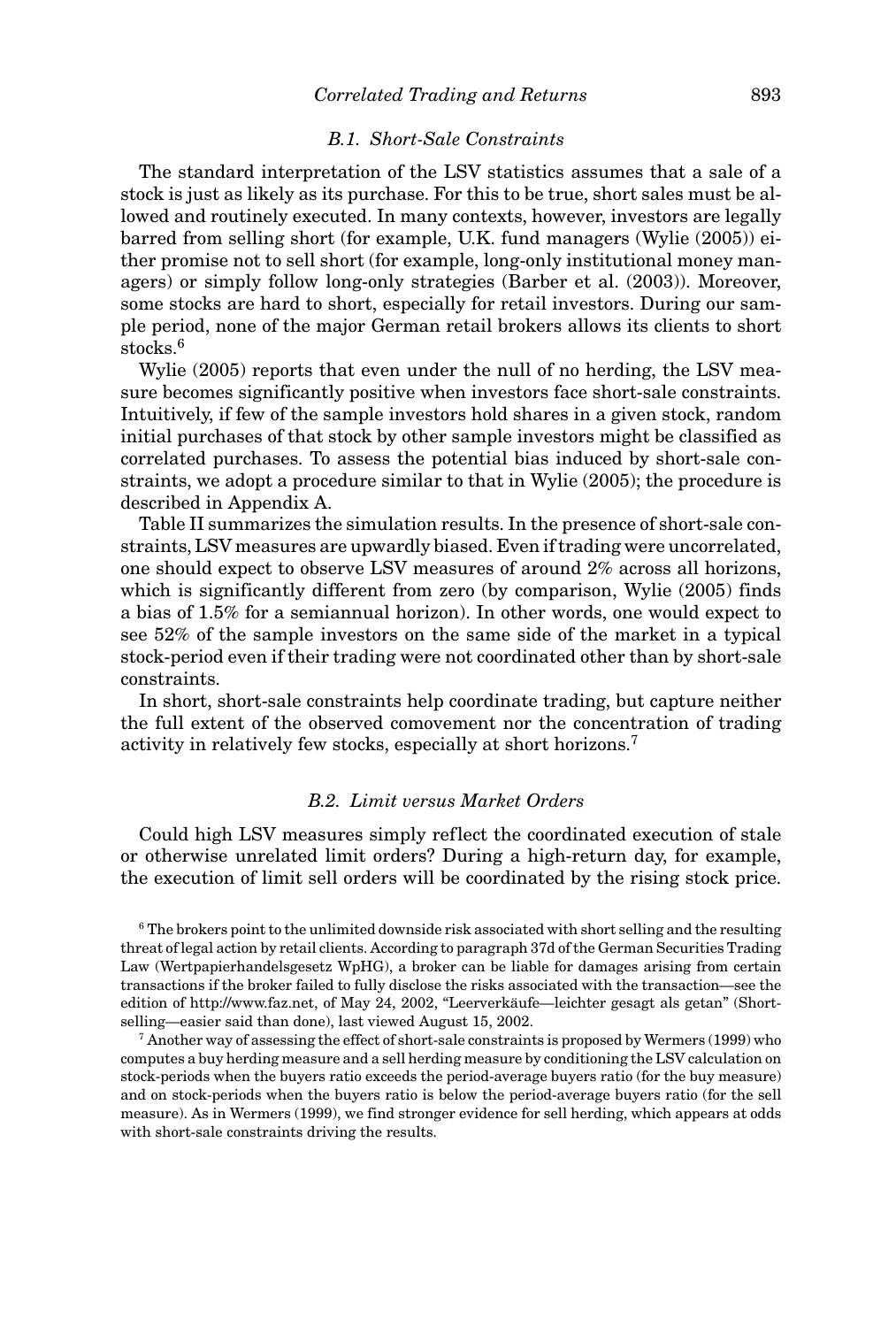## **Table II Correlated Trading Due to Short-Sale Constraints**

The bias of the LSV measure due to short-sale constraints is estimated similar to Wylie (2005). The original data set is resampled 1,000 times assuming that the sample investors trade randomly, but face short-sale constraints. Quartiles of observations based on trading activity are formed as in Table I. The mean and standard deviation of the LSV measures are calculated across the 1,000 simulations. All estimates are significantly different from zero at conventional significance levels.

|                 | All observations   | Bottom quartiles | Top quartile |
|-----------------|--------------------|------------------|--------------|
|                 | Panel A: Daily     |                  |              |
| LSV bias - mean | $2.31\%$           | 2.16%            | 2.75%        |
| LSV bias - $SD$ | 0.06%              | 0.08%            | 0.08%        |
|                 | Panel B: Weekly    |                  |              |
| LSV bias - mean | $1.89\%$           | 1.75%            | 2.28%        |
| LSV bias - $SD$ | 0.08%              | 0.10%            | 0.11%        |
|                 | Panel C: Monthly   |                  |              |
| LSV bias - mean | 1.75%              | $1.65\%$         | 2.01%        |
| LSV bias - $SD$ | 0.10%              | 0.13%            | $0.15\%$     |
|                 | Panel D: Quarterly |                  |              |
| LSV bias - mean | $1.79\%$           | $1.60\%$         | 2.27%        |
| LSV bias - $SD$ | 0.16%              | 0.20%            | 0.19%        |

Alternatively, the observed comovement could be a by-product of other traders picking off the sample investors' limit orders, that is, the sample investors might be providing liquidity to the market (see Kaniel et al. (2008)).

The data allow us to distinguish between executed market and limit orders; further, limit orders can be classified as regular, stop buy, and stop loss orders. Although there is no information about the limit level, the database identifies the limit expiration date as the day of order submission, the last trading day of the current month, the last trading day of the next month, or "good until cancelled." The majority of executed limit orders—55%—have a limit expiration date beyond the day of order submission. Presumably, the proportion of unmonitored limit orders is higher among orders with longer limit expiry dates.

To get a conservative estimate of how limit orders affect trading correlations, we calculate LSV measures separately for market orders and for limit orders (regular, stop-buy, and stop-loss). The results, reported in Table III, indicate that the LSV measures based on market orders are about 10% less than the LSV measures based on all orders. Moreover, LSV measures based on market orders are also smaller than the LSV measures based solely on limit orders; the difference between market order comovement and limit order comovement depends on the observation frequency.

At a quarterly frequency, there is little difference between market orderbased LSV and limit order-based LSV. By contrast, at the daily frequency, the distortion of the LSV measure due to the correlated execution of limit orders is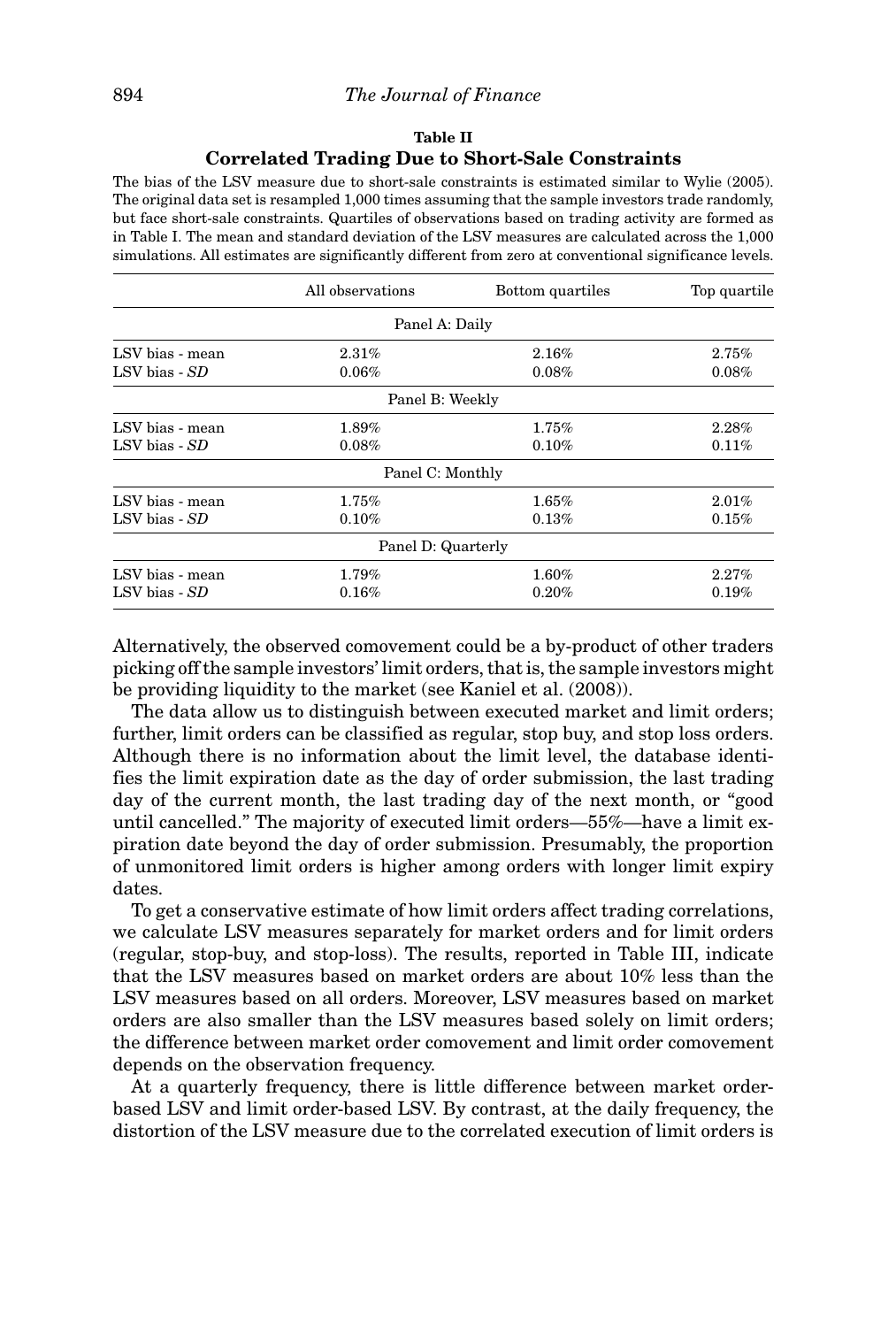### **Table III Correlated Trading: Limit versus Market Orders**

Daily, weekly, monthly, and quarterly LSV measures of correlated trading are calculated separately for market orders and for limit orders. The sample period is February 1, 1998 to May 31, 2000. Quartiles of observations based on trading activity are formed as in Table I. The LSV biases due to short-sale constraints, estimated by resampling the original data set 1,000 times (and assuming that the sample investors trade randomly, but face short-sale constraints), are very similar to those reported in Table II and thus omitted. All estimates are significantly different from zero at conventional significance levels assuming that the observations are independent across stocks and time.

|                           |         | Market orders                         |                            |        | Limit orders                          |                            |
|---------------------------|---------|---------------------------------------|----------------------------|--------|---------------------------------------|----------------------------|
|                           | All     | <b>Bottom</b><br>trading<br>quartiles | Top<br>trading<br>quartile | All    | <b>Bottom</b><br>trading<br>quartiles | Top<br>trading<br>quartile |
|                           |         |                                       | Panel A: Daily             |        |                                       |                            |
| LSV - mean                | 4.4%    | 3.7%                                  | 6.2%                       | 5.8%   | 4.9%                                  | 8.3%                       |
| LSV - median              | $3.9\%$ | 2.9%                                  | 4.8%                       | 6.2%   | 5.8%                                  | 7.0%                       |
| $LSV - SD$                | 17.8%   | 18.8%                                 | 14.5%                      | 18.4%  | 19.2%                                 | 15.8%                      |
| Number of<br>observations | 26,605  | 19,713                                | 6,722                      | 29,331 | 21,735                                | 7,430                      |
|                           |         |                                       | Panel B: Weekly            |        |                                       |                            |
| LSV - mean                | 5.1%    | 4.4%                                  | 6.9%                       | 5.9%   | 5.1%                                  | 8.2%                       |
| LSV - median              | $4.4\%$ | 3.6%                                  | 5.2%                       | 5.1%   | 4.3%                                  | 6.5%                       |
| $LSV - SD$                | 16.4%   | 17.2%                                 | 13.4%                      | 17.3%  | 17.9%                                 | 14.9%                      |
| Number of<br>observations | 13,495  | 9,840                                 | 3,455                      | 16,556 | 12,130                                | 4,258                      |
|                           |         |                                       | Panel C: Monthly           |        |                                       |                            |
| <b>LSV</b> - mean         | 5.9%    | 5.3%                                  | 7.3%                       | 6.4%   | 5.6%                                  | 8.6%                       |
| LSV - median              | 4.8%    | 3.7%                                  | 6.3%                       | 5.0%   | 4.2%                                  | 6.7%                       |
| $LSV - SD$                | 15.3%   | 15.8%                                 | 12.9%                      | 16.0%  | 16.4%                                 | 14.1%                      |
| Number of<br>observations | 5,230   | 3,646                                 | 1,375                      | 6,556  | 4,616                                 | 1,737                      |
|                           |         |                                       | Panel D: Quarterly         |        |                                       |                            |
| LSV - mean                | 7.6%    | 7.6%                                  | 7.5%                       | 7.5%   | 6.8%                                  | $9.0\%$                    |
| LSV - median              | 6.9%    | 6.9%                                  | 5.7%                       | 6.1%   | 5.8%                                  | 7.0%                       |
| $LSV - SD$                | 16.0%   | 16.2%                                 | 13.3%                      | 15.6%  | 15.7%                                 | 13.9%                      |
| Number of<br>observations | 2,328   | 1,302                                 | 575                        | 2,955  | 1,769                                 | 767                        |

considerable—during a given quarter, stock prices both rise and fall, triggering the execution of limit buy and limit sell orders, whereas on a given day, stock prices tend to move in one direction (if only because of a relatively small number of price fixings), triggering the execution of either limit buy or limit sell orders. On stock-days belonging to the top trading quartile, for example, the LSV measure based on limit orders averages 8.3% vs. 6.2% based on market orders.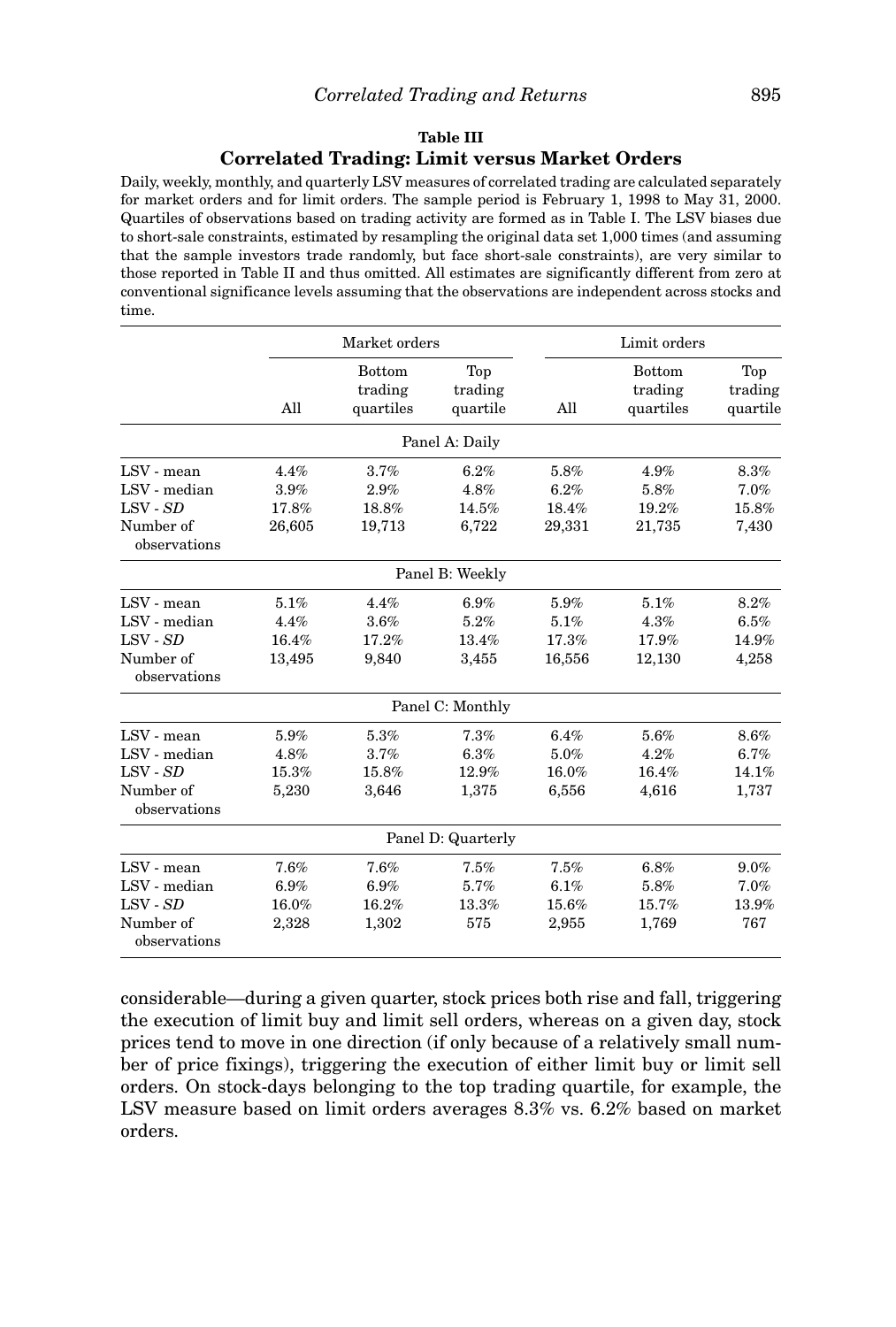### *B.3. Speculative versus Nonspeculative Orders*

People trade for different nonspeculative reasons. For example, they might purchase stocks to save for retirement and sell stocks to make the down payment for a house, to diversify risk, to rebalance their portfolio, or to lower their tax bill (trading for nonspeculative motives does not imply that the trader lacks a view on the security he sells or buys). One would expect such nonspeculative trades in our data to be coordinated for several reasons.

In general, as employees tend to get their paychecks either around the turn of the month or the middle of the month, one might observe correlated purchases around paydays. In particular, the sample investors have access to automatic savings plans that allow them to gradually build or reduce positions in dozens of individual stocks and mutual funds at four pre-determined dates per month, similar to ShareBuilder in the United States.

Stock returns might also help coordinate nonspeculative trades. For example, after a price run-up, investors may choose to rebalance their position. Note, however, that tax motives are unlikely to trigger correlated selling of losers towards the end of the year since capital gains are essentially untaxed in Germany.<sup>8</sup>

Do the sample investors trade in tandem mainly due to overlapping nonspeculative trading motives or because they place similar speculative bets? To shed light on this question, we identify trades that are likely undertaken for nonspeculative reasons (such as savings, liquidity, or rebalancing) and compute LSV measures separately for these trades and trades deemed to be speculative.

We base our definition of what constitutes speculative and nonspeculative trading on the definition proposed by Barber and Odean (2002). They define speculative trades as "all profitable sales of complete positions that are followed by a purchase within three weeks and all purchases made within three weeks of a speculative sale." (p. 475) They require that complete positions be sold to filter out rebalancing sales, profitable positions be sold to filter out tax-loss sales, and that sales be closely followed by purchases to filter out liquidity sales. In other words, only rapid successions of sales and purchases are classified as speculative. This definition has an intuitive interpretation: An investor sells stock A and buys stock B because he believes that stock B will outperform stock A. We modify this definition in two ways. First, we include stock sales for a loss as well since, as indicated above, such sales are unlikely to be tax-motivated. Second, we classify trades in automatic savings plans as nonspeculative. Note that the definition is exhaustive, that is, each trade is classified as either speculative or nonspeculative.

<sup>8</sup> Capital gains in Germany are not taxable unless they are realized within a certain period known as the speculation period (6 months before 1999, 12 months from 1999 on). Unlike in the United States, however, German banks and brokers are not required to report client transactions to the German IRS during the sample period, making it impossible to adequately enforce this tax law. In 2004, the German Supreme Court (Bundesverfassungsgericht) ruled the speculation tax dubbed the "dunce tax" in honor of the few investors who faithfully report speculation gains unconstitutional during certain periods, upholding an earlier judgment by the German Finance Court (Bundesfinanzhof).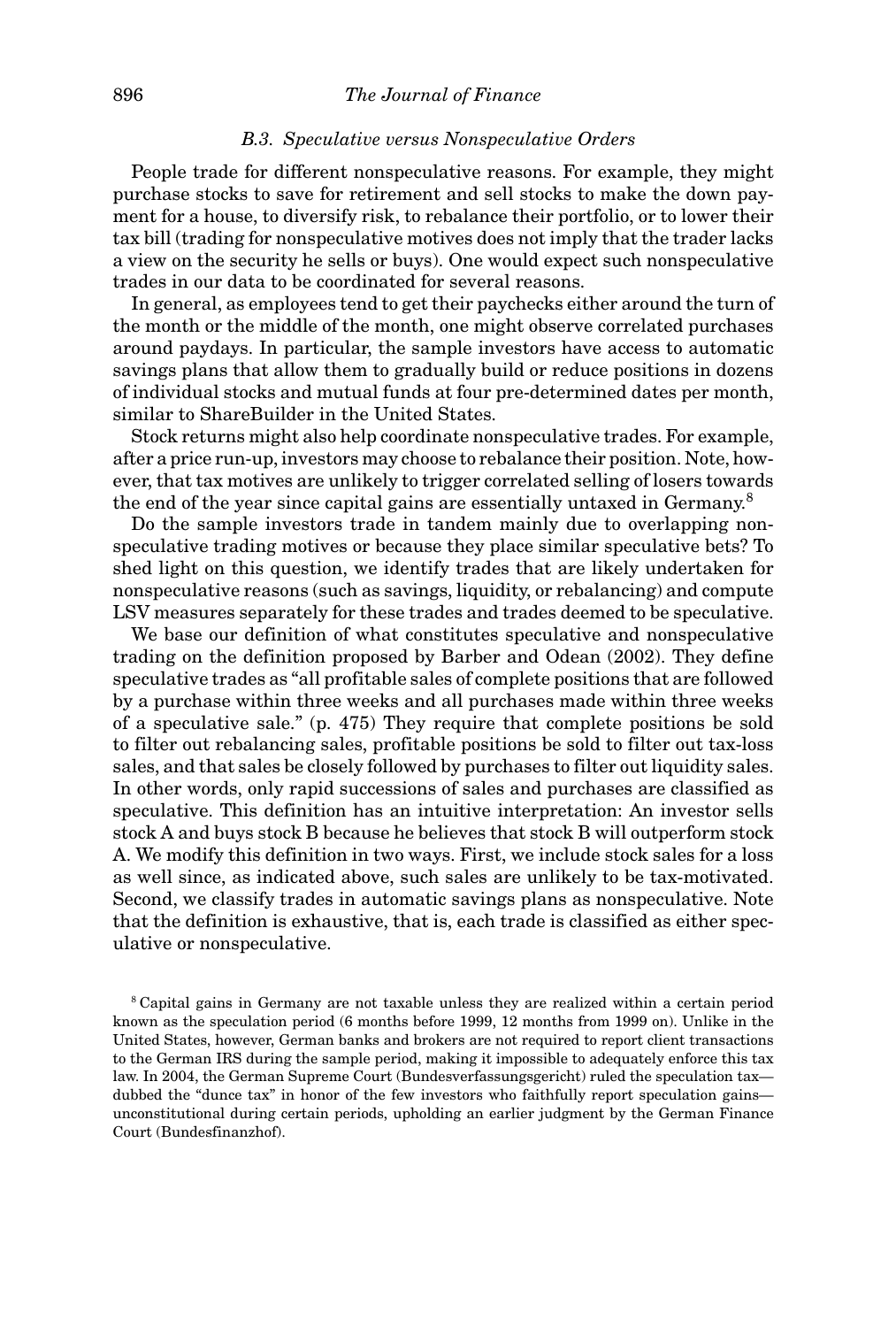### **Table IV Correlated Trading: Speculative versus Nonspeculative Orders**

Daily, weekly, monthly, and quarterly LSV measures of correlated trading are calculated separately for speculative market orders and for nonspeculative market orders. Orders are classified as speculative or nonspeculative according to the definition of speculative trading described in detail in Section II.B.3. The sample period is February 1, 1998 to May 31, 2000. All estimates are significantly different from zero at conventional significance levels.

|                        | (1)<br>Nonspeculative<br>market orders | (2)<br>Speculative<br>market orders |
|------------------------|----------------------------------------|-------------------------------------|
|                        | Panel A: Daily                         |                                     |
| LSV - mean             | 4.7%                                   | 4.8%                                |
| LSV - median           | 5.8%                                   | 5.0%                                |
| $LSV - SD$             | 18.3%                                  | 18.5%                               |
| Number of observations | 10,378                                 | 19,094                              |
|                        | Panel B: Weekly                        |                                     |
| LSV - mean             | 4.9%                                   | 6.1%                                |
| LSV - median           | 5.7%                                   | 6.0%                                |
| $LSV - SD$             | 17.7%                                  | 17.3%                               |
| Number of observations | 7,629                                  | 10,703                              |
|                        | Panel C: Monthly                       |                                     |
| LSV - mean             | 4.8%                                   | 8.2%                                |
| LSV - median           | 4.5%                                   | 7.6%                                |
| $LSV - SD$             | 16.0%                                  | 16.6%                               |
| Number of observations | 3,842                                  | 4,463                               |
|                        | Panel D: Quarterly                     |                                     |
| LSV - mean             | 5.5%                                   | 10.1%                               |
| LSV - median           | 4.8%                                   | 9.3%                                |
| $LSV - SD$             | 15.4%                                  | 16.6%                               |
| Number of observations | 1,930                                  | 2,117                               |

According to this definition of speculative and nonspeculative trading, roughly two out of five purchases and sales are classified as nonspeculative. Nonspeculative purchases represent little more than 30% of total purchase volume in DEM; this is partly due to savings plan transactions that are relatively small.<sup>9</sup>

Table IV reports the LSV measures, calculated separately for speculative and nonspeculative market orders. As anticipated, nonspeculative trades are significantly correlated at all horizons (see Column (1) of Table IV).

<sup>9</sup> In unreported calculations, we extend the definition of speculative and nonspeculative by using trades in assets other than stocks to help classify stock trades. For example, we classify the sale of an individual stock as diversification-driven if it is followed by the purchase of an equity mutual fund. This results in a higher estimate of how much trading is nonspeculative (still less than 50% of all trades and 40% of the purchase volume), but the estimates of correlated trading reported below are almost identical under the extended definition so we omit them.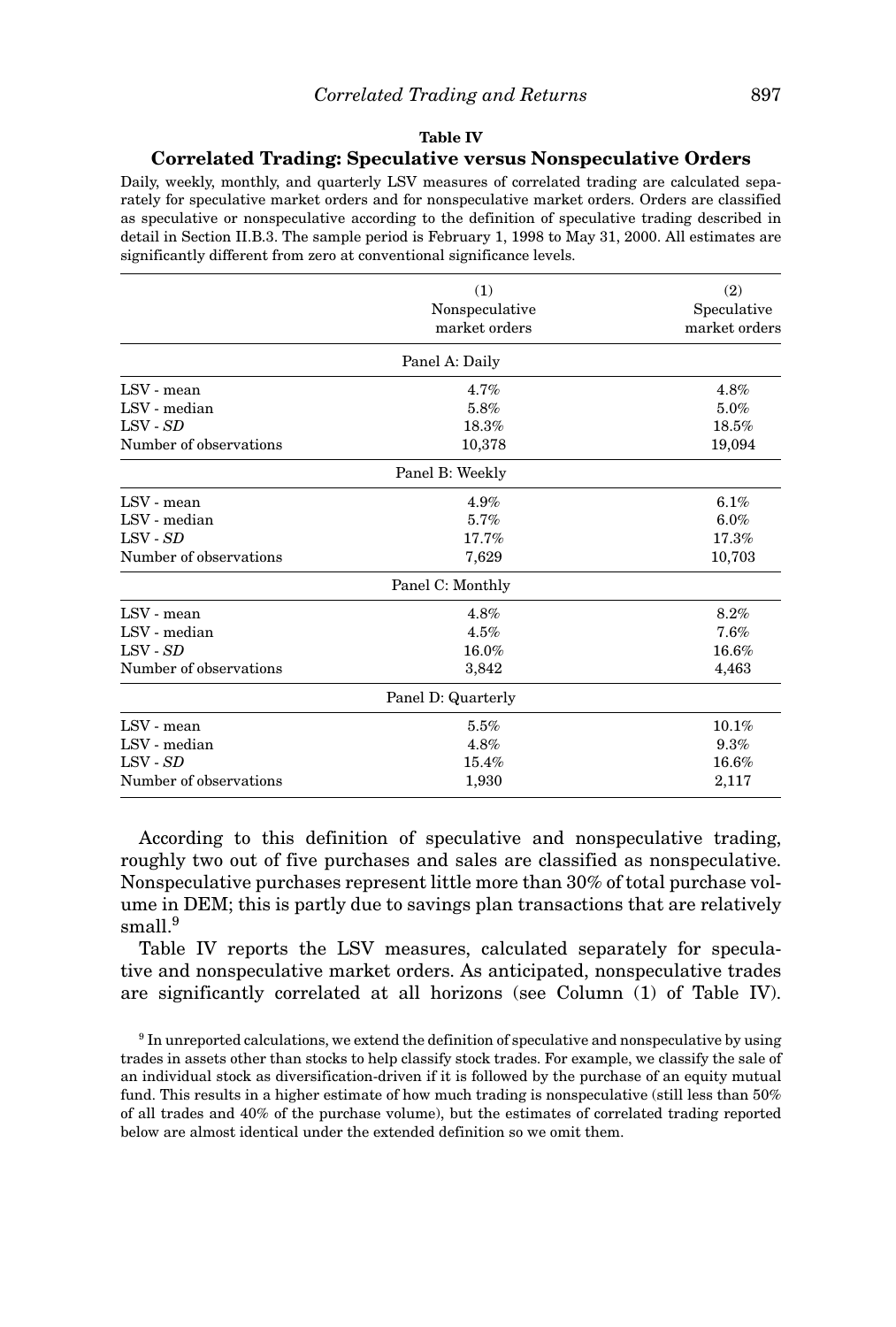Remarkably, however, speculative market orders are even more strongly correlated than nonspeculative trades, especially at longer horizons (see Column (2) of Table IV). At a quarterly horizon, for example, the LSV measure calculated for speculative trades is almost twice that for nonspeculative trades. These results suggest that correlated trading among the sample investors is mainly driven by speculative trading, that is, trading in response to perceived signals about the future price of a stock.

# *C. Determinants of Correlated Trading*

Why people trade in speculative markets is an important unresolved issue, especially if one notes that on its heels follow other questions: Who trades, under what circumstances does trading increase, which securities tend to attract more trading, etc. Tables I through IV establish that clients of the broker studied tend to be on the same side of the trade—not merely because of net liquidity flowing into or out of stocks, short-sale constraints, limit orders, or otherwise mechanically correlated orders. Next, we examine the circumstances under which their herding is more pronounced.

People trade in an attempt to profit from signals that they perceive as indications of future price changes. Signals can be formal announcements whose timing is often known in advance (earnings announcements, for example). At the other extreme are signals that trigger trading but leave barely a trace in the business section of the newspaper, save a mention that trading volume and usually price change were exceptional. For instance, Cutler, Poterba, and Summers (1989) note that many big moves of the U.S. stock markets were not accompanied by major news, and on many days on which major news did appear, the stock market's move was not exceptionally large; Mitchell and Mulherin (1994) report that variation in news announcements explains relatively little variation in trading volume on U.S. stock exchanges.

An attempt to explicitly identify all or even a substantial fraction of the signals that motivate trading seems futile. However, one can use turnover number of shares traded divided by number of shares held—on a given stockday as a proxy for signal strength and examine the relation between the broker clients' tendency to be on the same side of the trade and the strength of the signal. Prior research suggests that trading activity reflects formal announcements such as recommendations or earnings announcements. Womack (1996), for example, reports that trading volume for U.S. stocks on recommendation days is at least twice the normal trading volume, on average; Frazzini and Lamont (2006)) report that trading volume on an earnings announcement day for U.S. stocks is 50% higher than normal volume, on average (see also Kandel and Pearson (1995)). Moreover, trading activity proxies for other signals and is available for a large sample of stocks in Datastream. By contrast, I/B/E/S coverage for Germany is limited to a subset of firms in Datastream and a subset of analysts. Trading volume in a given stock-day can be market-wide or can be limited to the broker's customers. The former is indicative of signals that are noticed and acted upon by the general population of market participants,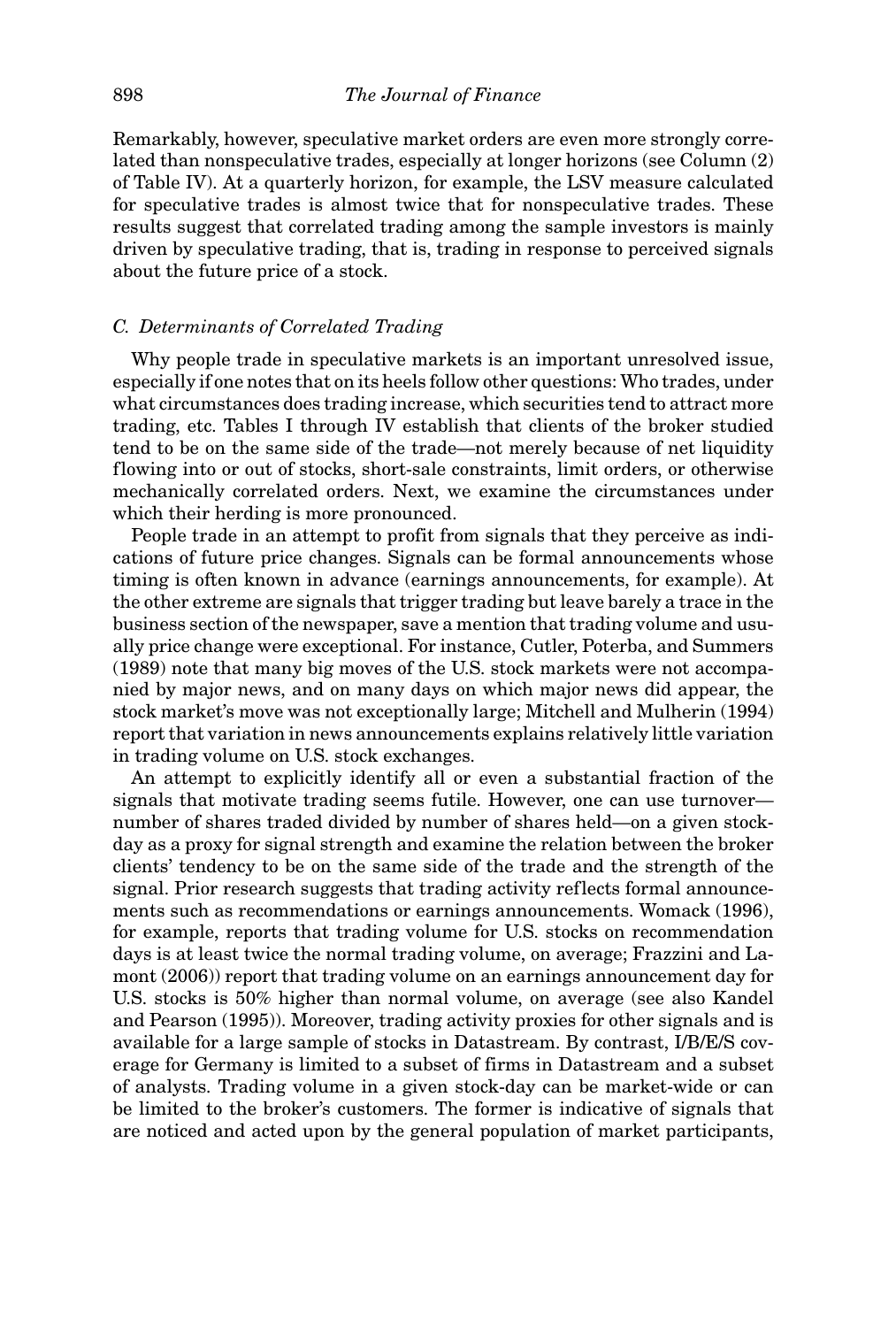including institutions, whereas the latter appeals more to the narrower subset of market participants: the broker's clients and those who behave similarly to them.

Investors who live close to company headquarters or those who live close to each other may be on the same side of the market because they receive correlated signals or interpret signals similarly. For example, Feng and Seasholes (2004) report that Chinese investors who live close to company headquarters tend to be on the same side of the market and trade differently from distant investors.10

For our sample, we match the home zip codes of German-based investors with the zip codes of the stock headquarters. The average distance between a trader on a given stock-day and company headquarters is a measure of how close the traders are located to the firm (see Coval and Moskowitz (1999)). The zip codes of investors and firms are translated into geographic longitude (lon) and latitude (lat) by matching them against a list of zip codes and the corresponding geographic coordinates for 6,900 German municipalities.<sup>11</sup> Given the geographic coordinates, the distance between trader *i* and firm *j* can be estimated as

$$
d_{i,j} = earth \, radius \cdot \arccos(\sin(lat_j)\sin(lat_i) + \cos(lat_j)\cos(lat_i)\cos(lon_j - lon_i)).\tag{2}
$$

The average pairwise distance between traders for a given stock-period is a measure of how close investors are located to each other. If one of the traders has a mailing address outside Germany, we set the distance between him and other traders to 1,000 km; the results reported below are not sensitive to a particular parameter choice. To make the distance measures comparable across stocks, we normalize them by average distance between company headquarters and the full client sample.

A lack of investor sophistication may also help explain comovement. Malmendier and Shanthikumar (2007) report that small and presumably unsophisticated traders naıvely react to analyst recommendations. For example, small traders tend to make purchases following buy recommendations without taking into account the incentives of analysts to tout a stock; the authors report that such correlated purchases are followed by negative abnormal returns. More generally, unsophisticated investors might trade on signals not realizing that the information associated with the signal is already impounded in prices. To proxy for investor sophistication, we compute four variables for each stockday: the logarithm of the average size of the trade, the logarithm of the average portfolio value (including all stocks and mutual funds) of the traders at the end of the prior month, the average Herfindahl-Hirschmann index (HHI) of the traders' stock portfolios, and the average experience of the traders measured by the difference between the observation month and the account opening date.

<sup>&</sup>lt;sup>10</sup> Note that Feng and Seasholes (2004) examine investors who trade at the same physical location. In contrast, our sample investors submit orders either over the phone or on the internet.

<sup>11</sup> This list can be downloaded from http://www.astrologix.de/download/, last viewed August 26, 2006.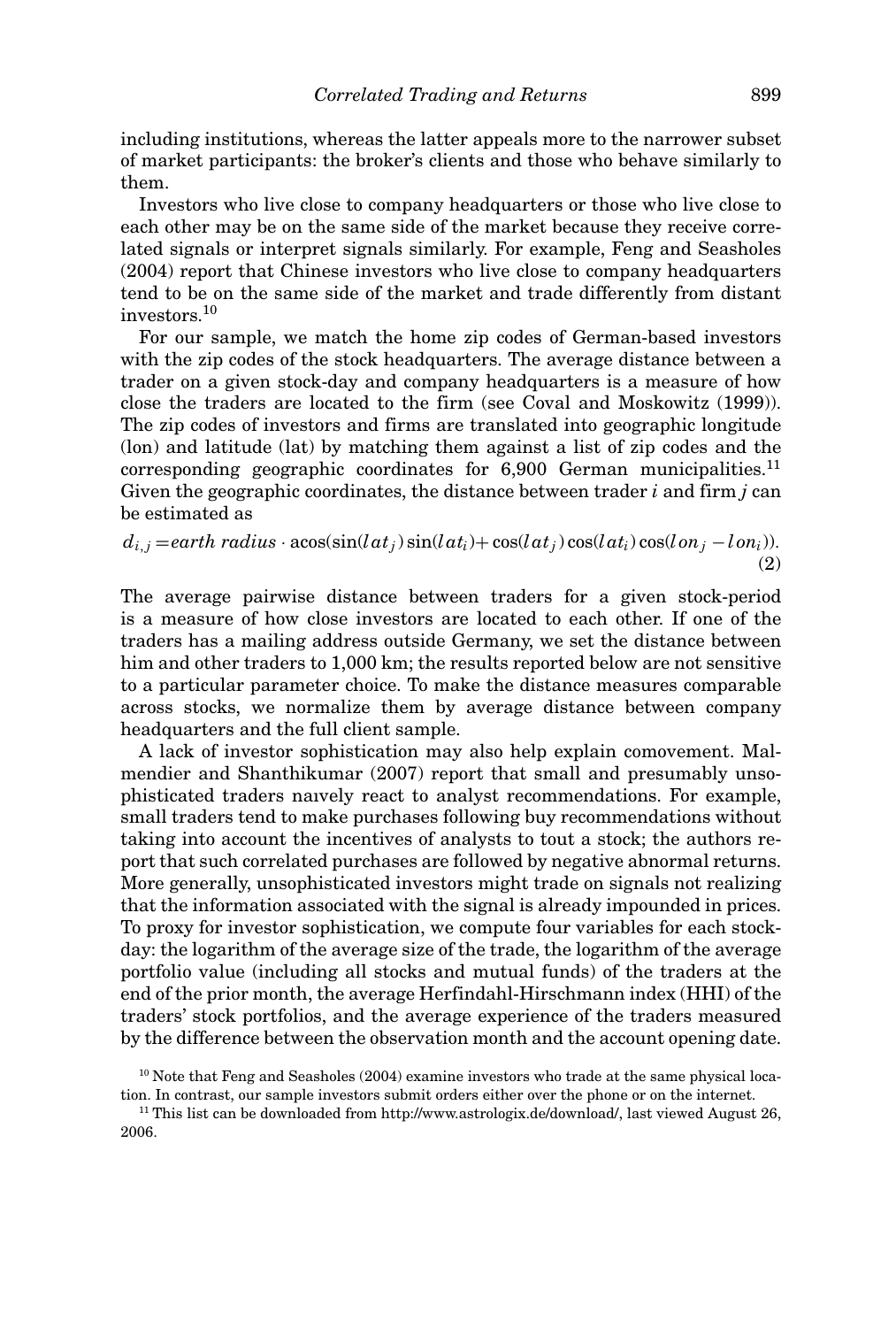Presumably, groups of traders can be characterized as more sophisticated the larger the trades they place, the larger and better diversified their portfolios, and the more experienced the traders are, on average.

To examine the relative importance of the different explanations for what drives comovement, we estimate a panel regression of LSV measures on a given stock-day on a wide range of stock and investor characteristics as well as a full set of daily time dummies. Stock characteristics include the brokerage- and market-wide turnover on the stock-day, lagged stock returns, the logarithm of the stock's market capitalization at the end of the previous month, the stock's market-to-book value at the end of the previous month, and four dummy variables that indicate whether the stock belongs to one of the four major German stock indices—DAX 30 (the index of the 30 largest and most liquid stocks), MDAX (a mid-cap index of 70 stocks that rank behind the DAX 30 components in terms of size and liquidity), the SDAX (a small-cap index of stocks that rank behind the MDAX components), and the NEMAX 50 (the 50 largest and most liquid stocks that list on the Neuer Markt). The investor characteristics are computed for those who trade on a given stock-day: the normalized average distance between the traders and the stock, the normalized average of the pairwise distances between the traders, the logarithm of the average size of the trade, the logarithm of the average portfolio value at the end of the previous month, the average HHI, the average experience of the traders, the fraction of male traders, and the fraction of orders submitted online.

The results—reported separately for LSV measures based on all market orders, nonspeculative market orders, and speculative market orders (columns  $(1)$ –(3) of Table V)—suggest that for stock-days on which the broker's clients participate more aggressively, more of them tend to be on the same side of the trade. This relation is more pronounced for speculative trades than for nonspeculative trades.<sup>12</sup> A one-standard deviation increase in the number of clients who trade a stock speculatively on a given day (normalized by the number of clients who hold the stock at the end of the previous trading day) is associated with a 25% increase in the LSV measure for speculative trades; a one-standard deviation increase in the fraction of clients who trade a stock non-speculatively is associated with less than a 20% increase in the LSV measure for nonspeculative trades.

More of the speculative traders also appear to be on the same side for stockday occasions on which market-wide turnover in the stock is higher: A onestandard deviation increase in market trading activity is associated with a 6% increase in the LSV measure, other things equal. By contrast, market trading activity is unrelated to the nonspeculative LSV measures.

The strong relation between trading activity and tandem trading is not driven by stock-days with a small number of traders. In fact, when we restrict our attention to stock-days on which at least five sample investors trade, the above inferences become stronger (results are not reported).

 $12$  Note that we exclude savings-plan transactions from our analysis of nonspeculative trades.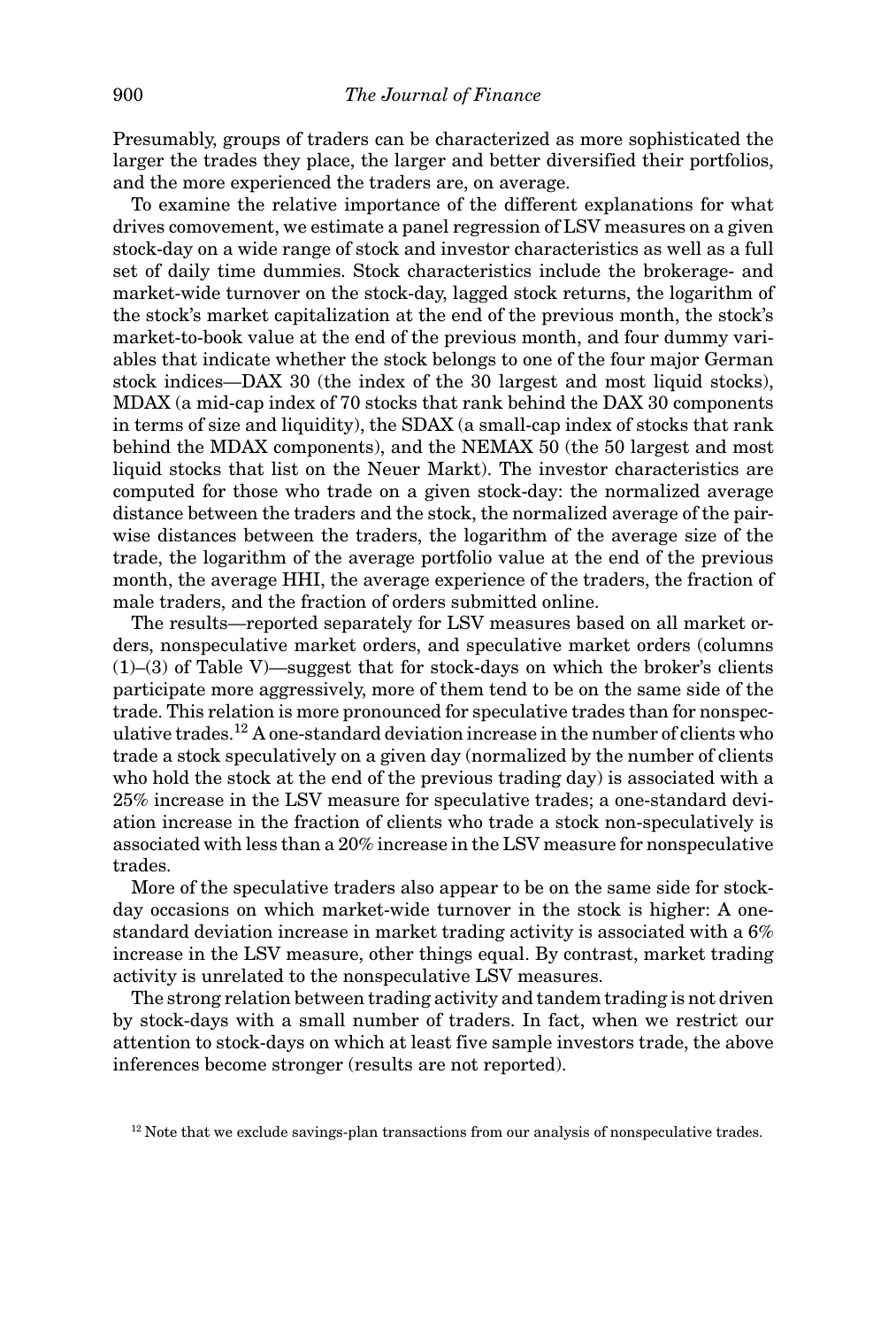# *Correlated Trading and Returns* 901

# **Table V Panel Regression of Correlated Trading**

The dependent variables are the LSV measure based on all market orders (column (1)), the LSV measure based on nonspeculative market orders (column (2)), and the LSV measure based on speculative market orders (column (3)). The unit of observation is a stock-day. "Average distance traders - firm" is the average distance between the traders and the stock headquarters on a given stock-day. "Average distance trader *i* - trader *j*" is the average pairwise distance between all traders. "Average trade size" is the average absolute value of all purchases and sales underlying the calculation of the dependent variable for that stock-day. To compute the "Average portfolio value" and "Average HHI," we look at the portfolio of each trader at the end of the previous month. "Brokerage trading activity" is the number of clients trading that stock on a given day divided by the number of clients holding that stock at the end of the previous trading day. "Market trading activity" is the number of shares traded across all German stock exchanges divided by the number of shares outstanding. "Lagged positive return" is the stock return on the previous day if the return was positive, and zero otherwise; "lagged negative return" is the stock return on the previous day if the return was negative, and zero otherwise. The market capitalization and market-to-book value used during month *t* are values recorded by Datastream for the last day of month *t* − 1. All coefficients are expressed in percent. The standard errors, in parentheses, are corrected for heteroskedasticity and dependence within same-stock observations (see, for example, Williams (2000)). "Number of clusters" refers to the number of different stocks in the sample. Note: \*\*\*/\*\*/\* indicate that the coefficient estimates are significantly different from zero at the 1%/5%/10% level.

|                                          | (1)<br>LSV measure | (2)<br>LSV measure | (3)<br>LSV measure    |
|------------------------------------------|--------------------|--------------------|-----------------------|
| Dependent variable                       | All trades         | Speculative trades | Nonspeculative trades |
| Constant                                 | $-15.933***$       | 8.560              | 9.356*                |
|                                          | (2.121)            | (5.448)            | (5.371)               |
| Average distance traders - firm          | $-0.461$           | $-0.733*$          | $-0.067$              |
|                                          | (0.305)            | (0.397)            | (0.629)               |
| Average distance trader $i$ - trader $j$ | 0.208              | 0.449              | $-0.385$              |
|                                          | (0.296)            | (0.398)            | (0.638)               |
| ln(Average trade size)                   | 0.197              | $-0.474*$          | $-0.107$              |
|                                          | (0.206)            | (0.250)            | (0.357)               |
| ln(Average portfolio value)              | 0.071              | 0.203              | 0.178                 |
|                                          | (0.145)            | (0.184)            | (0.299)               |
| Average HHI                              | 0.384              | 0.832              | 0.258                 |
|                                          | (0.964)            | (1.030)            | (1.525)               |
| Average experience                       | $0.430*$           | $-0.021$           | $0.940*$              |
|                                          | (0.227)            | (0.214)            | (0.554)               |
| Fraction of online orders                | $-0.747$           | $-1.213*$          | 0.785                 |
|                                          | (0.609)            | (0.680)            | (0.981)               |
| Fraction of male traders                 | $-0.467$           | 0.059              | $-1.554$              |
|                                          | (0.630)            | (0.741)            | (1.008)               |
| Brokerage trading activity               | $25.258***$        | 27.878***          | 82.680**              |
|                                          | (3.781)            | (4.654)            | (38.939)              |
| Market trading activity                  | 8.394***           | $6.017*$           | 8.909                 |
|                                          | (2.868)            | (3.259)            | (8.517)               |
| Lagged positive return                   | $-4.246$           | $-5.603$           | $-8.382$              |
|                                          | (2.725)            | (3.419)            | (7.302)               |
| Lagged negative return                   | $-14.784***$       | $-15.508***$       | $-7.057$              |
|                                          | (5.322)            | (5.913)            | (12.962)              |
| ln(Market capitalization)                | $0.334*$           | $0.348**$          | $0.996**$             |
|                                          | (0.184)            | (0.154)            | (0.487)               |
| Market-to-book value                     | 0.000              | $-0.004$           | 0.001                 |
|                                          | (0.003)            | (0.004)            | (0.005)               |
| Ancillary statistics                     |                    |                    |                       |
| Index component controls                 | Yes                | Yes                | Yes                   |
| Daily time dummies                       | Yes                | Yes                | Yes                   |
| Number of observations                   | 24,719             | 18,379             | 7,068                 |
| Number of clusters                       | 354                | 323                | 214                   |
| $\mathbb{R}^2$                           | 6.0%               | $8.0\%$            | 10.6%                 |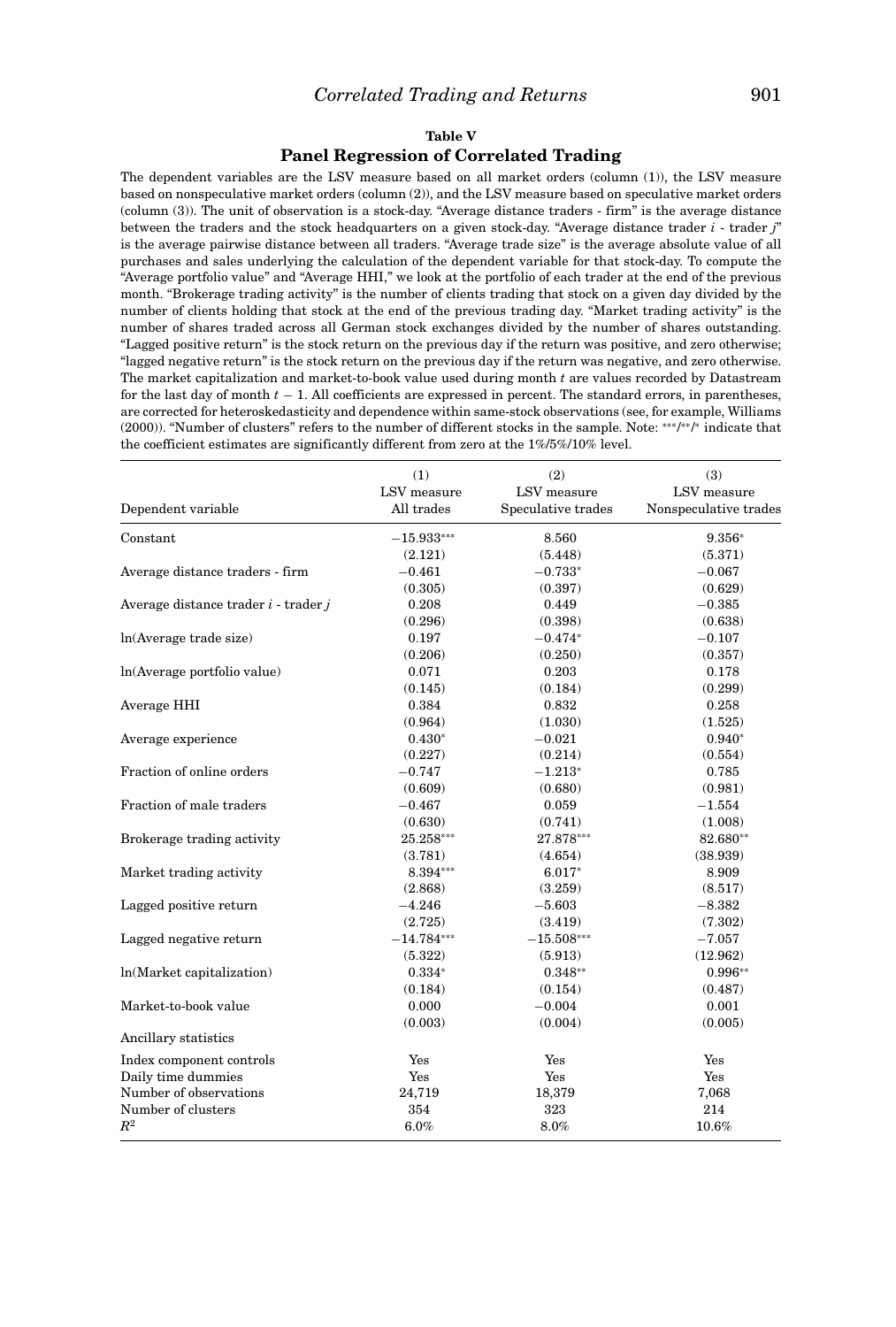Consistent with the univariate results, correlated trading is higher in larger stocks. Controlling for market capitalization, the stock index dummies, indicating whether a stock belongs to one of the four major German stock indices, are insignificant.

Variation in the characteristics of traders and their portfolios largely fails to explain the observed variation in overall LSV measures and nonspeculative LSV measures. In contrast, other things equal, the average distance between traders and company, the average trade size, and the fraction of online orders are negatively correlated with LSV measures for speculative trades.

One interpretation is that the proximity between traders and firm, the average trade size, and the fraction of online trading are all proxies for the likelihood that the traders are exposed to the same signals (which are interpreted similarly, as the correlation between trading activity and LSV measures suggests). For instance, nearby investors receive correlated signals about a firm, for example, through local news outlets. Further, phone-based investors and smaller investors may not enjoy the low cost access to diverse sources of information available to their online and larger counterparts; instead, they are likely to receive only the stronger signals that are broadcast via traditional news media, which may coordinate their trading.

Given that measures of trading activity such as turnover are commonly thought to be proxies for differences of opinion (see, for example, Harris and Raviv (1993)), the positive correlation between trading activity and correlated trading in our sample, that is, the LSV measure, is remarkable, suggesting that discount brokerage clients place correlated speculative bets in response to trading stimuli. Such stimuli are stronger on days with more trading and for larger stocks.

## **III. Speculative Trading and Returns**

Retail investors tend to be on the same side of the market. Correlated trading cannot be fully explained by liquidity considerations, short-sale constraints, or limit orders. Rather, retail investors act similarly because they have similar trading ideas about specific stocks and take similar bets. Effectively, the sample investors, who are probably representative of a much larger section of the retail investor population, bet against the rest of the market. What role do these bets play in price formation?

### *A. Hypotheses*

Under the null hypothesis of an efficient and liquid market, prices will quickly reflect any information conveyed by the correlated trading of the sample investors. In particular, one would expect not to find a systematic relation between today's sample trades and tomorrow's prices.

Alternative theories about the relation between correlated trading and returns essentially differ in their assumption about whether traders have some kind of private information or not.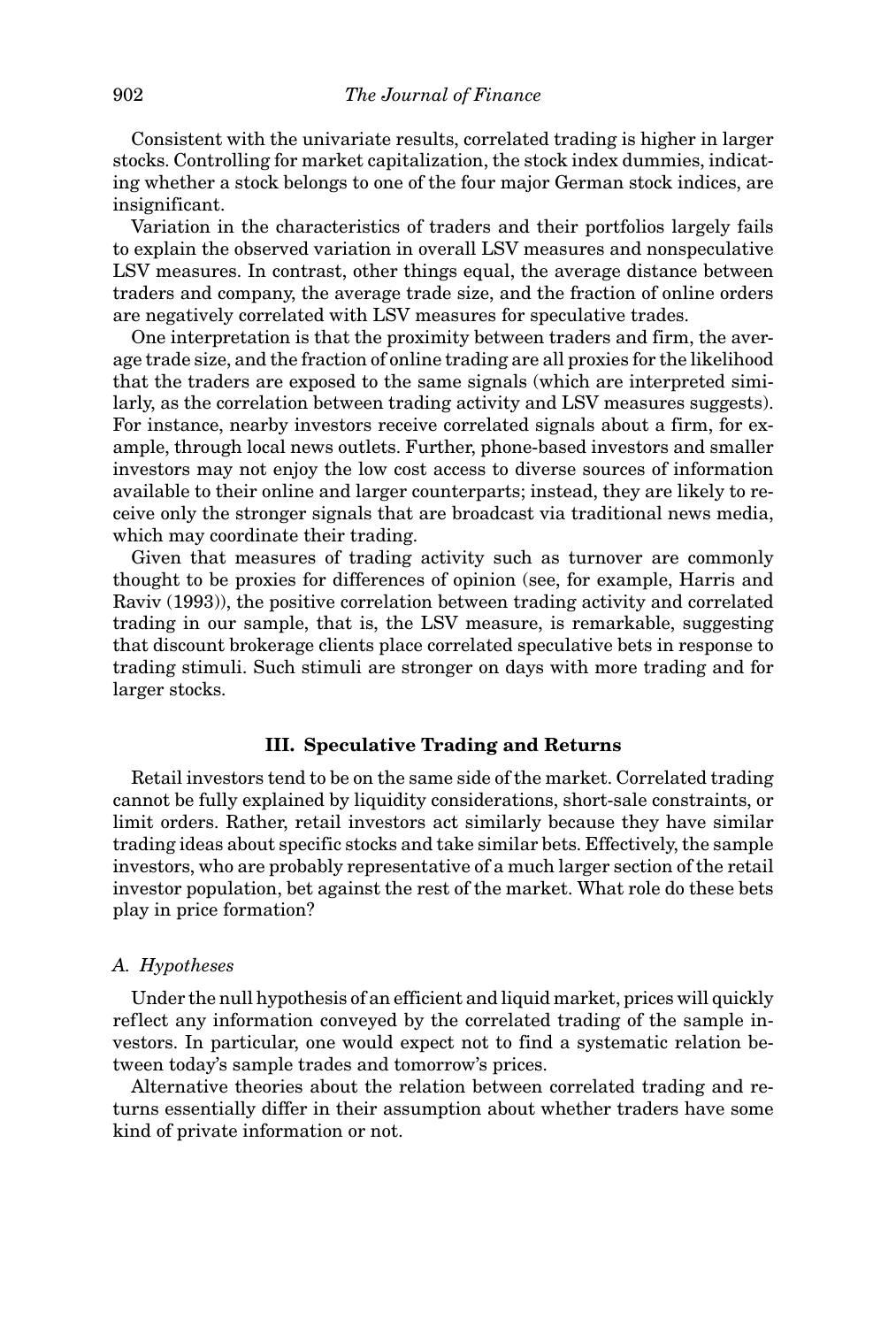Models of liquidity or noise trading start from the premise that tandem traders are uninformed. In response to correlated liquidity trading, inventories of broker-dealers move away from desired levels as they accommodate their clients' demands. In order to return to desired levels, the broker-dealers change the securities' prices. Moreover, to the extent that their clients' demands are temporary, inventories and bid/ask prices will revert to their earlier levels. For instance, if the clients exert buying pressure, the broker-dealers will sell to clients from their own inventories but will also raise both the bid and the ask prices to entice clients to sell more to them (by raising the bid price) and to cause fewer purchases (by raising the ask price). As the clients respond to the price changes, inventories will increase and bid and ask prices will come back down (see, for example, Stoll (1978), Amihud and Mendelson (1980), and Grossman and Miller (1988)). Chordia and Subrahmanyam (2004) note that, in the short-term, liquidity imbalances could also be positively correlated with future returns when the imbalances are autocorrelated. For instance, liquidity purchases during a given period are associated with more purchases and hence price pressure during the following period.

Correlated trading could also be a by-product of the sample investors' accommodating other investors' liquidity demands (though this would presumably occur via limit orders). In this case, imbalances should be negatively correlated with contemporaneous returns if retail investors are compensated for their supplying liquidity and positively correlated with future returns as the price pressure eases (see also Campbell, Grossman, and Wang (1993)). It is possible, of course, that the sample investors act as liquidity providers during certain periods and as liquidity demanders during other periods, making it harder to detect systematic trading patterns driven by liquidity motives.

Models of noise trading (see, for example, De Long et al. (1990a), Shleifer and Vishny (1997), Hong and Stein (1999), Barberis and Shleifer (2003)) offer similar predictions as inventory-based models of liquidity trading with the observed investors in the role of liquidity traders. For example, if noise traders engage in predictable positive feedback trading, their net trading activity will be positively correlated with contemporaneous or past returns and negatively correlated with future returns as the price moves back to fundamental value (see De Long et al. (1990b)).

It is also possible that at least some sample investors have access to information about the future price of a stock (see also Kyle (1985) or Glosten and Milgrom (1985))—for instance, employees might buy or sell company stock in response to internal rumors about the success or failure of an important management initiative. In this case, trade direction and contemporaneous as well as future returns should be positively correlated as the information is incorporated into prices—the correlation should increase with the extent of informed trading (at least if price impact functions are linear (see Huberman and Stanzl  $(2004))$ .

Theory offers little guidance as to the period over which future returns should be measured, that is, how long it takes for private information or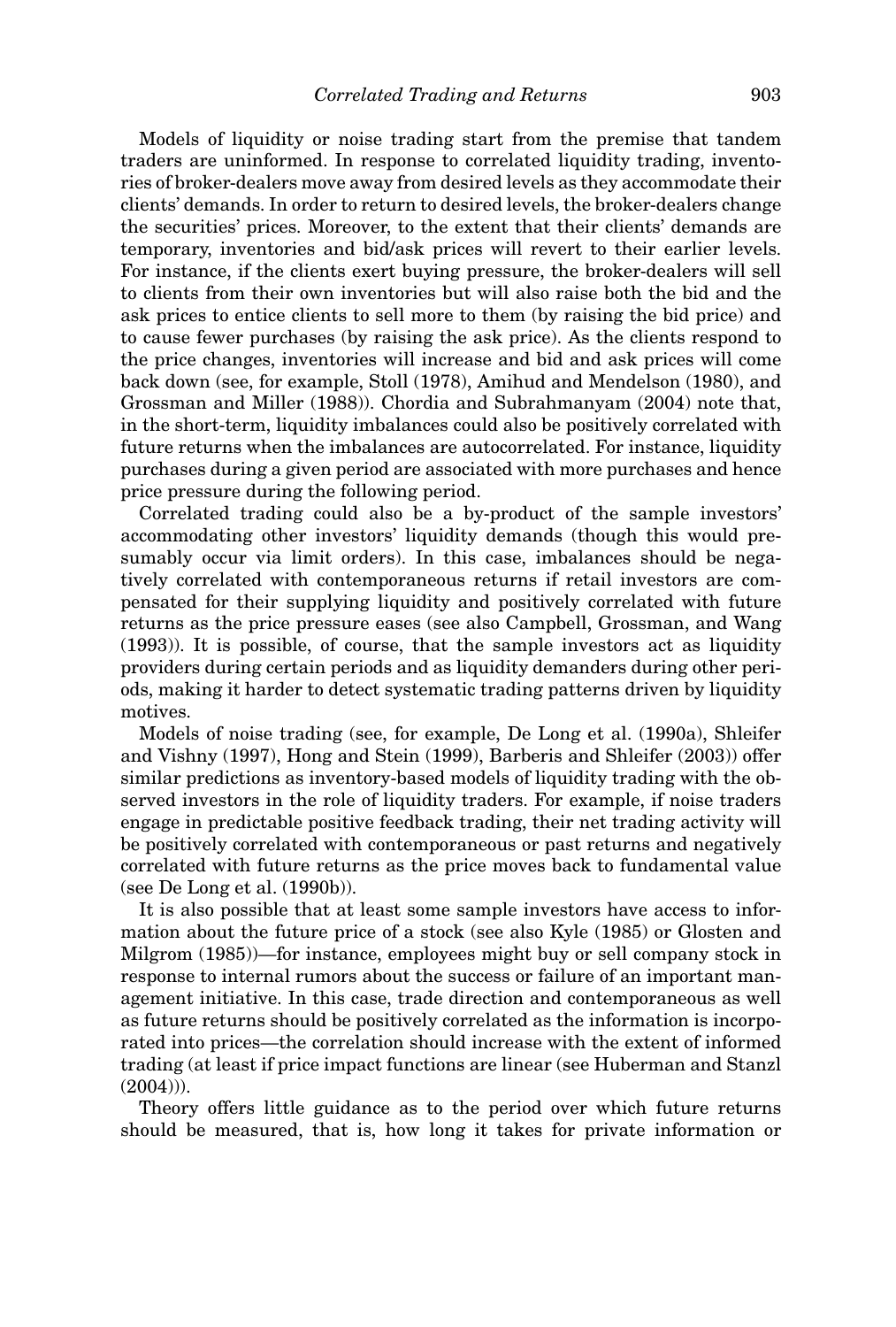shocks due to liquidity or noise trader demands to be absorbed by the market. Constrained by the size of our sample—February 1998 to May 2000 we focus on the daily horizon and consider the weekly horizon in robustness checks.

#### *B. Empirical Evidence*

To capture the directional importance of the observed trading activity, we compute for each stock-day the ratio of net number of shares traded in our sample—number of shares bought minus number of shares sold—divided by one-half the total number of shares traded across all German stock exchanges as reported by Datastream (Datastream double counts the number of shares traded). For simplicity, henceforth we refer to this ratio as the *order imbalance*. For example, if sample investor A bought 200 shares of a given stock, B bought 300 shares, C sold 100 shares, and Datastream reported 20,000 shares traded in aggregate (i.e., 10,000 shares bought and 10,000 shares sold), then the order imbalance would be  $(200 + 300 - 100)/10,000 = 4\%$ . Across all stock-days, the directional trading by the sample investors represents close to 1% of the total trading volume, on average.

We choose the order imbalance rather than the buyers ratio used in the LSV computation because it better captures the importance of the aggregated sample trading in price formation. Moreover, the buyers ratio—and other measures of excess demand proposed by Lakonishok et al. (1992) and used, for example, by Wermers (1999)—can only be computed on days with trading activity in the sample; for the time-series analyses presented below, we would have to arbitrarily fill in missing values or drop them. By contrast, the order imbalance is simply zero on stock-days without sample trading participation (but positive aggregate trading activity).

All major results reported below are qualitatively similar and often quantitatively stronger when using alternative proxies such as buyers ratios or the net number of shares traded in the sample divided by the total number of shares outstanding (rather than normalizing by the total number of shares traded) for the directional trading activity of discount brokerage clients.

# *B.1. Portfolio Results*

Each day, we rank all the stocks traded that day according to their order imbalance based on all market orders, speculative market orders, or nonspeculative market orders. We then assign them to one of three equally sized portfolios: the sell portfolio (the portfolio of stocks with the lowest, and typically negative, buy pressure), the hold portfolio, and the buy portfolio.

Panel A(i) of Table VI reports the average order imbalance based on all market orders for the three portfolios on the formation day as well as the 5 trading days before and after portfolio formation. The daily sell, hold, and buy portfolios consist of 35 stocks, on average. The observed net sales of stocks in the sell portfolio represent 1.42% of the market trading volume, and the observed net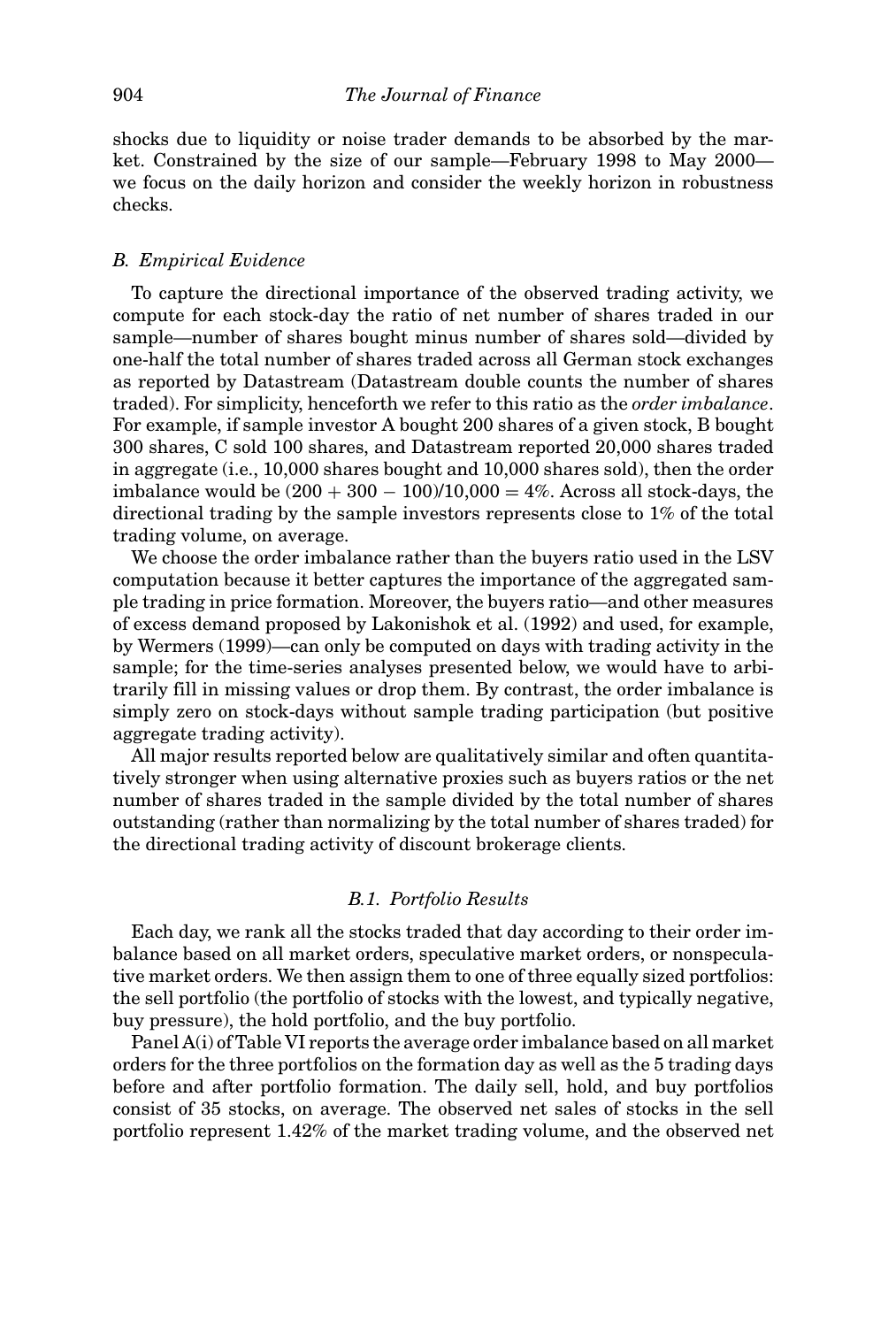| ر<br>اسل |  |
|----------|--|
|          |  |
|          |  |
|          |  |
|          |  |

mces

number of shares bought minus number of shares sold divided by total number of shares traded across all German stock exchanges) and assign them to one of three equally sized portfolios: the sell portfolio (PF1, the portfolio with the lowest, and typically negative, order imbalance), the hold portfolio (PF2), and the buy portfolio (PF3). In Panel A (all market orders), sorts are based on imbalances from market orders executed during the At the end of each trading day, we sort all stocks with at least one transaction within the brokerage according to their market order imbalance At the end of each trading day, we sort all stocks with at least one transaction within the brokerage according to their market order imbalance (number of shares bought minus number of shares sold divided by total number of shares traded across all German stock exchanges) and assign them to one of three equally sized portfolios: the sell portfolio (PF1, the portfolio with the lowest, and typically negative, order imbalance), the hold portfolio (PF2), and the buy portfolio (PF3). In Panel A (all market orders), sorts are based on imbalances from market orders executed during the period February 1998 through May 2000. Panels B and C are based on speculative and nonspeculative market orders. period February 1998 through May 2000. Panels B and C are based on speculative and nonspeculative market orders.

Part (i) of each panel reports the average order imbalance of the stocks in each of the three portfolios (PF1, PF2, PF3) and of a zero-cost portfolio (PF3-PF1), which is long in buy-portfolio stocks and short in sell-portfolio stocks. Part (ii) reports the corresponding average return (in percent), in Part (i) of each panel reports the average order imbalance of the stocks in each of the three portfolios (PF1, PF2, PF3) and of a zero-cost portfolio (PF3-PF1), which is long in buy-portfolio stocks and short in sell-portfolio stocks. Part (ii) reports the corresponding average return (in percent), in excess of the equally weighted return across all German stocks for which Datastream provides total returns, measured from the close of the previous excess of the equally weighted return across all German stocks for which Datastream provides total returns, measured from the close of the previous trading day to the close of the current trading day. All averages are reported for the day of portfolio formation (0) and the 5 days previous  $(-5 - 1)$ trading day to the close of the current trading day. All averages are reported for the day of portfolio formation (0) and the 5 days previous ( and subsequent (1 5) to portfolio formation. and subsequent (1 5) to portfolio formation.

|                 |                                                                                                          |                                                                                                                                         |                                                                                                                               |                                                                                                                                       | Panel A: All Market Orders                                                                                                  |                                                                                                                                |                                                                                                                                |                                                                                                                                 |                                                                                                                           |                                                                                                                          |                                                                                                                         |
|-----------------|----------------------------------------------------------------------------------------------------------|-----------------------------------------------------------------------------------------------------------------------------------------|-------------------------------------------------------------------------------------------------------------------------------|---------------------------------------------------------------------------------------------------------------------------------------|-----------------------------------------------------------------------------------------------------------------------------|--------------------------------------------------------------------------------------------------------------------------------|--------------------------------------------------------------------------------------------------------------------------------|---------------------------------------------------------------------------------------------------------------------------------|---------------------------------------------------------------------------------------------------------------------------|--------------------------------------------------------------------------------------------------------------------------|-------------------------------------------------------------------------------------------------------------------------|
|                 | (i) Average Order Imbalan                                                                                | ce $(\text{in}\%)$                                                                                                                      |                                                                                                                               |                                                                                                                                       |                                                                                                                             |                                                                                                                                |                                                                                                                                |                                                                                                                                 |                                                                                                                           |                                                                                                                          |                                                                                                                         |
|                 | $\frac{5}{1}$                                                                                            |                                                                                                                                         |                                                                                                                               |                                                                                                                                       |                                                                                                                             |                                                                                                                                |                                                                                                                                |                                                                                                                                 |                                                                                                                           |                                                                                                                          |                                                                                                                         |
| EE              | $\begin{array}{r} -0.098 \\ -0.011 \\ -0.019 \\ -0.004 \\ 0.0004 \\ 0.009 \\ 0.005 \\ 0.012 \end{array}$ | $\begin{array}{r} -4 \\ -0.086 \\ -0.086 \\ (0.011) \\ -0.020 \\ (0.004) \\ 0.010 \\ 0.010 \\ 0.045 \\ (0.014) \\ 0.045 \\ \end{array}$ | $\begin{array}{r} -3 \\ -0.090 \\ \hline (0.013) \\ 0.019 \\ -0.004 \\ 0.004 \\ 0.005 \\ 0.010 \\ 0.054 \\ 0.013 \end{array}$ | $\begin{array}{r} -2 \\ -0.095 \\ -0.012 \\ 0.012 \\ 0.013 \\ 0.004 \\ 0.009 \\ 0.009 \\ 0.070 \\ 0.013 \end{array}$                  |                                                                                                                             | $\begin{array}{c} 0 \\ -1.421 \\ (0.058) \\ (0.058) \\ (0.003) \\ (0.003) \\ 0.833 \\ (0.047) \\ 2.253 \\ (0.096) \end{array}$ | $\begin{bmatrix} 1 & 1 \ -0.118 & 0 \ 0.012 & 0 \ 0.004 & 0.037 \ 0.004 & 0.037 \ 0.003 & 0.081 \ 0.000 & 0.001 \end{bmatrix}$ | $\begin{array}{c} 2 \\ -0.111 \\ 0.012) \\ 0.023 \\ -0.023 \\ 0.004) \\ 0.005 \\ 0.010 \\ 0.056 \\ 0.014) \end{array}$          | $\begin{array}{c} 3 \\ -0.090 \\ (0.012) \\ (0.012) \\ -0.065 \\ (0.005) \\ (0.009) \\ (0.0040) \\ (0.012) \end{array}$   | $\begin{array}{c} 4 \\ -0.098 \\ -0.012) \\ 0.012) \\ -0.022 \\ -0.064 \\ 0.010) \\ 0.014 \\ 0.014 \\ 0.014 \end{array}$ |                                                                                                                         |
|                 |                                                                                                          |                                                                                                                                         |                                                                                                                               |                                                                                                                                       |                                                                                                                             |                                                                                                                                |                                                                                                                                |                                                                                                                                 |                                                                                                                           |                                                                                                                          |                                                                                                                         |
| PF <sub>2</sub> |                                                                                                          |                                                                                                                                         |                                                                                                                               |                                                                                                                                       |                                                                                                                             |                                                                                                                                |                                                                                                                                |                                                                                                                                 |                                                                                                                           |                                                                                                                          |                                                                                                                         |
|                 |                                                                                                          |                                                                                                                                         |                                                                                                                               |                                                                                                                                       |                                                                                                                             |                                                                                                                                |                                                                                                                                |                                                                                                                                 |                                                                                                                           |                                                                                                                          |                                                                                                                         |
| PF3             |                                                                                                          |                                                                                                                                         |                                                                                                                               |                                                                                                                                       |                                                                                                                             |                                                                                                                                |                                                                                                                                |                                                                                                                                 |                                                                                                                           |                                                                                                                          |                                                                                                                         |
|                 |                                                                                                          |                                                                                                                                         |                                                                                                                               |                                                                                                                                       |                                                                                                                             |                                                                                                                                |                                                                                                                                |                                                                                                                                 |                                                                                                                           |                                                                                                                          |                                                                                                                         |
| PF3-PF1         |                                                                                                          |                                                                                                                                         |                                                                                                                               |                                                                                                                                       |                                                                                                                             |                                                                                                                                |                                                                                                                                |                                                                                                                                 |                                                                                                                           |                                                                                                                          |                                                                                                                         |
|                 |                                                                                                          |                                                                                                                                         |                                                                                                                               |                                                                                                                                       | $\begin{array}{r} -1 \\ -0.108 \\ -0.014) \\ 0.014) \\ -0.023 \\ -0.004) \\ 0.0009 \\ 0.009 \\ 0.106 \\ 0.015) \end{array}$ |                                                                                                                                |                                                                                                                                |                                                                                                                                 |                                                                                                                           |                                                                                                                          | $\begin{bmatrix} 5 \ -0.100 \ 0.011 \ 0.021 \ 0.004 \ 0.004 \ 0.0037 \ 0.0100 \ 0.0100 \ 0.0100 \ 0.0101 \end{bmatrix}$ |
|                 |                                                                                                          |                                                                                                                                         |                                                                                                                               |                                                                                                                                       |                                                                                                                             |                                                                                                                                |                                                                                                                                |                                                                                                                                 |                                                                                                                           |                                                                                                                          |                                                                                                                         |
|                 | (ii) Average Returns $\langle \text{in} \% \rangle$                                                      |                                                                                                                                         |                                                                                                                               |                                                                                                                                       |                                                                                                                             |                                                                                                                                |                                                                                                                                |                                                                                                                                 |                                                                                                                           |                                                                                                                          |                                                                                                                         |
|                 | $\frac{5}{1}$                                                                                            |                                                                                                                                         |                                                                                                                               |                                                                                                                                       |                                                                                                                             |                                                                                                                                |                                                                                                                                |                                                                                                                                 |                                                                                                                           |                                                                                                                          |                                                                                                                         |
| E               |                                                                                                          | $\begin{array}{r} -4 \\ -0.023 \\ 0.044) \\ 0.061 \\ 0.061 \\ 0.036) \\ 0.113 \\ 0.054) \\ 0.036) \\ 0.036) \end{array}$                | $\begin{array}{r} -3 \\ -3 \\ 0.119 \\ 0.049) \\ 0.007 \\ 0.031) \\ 0.039 \\ 0.055) \\ 0.030 \\ 0.030 \\ 0.059) \end{array}$  | $\begin{array}{r} -2 \\ 0.041 \\ 0.063) \\ 0.037 \\ 0.126 \\ 0.037 \\ 0.037 \\ 0.059 \\ 0.262 \\ 0.059 \\ 0.037 \\ 0.009 \end{array}$ | $\begin{array}{r} -1 \\ -0.191 \\ 0.049) \\ 0.107 \\ 0.037) \\ 0.625 \\ 0.064) \\ 0.084 \\ 0.084 \\ 0.037 \end{array}$      | $\begin{array}{c} 0 \\ -0.486 \\ (0.046) \\ 0.142 \\ 0.037 \\ (0.037) \\ 0.033 \\ (0.078) \\ 1.379 \\ (0.090) \end{array}$     | $\begin{array}{c} 1 \\ -0.209 \\ (0.045) \\ (0.033 \\ -0.033 \\ (0.037) \\ (0.030) \\ (0.058) \\ (0.067) \end{array}$          | $\begin{array}{c} 2 \\ -0.072 \\ -0.043 \\ 0.043 \\ 0.036 \\ 0.036 \\ 0.055 \\ 0.055 \\ 0.055 \\ 0.049 \\ 0.049 \\ \end{array}$ | $\begin{array}{r} 3 \\ -0.006 \\ -0.040) \\ (0.040) \\ (0.035) \\ (0.035) \\ (0.036) \\ -0.086 \\ (0.045) \\ \end{array}$ | $\begin{array}{c} 4 \\ +0.046 \\ -0.047 \\ (0.047) \\ -0.100 \\ -0.033 \\ 0.033 \\ +0.048 \\ \end{array}$                | $\begin{bmatrix} 5 \ -0.031 \ 0.039 \ 0.067 \ 0.0067 \ 0.0067 \ 0.0007 \ 0.0007 \ 0.013 \ 0.011 \ 0.011 \end{bmatrix}$  |
|                 | $\begin{array}{l} 0.040 \\ 0.045) \\ 0.042 \\ 0.032) \\ 0.034 \\ 0.054 \end{array}$                      |                                                                                                                                         |                                                                                                                               |                                                                                                                                       |                                                                                                                             |                                                                                                                                |                                                                                                                                |                                                                                                                                 |                                                                                                                           |                                                                                                                          |                                                                                                                         |
| PF <sub>2</sub> |                                                                                                          |                                                                                                                                         |                                                                                                                               |                                                                                                                                       |                                                                                                                             |                                                                                                                                |                                                                                                                                |                                                                                                                                 |                                                                                                                           |                                                                                                                          |                                                                                                                         |
|                 |                                                                                                          |                                                                                                                                         |                                                                                                                               |                                                                                                                                       |                                                                                                                             |                                                                                                                                |                                                                                                                                |                                                                                                                                 |                                                                                                                           |                                                                                                                          |                                                                                                                         |
| PF3             |                                                                                                          |                                                                                                                                         |                                                                                                                               |                                                                                                                                       |                                                                                                                             |                                                                                                                                |                                                                                                                                |                                                                                                                                 |                                                                                                                           |                                                                                                                          |                                                                                                                         |
|                 |                                                                                                          |                                                                                                                                         |                                                                                                                               |                                                                                                                                       |                                                                                                                             |                                                                                                                                |                                                                                                                                |                                                                                                                                 |                                                                                                                           |                                                                                                                          |                                                                                                                         |
| PF3-PF1         |                                                                                                          |                                                                                                                                         |                                                                                                                               |                                                                                                                                       |                                                                                                                             |                                                                                                                                |                                                                                                                                |                                                                                                                                 |                                                                                                                           |                                                                                                                          |                                                                                                                         |
|                 | 0.055                                                                                                    |                                                                                                                                         |                                                                                                                               |                                                                                                                                       |                                                                                                                             |                                                                                                                                |                                                                                                                                |                                                                                                                                 |                                                                                                                           |                                                                                                                          |                                                                                                                         |
|                 |                                                                                                          |                                                                                                                                         |                                                                                                                               |                                                                                                                                       |                                                                                                                             |                                                                                                                                |                                                                                                                                |                                                                                                                                 |                                                                                                                           |                                                                                                                          |                                                                                                                         |

# *Correlated Trading and Returns* 905

(*continued*)

 $_{(continued)}$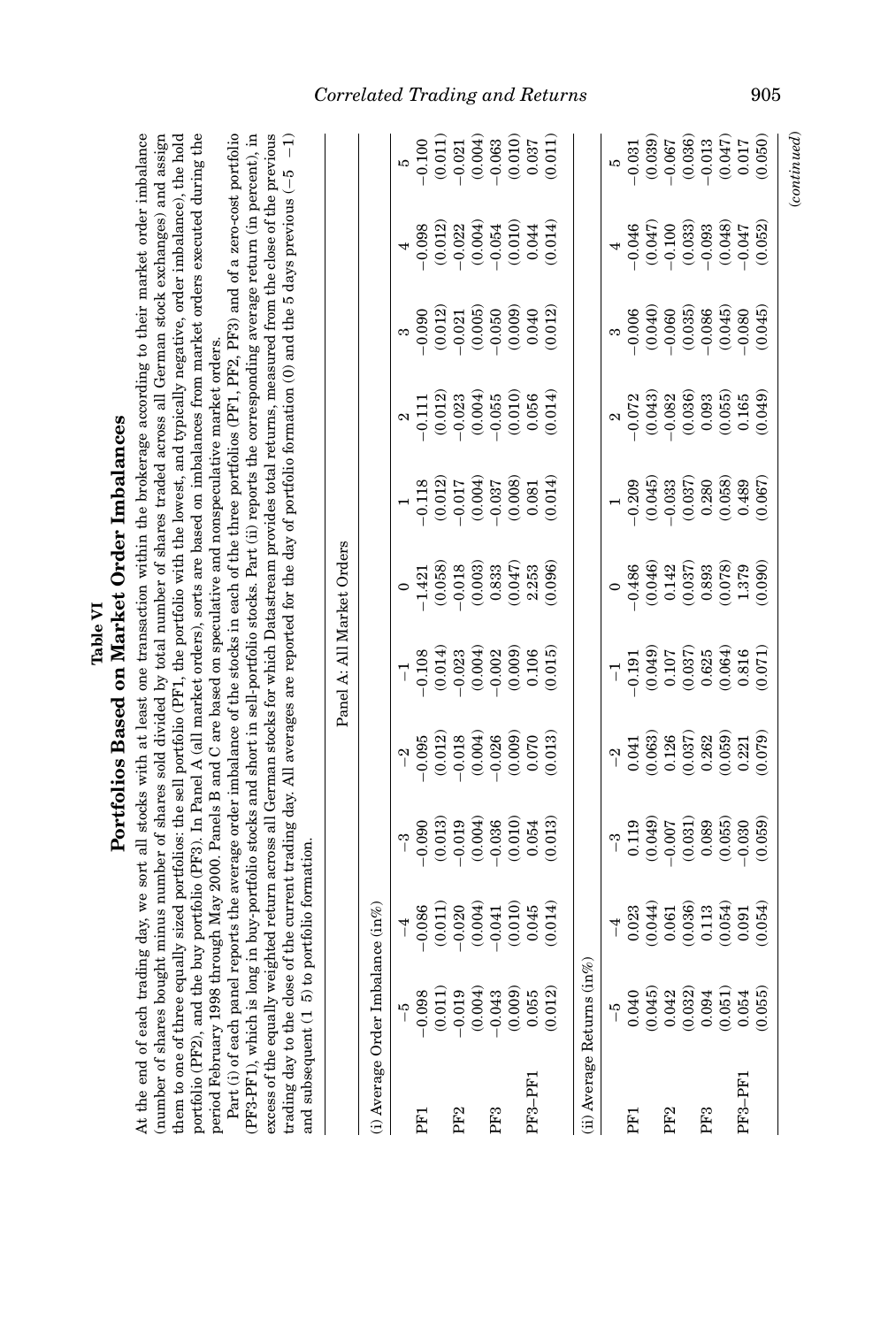|                 |                                                                                                        |                                                                                                                                 |                                                                                                                |                                                                                                                                |                                                                                                                                        | Panel B: Speculative Market Orders                                                                                         |                                                                                                                       |                                                                                                                                                                                                                                                                                                         |                                                                                                                                                                                                                                 |                                                                                                                                    |                                                                                                              |
|-----------------|--------------------------------------------------------------------------------------------------------|---------------------------------------------------------------------------------------------------------------------------------|----------------------------------------------------------------------------------------------------------------|--------------------------------------------------------------------------------------------------------------------------------|----------------------------------------------------------------------------------------------------------------------------------------|----------------------------------------------------------------------------------------------------------------------------|-----------------------------------------------------------------------------------------------------------------------|---------------------------------------------------------------------------------------------------------------------------------------------------------------------------------------------------------------------------------------------------------------------------------------------------------|---------------------------------------------------------------------------------------------------------------------------------------------------------------------------------------------------------------------------------|------------------------------------------------------------------------------------------------------------------------------------|--------------------------------------------------------------------------------------------------------------|
|                 | (i) Average Order Imbalance (in%                                                                       |                                                                                                                                 |                                                                                                                |                                                                                                                                |                                                                                                                                        |                                                                                                                            |                                                                                                                       |                                                                                                                                                                                                                                                                                                         |                                                                                                                                                                                                                                 |                                                                                                                                    |                                                                                                              |
|                 | ပြ                                                                                                     |                                                                                                                                 |                                                                                                                |                                                                                                                                |                                                                                                                                        |                                                                                                                            |                                                                                                                       |                                                                                                                                                                                                                                                                                                         |                                                                                                                                                                                                                                 |                                                                                                                                    |                                                                                                              |
| E               |                                                                                                        | $\begin{array}{r} -4 \\ -0.060 \\ \hline (0.012) \\ 0.016 \\ \hline (0.004) \\ 0.006 \\ \hline (0.009) \\ 0.034 \\ \end{array}$ | $\begin{array}{r} -3 \ -9.050 \ -9.050 \ -9.011 \ 0.011 \ 0.004 \ 0.008 \ 0.022 \ 0.0000 \ 0.0022 \end{array}$ | $\begin{array}{r} -2 \\ -0.059 \\ (0.011) \\ (0.010) \\ (0.003) \\ (0.003) \\ (0.009) \\ (0.047) \\ (0.013) \end{array}$       | $\begin{array}{r} -1 \\ -0.061 \\ -0.012 \\ 0.012 \\ 0.004 \\ 0.004 \\ 0.012 \\ 0.012 \\ 0.014 \\ 0.014 \\ 0.014 \\ 0.014 \end{array}$ | $\begin{array}{c} 0 \\ -1.332 \\ (0.055) \\ (0.0021 \\ (0.0020 \\ (0.0010 \\ (0.051) \\ (0.051) \\ (0.055) \\ \end{array}$ |                                                                                                                       | $\begin{array}{c} 2 \\ -0.070 \\ -0.010 \\ 0.010 \\ 0.004 \\ 0.003 \\ 0.033 \\ 0.038 \\ 0.038 \\ 0.038 \\ 0.004 \\ 0.010 \\ 0.004 \\ 0.004 \\ 0.004 \\ 0.004 \\ 0.004 \\ 0.004 \\ 0.004 \\ 0.004 \\ 0.004 \\ 0.004 \\ 0.004 \\ 0.004 \\ 0.004 \\ 0.004 \\ 0.004 \\ 0.004 \\ 0.004 \\ 0.004 \\ 0.004 \\$ | $\begin{bmatrix} 3 & 3 \ -0.049 & 0 \ 0.0005 & 0 \ 0 & 0.017 & 0 \ 0 & 0.005 & 0 \ 0 & 0.009 & 0 \ 0 & 0.009 & 0 \ 0 & 0.009 & 0 \ 0 & 0 & 0 & 0 \ 0 & 0 & 0 & 0 \ 0 & 0 & 0 & 0 \ 0 & 0 & 0 & 0 \ 0 & 0 & 0 & 0 \end{bmatrix}$ | $\begin{array}{c} 4 \\ -0.068 \\ -0.012 \\ 0.0123 \\ -0.023 \\ 0.004) \\ 0.0032 \\ -0.032 \\ 0.010 \\ 0.036 \\ 0.013) \end{array}$ | $-0.064$<br>$-0.010$<br>$(0.010)$<br>$-0.0045$<br>$-0.0045$<br>$-0.0045$<br>$-0.009$<br>$-0.009$<br>$-0.009$ |
|                 |                                                                                                        |                                                                                                                                 |                                                                                                                |                                                                                                                                |                                                                                                                                        |                                                                                                                            |                                                                                                                       |                                                                                                                                                                                                                                                                                                         |                                                                                                                                                                                                                                 |                                                                                                                                    |                                                                                                              |
| PF <sub>2</sub> | $\begin{array}{r} -0.072 \\ (0.010) \\ -0.014 \\ (0.003) \\ (0.003) \\ (0.008) \\ (0.008) \end{array}$ |                                                                                                                                 |                                                                                                                |                                                                                                                                |                                                                                                                                        |                                                                                                                            |                                                                                                                       |                                                                                                                                                                                                                                                                                                         |                                                                                                                                                                                                                                 |                                                                                                                                    |                                                                                                              |
|                 |                                                                                                        |                                                                                                                                 |                                                                                                                |                                                                                                                                |                                                                                                                                        |                                                                                                                            |                                                                                                                       |                                                                                                                                                                                                                                                                                                         |                                                                                                                                                                                                                                 |                                                                                                                                    |                                                                                                              |
| PF3             |                                                                                                        |                                                                                                                                 |                                                                                                                |                                                                                                                                |                                                                                                                                        |                                                                                                                            |                                                                                                                       |                                                                                                                                                                                                                                                                                                         |                                                                                                                                                                                                                                 |                                                                                                                                    |                                                                                                              |
|                 |                                                                                                        |                                                                                                                                 |                                                                                                                |                                                                                                                                |                                                                                                                                        |                                                                                                                            |                                                                                                                       |                                                                                                                                                                                                                                                                                                         |                                                                                                                                                                                                                                 |                                                                                                                                    |                                                                                                              |
| PF3-PF          |                                                                                                        |                                                                                                                                 |                                                                                                                |                                                                                                                                |                                                                                                                                        |                                                                                                                            |                                                                                                                       |                                                                                                                                                                                                                                                                                                         |                                                                                                                                                                                                                                 |                                                                                                                                    |                                                                                                              |
|                 | (0.011)                                                                                                |                                                                                                                                 |                                                                                                                |                                                                                                                                |                                                                                                                                        |                                                                                                                            |                                                                                                                       |                                                                                                                                                                                                                                                                                                         |                                                                                                                                                                                                                                 |                                                                                                                                    |                                                                                                              |
|                 |                                                                                                        |                                                                                                                                 |                                                                                                                |                                                                                                                                |                                                                                                                                        |                                                                                                                            |                                                                                                                       |                                                                                                                                                                                                                                                                                                         |                                                                                                                                                                                                                                 |                                                                                                                                    |                                                                                                              |
|                 | (ii) Average Returns (in%)                                                                             |                                                                                                                                 |                                                                                                                |                                                                                                                                |                                                                                                                                        |                                                                                                                            |                                                                                                                       |                                                                                                                                                                                                                                                                                                         |                                                                                                                                                                                                                                 |                                                                                                                                    |                                                                                                              |
|                 |                                                                                                        |                                                                                                                                 |                                                                                                                |                                                                                                                                |                                                                                                                                        |                                                                                                                            |                                                                                                                       |                                                                                                                                                                                                                                                                                                         |                                                                                                                                                                                                                                 |                                                                                                                                    |                                                                                                              |
| 집               |                                                                                                        |                                                                                                                                 | $\begin{array}{r} -3 \\ 0.097 \\ 0.056) \\ 0.061 \\ 0.061 \\ 0.039) \\ 0.145 \\ 0.049 \\ 0.000 \\ \end{array}$ | $\begin{array}{r} -2 \\ 0.086 \\ 0.135 \\ 0.122 \\ 0.044 \\ 0.044 \\ 0.078 \\ 0.331 \\ 0.331 \\ 0.331 \\ 0.031 \\ \end{array}$ | $\begin{array}{r} -1 \\ -0.255 \\ (0.059) \\ 0.154 \\ (0.044) \\ (0.044) \\ 0.752 \\ 1.007 \\ 1.007 \\ \end{array}$                    | $\begin{array}{c} 0 \\ -0.554 \\ (0.049) \\ 0.122 \\ (0.049) \\ (0.049) \\ 1.14 \\ (0.097) \\ 1.668 \\ 1.668 \end{array}$  | $\begin{array}{c} 1 \\ -0.208 \\ -0.045 \\ 0.069 \\ -0.069 \\ 0.041 \\ -0.065 \\ 0.065 \\ 0.068 \\ 0.068 \end{array}$ | $\begin{array}{c} 2 \\ -0.077 \\ (0.048) \\ (0.048) \\ -0.087 \\ (0.040) \\ 0.037 \\ (0.040) \\ (0.057) \\ (0.064) \\ 0.201 \\ \end{array}$                                                                                                                                                             | $\begin{array}{c} 3 \\ 0.020 \\ (0.050) \\ (0.039) \\ (0.039) \\ (0.039) \\ (0.054) \\ (0.054) \\ (0.054) \end{array}$                                                                                                          | $\begin{array}{r} 4 \ -0.045 \ (0.053) \ 0.0115 \ -0.037 \ -0.062 \ 0.055 \ 0.0055 \ 0.017 \ -0.0017 \end{array}$                  |                                                                                                              |
|                 | $\begin{array}{c} 0.085 \\ 0.056) \\ 0.023 \\ 0.040) \\ 0.213 \\ 0.060) \\ 0.060) \end{array}$         |                                                                                                                                 |                                                                                                                |                                                                                                                                |                                                                                                                                        |                                                                                                                            |                                                                                                                       |                                                                                                                                                                                                                                                                                                         |                                                                                                                                                                                                                                 |                                                                                                                                    |                                                                                                              |
| PF <sub>2</sub> |                                                                                                        |                                                                                                                                 |                                                                                                                |                                                                                                                                |                                                                                                                                        |                                                                                                                            |                                                                                                                       |                                                                                                                                                                                                                                                                                                         |                                                                                                                                                                                                                                 |                                                                                                                                    |                                                                                                              |
|                 |                                                                                                        |                                                                                                                                 |                                                                                                                |                                                                                                                                |                                                                                                                                        |                                                                                                                            |                                                                                                                       |                                                                                                                                                                                                                                                                                                         |                                                                                                                                                                                                                                 |                                                                                                                                    |                                                                                                              |
| PF3             |                                                                                                        |                                                                                                                                 |                                                                                                                |                                                                                                                                |                                                                                                                                        |                                                                                                                            |                                                                                                                       |                                                                                                                                                                                                                                                                                                         |                                                                                                                                                                                                                                 |                                                                                                                                    |                                                                                                              |
|                 |                                                                                                        |                                                                                                                                 |                                                                                                                |                                                                                                                                |                                                                                                                                        |                                                                                                                            |                                                                                                                       |                                                                                                                                                                                                                                                                                                         |                                                                                                                                                                                                                                 |                                                                                                                                    |                                                                                                              |
| PF3-PF1         |                                                                                                        |                                                                                                                                 |                                                                                                                |                                                                                                                                |                                                                                                                                        |                                                                                                                            |                                                                                                                       |                                                                                                                                                                                                                                                                                                         |                                                                                                                                                                                                                                 |                                                                                                                                    |                                                                                                              |
|                 | 0.069                                                                                                  | $\begin{array}{r} -4 \\ -0.003 \\ 0.048) \\ 0.065 \\ 0.065 \\ 0.039) \\ 0.181 \\ 0.178 \\ 0.062) \\ 0.178 \end{array}$          |                                                                                                                |                                                                                                                                |                                                                                                                                        |                                                                                                                            |                                                                                                                       |                                                                                                                                                                                                                                                                                                         |                                                                                                                                                                                                                                 |                                                                                                                                    | $\begin{array}{r} 5 \ -0.033 \ 0.047 \ 0.042 \ 0.048 \ 0.048 \ 0.0055 \ 0.0000 \ 0.0001 \end{array}$         |
|                 |                                                                                                        |                                                                                                                                 |                                                                                                                |                                                                                                                                |                                                                                                                                        |                                                                                                                            |                                                                                                                       |                                                                                                                                                                                                                                                                                                         |                                                                                                                                                                                                                                 |                                                                                                                                    |                                                                                                              |

 ${\bf Table ~VI{\rm}--} Conimize$   $d$ **Table VI***—Continued*

# 906 *The Journal of Finance*

 $\left( contained\right)$ (*continued*)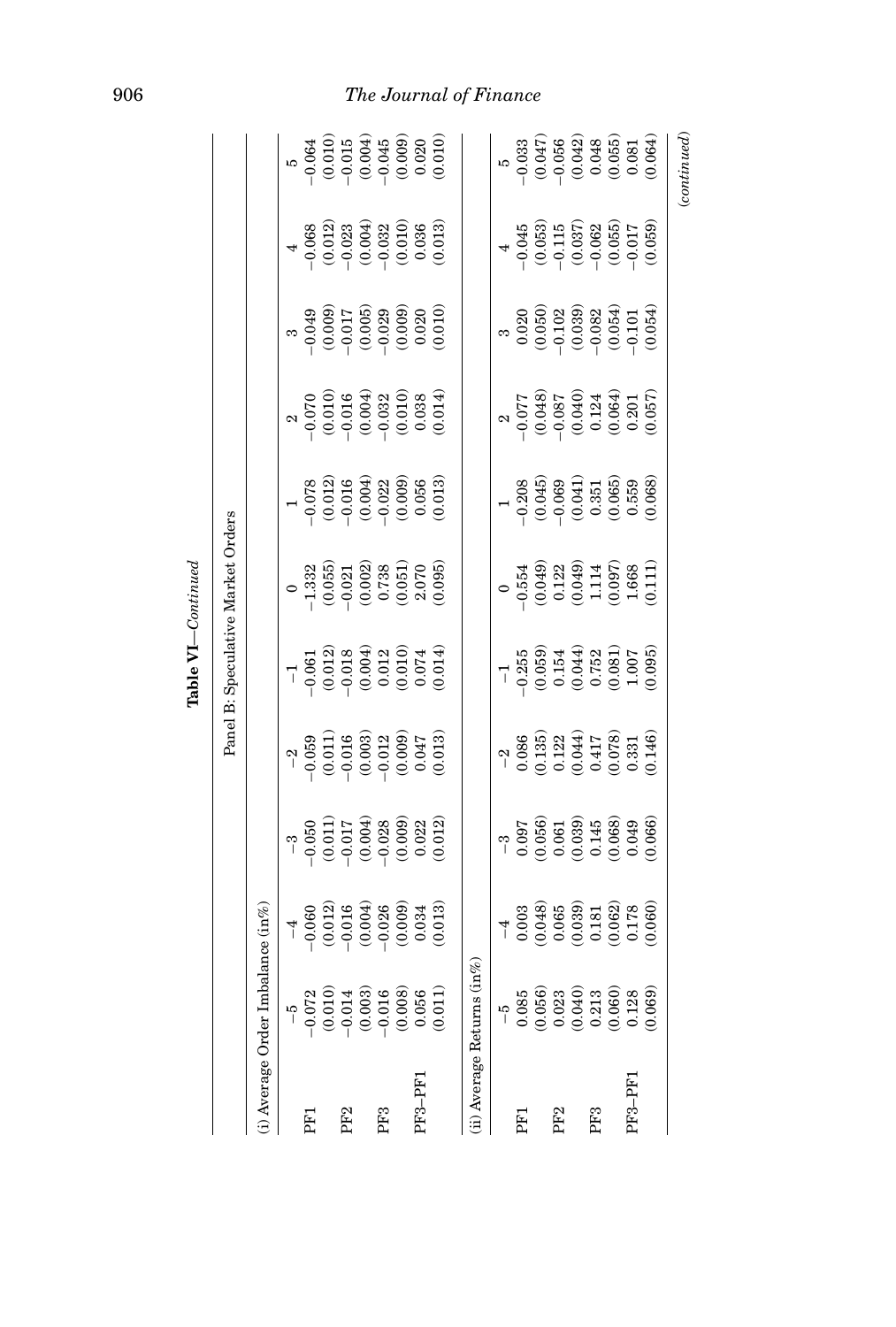|                 |                                                                                                                  |                                                                                                                                                                                                                                                                                                        |                                                                                                                                         |                                                                                                                            |                                                                                                                                          | Panel C: Nonspeculative Market Orders                                                                                                                                                                                                                                                                   |                                                                                                                                                                                                                                                                    |                                                                                                                                                        |                                                                                                                                |                                                                                                                    |                                                                                                                                                     |
|-----------------|------------------------------------------------------------------------------------------------------------------|--------------------------------------------------------------------------------------------------------------------------------------------------------------------------------------------------------------------------------------------------------------------------------------------------------|-----------------------------------------------------------------------------------------------------------------------------------------|----------------------------------------------------------------------------------------------------------------------------|------------------------------------------------------------------------------------------------------------------------------------------|---------------------------------------------------------------------------------------------------------------------------------------------------------------------------------------------------------------------------------------------------------------------------------------------------------|--------------------------------------------------------------------------------------------------------------------------------------------------------------------------------------------------------------------------------------------------------------------|--------------------------------------------------------------------------------------------------------------------------------------------------------|--------------------------------------------------------------------------------------------------------------------------------|--------------------------------------------------------------------------------------------------------------------|-----------------------------------------------------------------------------------------------------------------------------------------------------|
|                 | (i) Average Order Imbalan                                                                                        | $\cos (\mathrm{in} \%)$                                                                                                                                                                                                                                                                                |                                                                                                                                         |                                                                                                                            |                                                                                                                                          |                                                                                                                                                                                                                                                                                                         |                                                                                                                                                                                                                                                                    |                                                                                                                                                        |                                                                                                                                |                                                                                                                    |                                                                                                                                                     |
|                 |                                                                                                                  |                                                                                                                                                                                                                                                                                                        |                                                                                                                                         |                                                                                                                            |                                                                                                                                          |                                                                                                                                                                                                                                                                                                         |                                                                                                                                                                                                                                                                    |                                                                                                                                                        |                                                                                                                                |                                                                                                                    |                                                                                                                                                     |
| E               | $\begin{array}{r} -5 \\ -0.048 \\ (0.010) \\ (0.005) \\ (0.002) \\ (0.006) \\ (0.006) \\ (0.006) \\ \end{array}$ | $\begin{bmatrix} 1 \\ 4 \\ -0.035 \\ 0.009 \\ 0.000 \\ 0.000 \\ 0.005 \\ 0.005 \\ 0.005 \\ 0.005 \\ 0.000 \\ 0.000 \\ 0.000 \\ 0.000 \\ 0.010 \\ 0.010 \\ 0.010 \\ 0.010 \\ 0.010 \\ 0.010 \\ 0.010 \\ 0.010 \\ 0.010 \\ 0.010 \\ 0.010 \\ 0.010 \\ 0.010 \\ 0.010 \\ 0.010 \\ 0.010 \\ 0.010 \\ 0.01$ | $\begin{array}{r} -3 \\ -0.040 \\ 0.010) \\ 0.002 \\ 0.003 \\ 0.005 \\ 0.006 \\ 0.035 \\ 0.003 \\ 0.000 \\ 0.000 \\ 0.010) \end{array}$ | $\begin{array}{r} -2 \ -0.041 \ -0.009 \ 0.0002 \ 0.002 \ 0.0002 \ 0.0006 \ 0.0006 \ 0.0006 \ 0.0000 \ 0.0000 \end{array}$ | $\begin{array}{r} -1 \\ -0.055 \\ (0.011) \\ 0.003 \\ -0.002 \\ (0.002) \\ 0.005 \\ (0.057) \\ 0.057 \end{array}$                        | $\begin{array}{c} 0 \\ -0.799 \\ (0.037) \\ -0.002 \\ (0.001) \\ 0.002 \\ (0.025) \\ 0.029 \\ 1.298 \\ (0.049) \end{array}$                                                                                                                                                                             | $\begin{bmatrix} 1 & 0.068 & 0.0100 & 0.0100 & 0.0000 & 0.0000 & 0.0000 & 0.0000 & 0.0000 & 0.0000 & 0.0000 & 0.0000 & 0.0000 & 0.0000 & 0.0000 & 0.0000 & 0.0000 & 0.0000 & 0.0000 & 0.0000 & 0.0000 & 0.0000 & 0.0000 & 0.0000 & 0.0000 & 0.0000 & 0.0000 & 0.0$ | $\begin{array}{c} 2 \\ -0.045 \\ (0.009) \\ -0.004 \\ (0.009) \\ -0.008 \\ (0.006) \\ 0.037 \\ (0.010) \end{array}$                                    | $\begin{array}{r} 3 \ -0.038 \ 0.0009 \ 0.006 \ 0.0002 \ 0.0008 \ 0.0008 \ 0.0008 \ 0.0032 \ 0.0000 \ 0.0032 \end{array}$      | $\begin{array}{r} 4 \ -0.046 \ 0.008 \ 0.008 \ 0.006 \ 0.002 \ 0.002 \ 0.007 \ 0.007 \ 0.007 \end{array}$          | $\begin{bmatrix} 5 & 5 \ -0.052 & 0 \ 0.008 & 0 \ 0.000 & 0.011 & 0 \ 0.0000 & 0.011 & 0 \ 0.0000 & 0.0000 & 0 \ 0.0000 & 0.0000 & 0 \end{bmatrix}$ |
|                 |                                                                                                                  |                                                                                                                                                                                                                                                                                                        |                                                                                                                                         |                                                                                                                            |                                                                                                                                          |                                                                                                                                                                                                                                                                                                         |                                                                                                                                                                                                                                                                    |                                                                                                                                                        |                                                                                                                                |                                                                                                                    |                                                                                                                                                     |
| PF <sub>2</sub> |                                                                                                                  |                                                                                                                                                                                                                                                                                                        |                                                                                                                                         |                                                                                                                            |                                                                                                                                          |                                                                                                                                                                                                                                                                                                         |                                                                                                                                                                                                                                                                    |                                                                                                                                                        |                                                                                                                                |                                                                                                                    |                                                                                                                                                     |
|                 |                                                                                                                  |                                                                                                                                                                                                                                                                                                        |                                                                                                                                         |                                                                                                                            |                                                                                                                                          |                                                                                                                                                                                                                                                                                                         |                                                                                                                                                                                                                                                                    |                                                                                                                                                        |                                                                                                                                |                                                                                                                    |                                                                                                                                                     |
| PF3             |                                                                                                                  |                                                                                                                                                                                                                                                                                                        |                                                                                                                                         |                                                                                                                            |                                                                                                                                          |                                                                                                                                                                                                                                                                                                         |                                                                                                                                                                                                                                                                    |                                                                                                                                                        |                                                                                                                                |                                                                                                                    |                                                                                                                                                     |
|                 |                                                                                                                  |                                                                                                                                                                                                                                                                                                        |                                                                                                                                         |                                                                                                                            |                                                                                                                                          |                                                                                                                                                                                                                                                                                                         |                                                                                                                                                                                                                                                                    |                                                                                                                                                        |                                                                                                                                |                                                                                                                    |                                                                                                                                                     |
| PF3-PF1         |                                                                                                                  |                                                                                                                                                                                                                                                                                                        |                                                                                                                                         |                                                                                                                            |                                                                                                                                          |                                                                                                                                                                                                                                                                                                         |                                                                                                                                                                                                                                                                    |                                                                                                                                                        |                                                                                                                                |                                                                                                                    |                                                                                                                                                     |
|                 | (0.011)                                                                                                          |                                                                                                                                                                                                                                                                                                        |                                                                                                                                         |                                                                                                                            |                                                                                                                                          |                                                                                                                                                                                                                                                                                                         |                                                                                                                                                                                                                                                                    |                                                                                                                                                        |                                                                                                                                |                                                                                                                    |                                                                                                                                                     |
|                 |                                                                                                                  |                                                                                                                                                                                                                                                                                                        |                                                                                                                                         |                                                                                                                            |                                                                                                                                          |                                                                                                                                                                                                                                                                                                         |                                                                                                                                                                                                                                                                    |                                                                                                                                                        |                                                                                                                                |                                                                                                                    |                                                                                                                                                     |
|                 | (ii) Average Returns (in%)                                                                                       |                                                                                                                                                                                                                                                                                                        |                                                                                                                                         |                                                                                                                            |                                                                                                                                          |                                                                                                                                                                                                                                                                                                         |                                                                                                                                                                                                                                                                    |                                                                                                                                                        |                                                                                                                                |                                                                                                                    |                                                                                                                                                     |
|                 | $\frac{5}{1}$                                                                                                    |                                                                                                                                                                                                                                                                                                        |                                                                                                                                         |                                                                                                                            |                                                                                                                                          |                                                                                                                                                                                                                                                                                                         |                                                                                                                                                                                                                                                                    |                                                                                                                                                        |                                                                                                                                |                                                                                                                    |                                                                                                                                                     |
| 톱               |                                                                                                                  |                                                                                                                                                                                                                                                                                                        |                                                                                                                                         |                                                                                                                            |                                                                                                                                          |                                                                                                                                                                                                                                                                                                         |                                                                                                                                                                                                                                                                    |                                                                                                                                                        |                                                                                                                                |                                                                                                                    |                                                                                                                                                     |
|                 |                                                                                                                  |                                                                                                                                                                                                                                                                                                        |                                                                                                                                         |                                                                                                                            |                                                                                                                                          |                                                                                                                                                                                                                                                                                                         |                                                                                                                                                                                                                                                                    |                                                                                                                                                        |                                                                                                                                |                                                                                                                    |                                                                                                                                                     |
| PF <sub>2</sub> |                                                                                                                  |                                                                                                                                                                                                                                                                                                        |                                                                                                                                         |                                                                                                                            |                                                                                                                                          |                                                                                                                                                                                                                                                                                                         |                                                                                                                                                                                                                                                                    |                                                                                                                                                        |                                                                                                                                |                                                                                                                    |                                                                                                                                                     |
|                 |                                                                                                                  |                                                                                                                                                                                                                                                                                                        |                                                                                                                                         |                                                                                                                            |                                                                                                                                          |                                                                                                                                                                                                                                                                                                         |                                                                                                                                                                                                                                                                    |                                                                                                                                                        |                                                                                                                                |                                                                                                                    |                                                                                                                                                     |
| PF3             |                                                                                                                  |                                                                                                                                                                                                                                                                                                        |                                                                                                                                         |                                                                                                                            |                                                                                                                                          |                                                                                                                                                                                                                                                                                                         |                                                                                                                                                                                                                                                                    |                                                                                                                                                        |                                                                                                                                |                                                                                                                    |                                                                                                                                                     |
|                 | $\begin{array}{c} 0.150 \\ (0.065) \\ 0.123 \\ (0.046) \\ (0.046) \\ -0.002 \\ (0.057) \\ -0.152 \\ \end{array}$ |                                                                                                                                                                                                                                                                                                        |                                                                                                                                         |                                                                                                                            |                                                                                                                                          |                                                                                                                                                                                                                                                                                                         |                                                                                                                                                                                                                                                                    |                                                                                                                                                        |                                                                                                                                |                                                                                                                    |                                                                                                                                                     |
| PF3-PF1         |                                                                                                                  |                                                                                                                                                                                                                                                                                                        |                                                                                                                                         |                                                                                                                            |                                                                                                                                          |                                                                                                                                                                                                                                                                                                         |                                                                                                                                                                                                                                                                    |                                                                                                                                                        |                                                                                                                                |                                                                                                                    |                                                                                                                                                     |
|                 |                                                                                                                  | $\begin{array}{c} -4 \\ 0.231 \\ 0.065 \\ 0.065 \\ 0.052 \\ 0.032 \\ 0.032 \\ -0.199 \\ 0.075 \end{array}$                                                                                                                                                                                             | $\begin{array}{c} -3 \\ 0.237 \\ 0.061) \\ 0.046 \\ 0.046 \\ 0.062 \\ 0.055 \\ 0.050 \\ 0.036 \\ 0.030 \\ 0.030 \\ \end{array}$         | $\begin{array}{r} -2 \\ 0.226 \\ 0.072) \\ 0.0162 \\ 0.056) \\ 0.056) \\ 0.039 \\ 0.039 \\ 0.032) \end{array}$             | $\begin{array}{r} -1 \\ 0.138 \\ 0.075 \\ 0.075 \\ 0.041 \\ 0.064 \\ 0.064 \\ 0.000 \\ 0.000 \\ 0.0309 \\ 0.309 \\ 0.078 \\ \end{array}$ | $\begin{array}{c} (112000) \\ (12400000) \\ (12500000) \\ (1250000) \\ (1250000) \\ (1250000) \\ (1250000) \\ (1250000) \\ (1250000) \\ (1250000) \\ (1250000) \\ (1250000) \\ (1250000) \\ (1250000) \\ (1250000) \\ (1250000) \\ (1250000) \\ (1250000) \\ (1250000) \\ (1250000) \\ (1250000) \\ (1$ | $\begin{array}{c} 1 \\ -0.134 \\ (0.059) \\ 0.038 \\ (0.046) \\ 0.047 \\ (0.056) \\ 0.038 \\ (0.056) \\ 0.031 \\ (0.075) \end{array}$                                                                                                                              | $\begin{array}{c} 2 \\ -0.020 \\ -0.055 \\ 0.055 \\ -0.081 \\ 0.045 \\ 0.025 \\ 0.038 \\ 0.046 \\ 0.0046 \\ 0.0004 \\ 0.0046 \\ 0.0004 \\ \end{array}$ | $\begin{array}{c} 3 \\ -0.019 \\ -0.043) \\ (0.043) \\ -0.070 \\ (0.043) \\ (0.043) \\ -0.090 \\ -0.051) \\ 0.051 \end{array}$ | $\begin{array}{c} 4 \\ -0.056 \\ -0.051 \\ -0.103 \\ -0.103 \\ -0.102 \\ 0.049 \\ -0.049 \\ -0.046 \\ \end{array}$ | $\begin{array}{c} 5 \\ -0.042 \\ -0.047 \\ 0.047 \\ -0.081 \\ 0.042 \\ -0.061 \\ 0.049 \\ -0.019 \\ 0.056 \end{array}$                              |

| j |  |
|---|--|
| ٦ |  |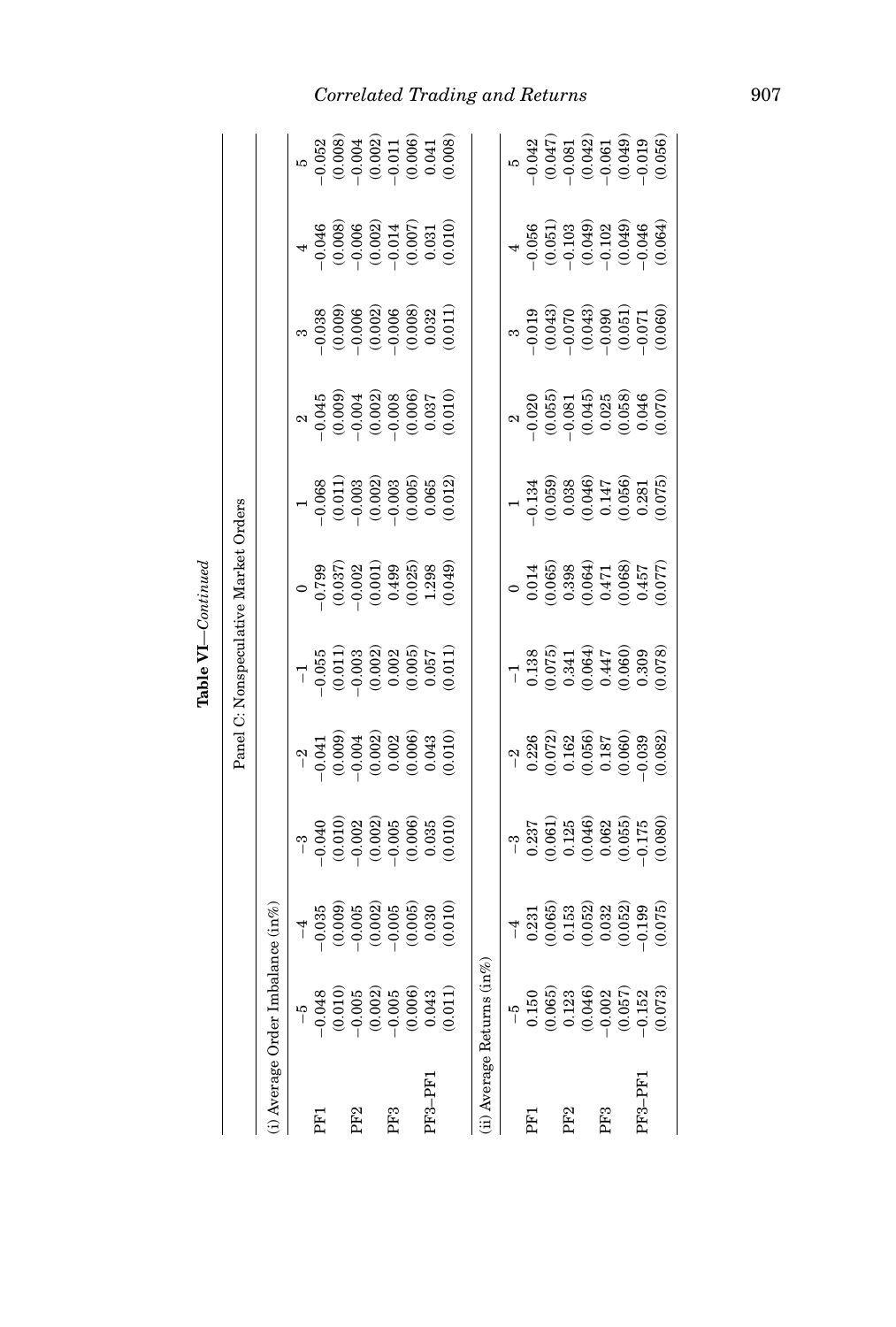purchases of stocks in the buy portfolio represent 0.83% of the market trading volume, on average.<sup>13</sup>

Net trades are persistent, mostly because the sample investors tend to sell stocks in the sell portfolio before and after the portfolio formation day. For example, the average order imbalance in the sell portfolio stocks on the day after portfolio formation is −0.12%, which is significantly less than zero.

Panel A(ii) of Table VI reports the equally weighted average return across all stocks in a given portfolio and day—measured from close to close—in excess of the equally weighted return across all stocks that day. We choose an equally weighted benchmark rather than a value-weighted benchmark because the brokerage portfolio is tilted towards smaller growth and technology stocks that exhibit much higher returns than German blue-chip stocks during the sample period. The results are qualitatively similar when we use stock-specific benchmarks such as momentum or industry portfolios and therefore these results are not reported.

Panel A(ii) of Table VI indicates that when using market orders, the sample investors buy stocks that appreciated relative to other stocks in the days leading to the purchase and sell stocks that depreciated in the days leading to the sale. Thus, the sample investors appear to be short-term momentum traders.

On the day of portfolio formation, the buy portfolio posts an average excess return of 0.89%; in contrast, the sell portfolio posts an average excess return of −0.49%. More interestingly, stocks bought by the sample investors on the portfolio formation day continue to do well and stocks sold continue to do poorly. For example, on the first day after portfolio formation, stocks in the buy portfolio post significant excess returns of 0.28%, and stocks in the sell portfolio post significant excess returns of  $-0.21%$ , on average. The buy minus sell portfolio, that is, the zero-cost portfolio that is long the stocks in the buy portfolio and short the stocks in the sell portfolio, has an economically and statistically significant return of 0.49% on the next trading day.

Panels B and C of Table VI show the corresponding results when the order imbalance is estimated separately for speculative and nonspeculative market orders. The results are qualitatively similar—both speculative and nonspeculative order imbalances are positively correlated with past returns and lead future returns—but speculative order imbalances appear to be more highly correlated with past, contemporaneous, and future returns than nonspeculative order imbalances.

 $13$  The average sale is substantially larger than the average purchase (as in Barber and Odean (2000)), which explains why the average order imbalance across all portfolios in Table VI is slightly negative. One explanation for why sales tend to be larger than purchases is that the sample investors sell some of their holdings acquired before the start of the sample period. Another explanation is that transfers of holdings between brokers—a sample investor who wants to switch to the sample broker will generally transfer his holdings to the new account rather than sell at the old broker and buy back at the new broker—are not treated as purchases. The number of stock transfers into the sample broker outnumbers the number of stock transfers out of the broker three to one; in addition, many IPO allocations occur before the start of secondary trading and are thus not considered as purchases either.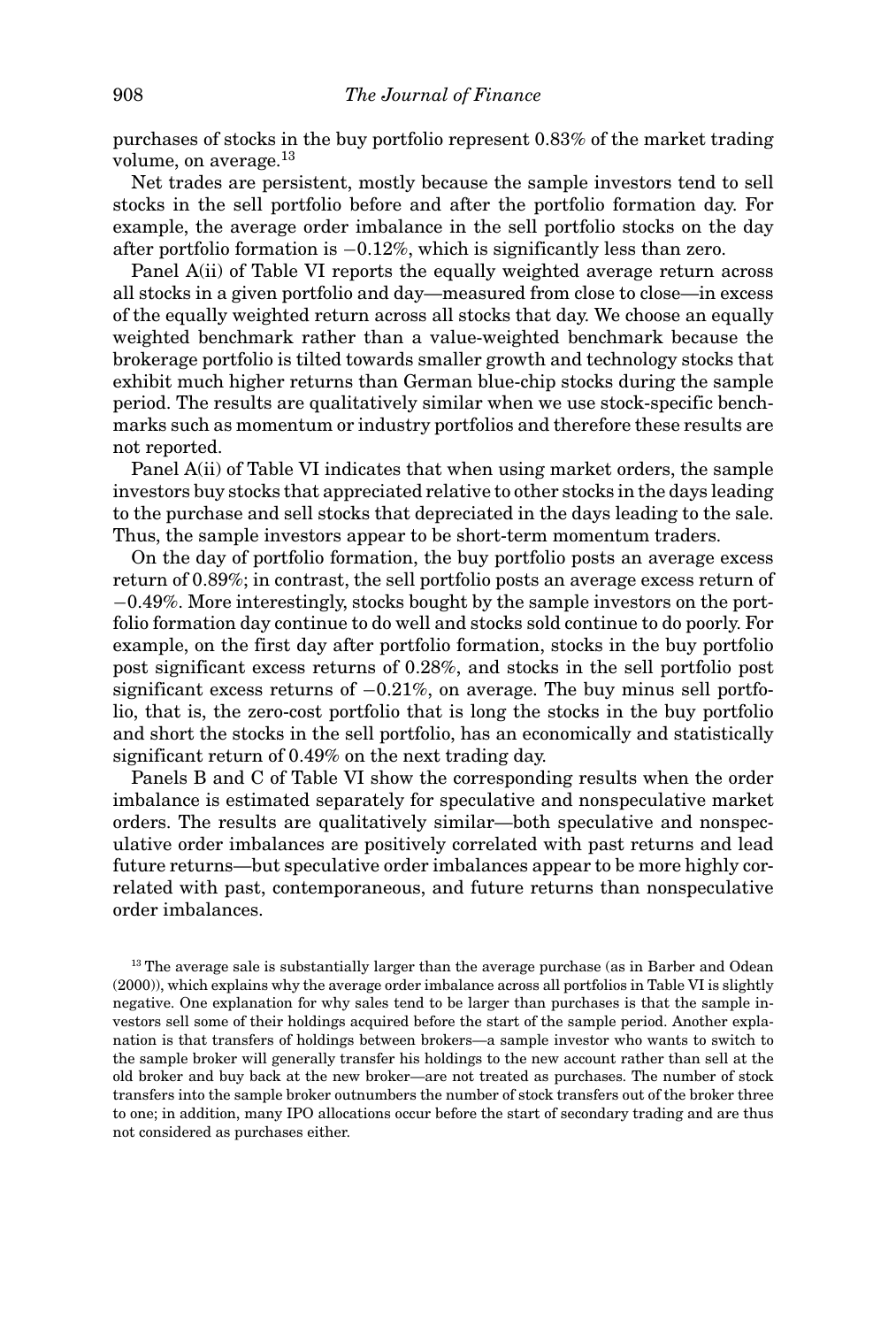Results based on weekly portfolio sorts are similar and thus not reported. The documented correlations between the order imbalance and contemporaneous as well as future returns admit several explanations. First, the sample investors are net buyers of stocks whose returns exhibit short-term momentum. Second, and more generally, the sample investors trade on information about future prices (other than past returns) and are correct, on average. Third, the observed trades exert serially correlated price pressure: Higher net purchases today are associated with higher returns tomorrow because higher purchases today are also associated with higher purchases tomorrow that affect prices tomorrow.

#### *B.2. Vector Auto Regression Results*

To formally capture the dynamics of the trading-return relation and discriminate between the candidate explanations for the correlation between sample order imbalances and future returns, we run two-variable panel vector auto regressions (VAR) of order imbalances and returns at the individual stock level. First, we estimate a reduced-form panel VAR of the form

$$
r_{i,t} = a^r + b_1^r r_{i,t-1} + b_2^r r_{i,t-2} + \dots + c_1^r x_{i,t-1} + c_2^r x_{i,t-2} + \dots + \alpha_i^r + \gamma_i^r + v_{i,t}^r \tag{3}
$$

$$
x_{i,t} = a^x + b_1^x r_{i,t-1} + b_2^x r_{i,t-2} + \dots + c_1^x x_{i,t-1} + c_2^x x_{i,t-2} + \dots + a_i^x + \gamma_t^x + v_{i,t}^x, \quad (4)
$$

where  $r_{i,t}$  is the return of stock *i* measured from the closing price on day  $t-1$ to the closing price on day  $t$  (prices are adjusted for splits and dividends),  $x_{i,t}$  is the order imbalance in stock *i* on day  $t$ ,  $\alpha_i^r$  and  $\alpha_i^x$  are return- and buy pressurefixed effects for stock *i*, and  $\gamma_i^r$  and  $\gamma_i^x$  are aggregate shocks (time dummies). The system is estimated using GMM with the minimum set of instruments (see Gilchrist and Himmelberg (1998) and Love (2001)).

Table VII reports the coefficient estimates of a five-lag VAR system where the order imbalance variable is constructed from all market orders. The coefficient estimates confirm the inferences from the univariate portfolio results: The net trading activity of the sample investors positively responds to past returns, is persistent, and leads returns.

If short-term price momentum accounted for the relation between order imbalances and future returns, one would expect the relation to vanish once we condition on past returns. This is not the case.

To assess the magnitude of the dynamic relations, we compute impulse responses under the assumption that both contemporaneous and lagged buy pressure affects returns, but that only lagged returns affect buy pressure. Under this assumption, a positive one-standard deviation shock to order imbalances, which corresponds to sample net purchases that represent 1.1% of market-wide volume, results in a same-day excess return of 0.2% and a nextday excess return of 0.05%. The cumulative responses of the system to onestandard deviation innovations in returns and buy pressure are graphed in Figure 1, with the lower left-hand panel showing the responses of returns to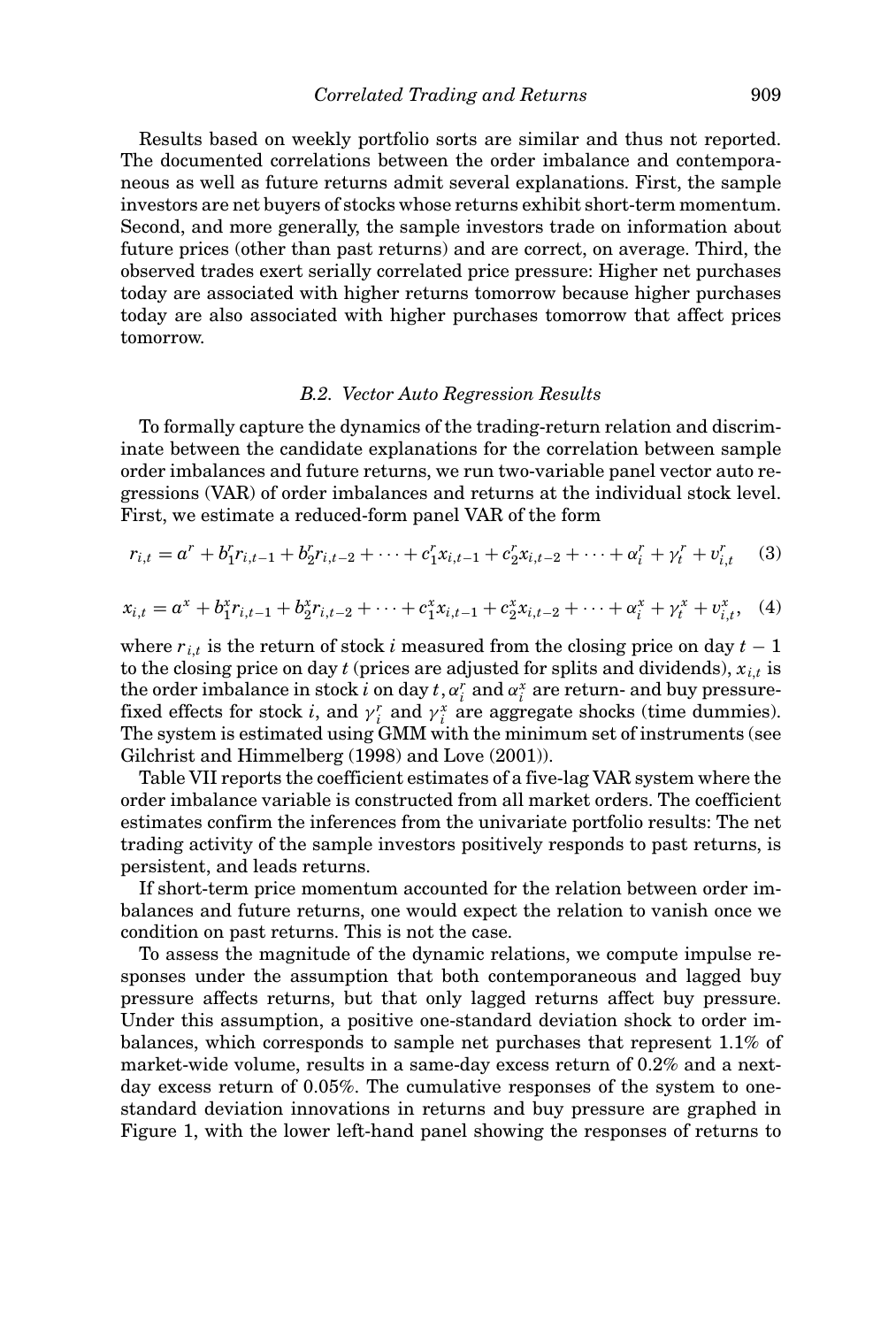### **Table VII Vector Auto Regressions of Market Order Imbalances and Returns**

The dynamics of daily returns  $r_{i,t}$  and order imbalances  $x_{i,t}$  are captured in a two-equation panel VAR, as described in equations (3) and (4). Returns are defined as the percent raw returns measured close-to-close. The order imbalance is the fraction of market-order net buys of stock *i* as a percentage of all trading in that stock on day *t* as reported by Datastream.

|                   | Coef                          | <b>SE</b> | $t$ -stat |
|-------------------|-------------------------------|-----------|-----------|
|                   | Dependent variable: $r_{i,t}$ |           |           |
| Lags of $x_{i,t}$ |                               |           |           |
| 1                 | 0.0575                        | 0.0087    | 6.63      |
| $\overline{2}$    | 0.0168                        | 0.0085    | 1.97      |
| 3                 | $-0.0247$                     | 0.0094    | $-2.63$   |
| 4                 | $-0.0109$                     | 0.0093    | $-1.17$   |
| $\overline{5}$    | 0.0265                        | 0.0094    | 2.82      |
| Lags of $r_{i,t}$ |                               |           |           |
| 1                 | 0.0009                        | 0.0050    | 0.17      |
| $\overline{2}$    | $-0.0208$                     | 0.0044    | $-4.78$   |
| 3                 | $-0.0186$                     | 0.0039    | $-4.76$   |
| 4                 | $-0.0023$                     | 0.0037    | $-0.62$   |
| 5                 | $-0.0037$                     | 0.0038    | $-0.98$   |
|                   | Dependent variable: $x_{i,t}$ |           |           |
| Lags of $x_{i,t}$ |                               |           |           |
| 1                 | 0.0148                        | 0.0051    | 2.88      |
| $\overline{2}$    | 0.0082                        | 0.0052    | 1.55      |
| 3                 | 0.0016                        | 0.0047    | 0.34      |
| 4                 | 0.0020                        | 0.0044    | 0.45      |
| $\overline{5}$    | 0.0085                        | 0.0047    | 1.81      |
| Lags of $r_{i,t}$ |                               |           |           |
| 1                 | 0.0056                        | 0.0007    | 7.69      |
| $\overline{2}$    | $-0.0001$                     | 0.0007    | $-0.11$   |
| 3                 | 0.0014                        | 0.0007    | 2.07      |
| 4                 | 0.0014                        | 0.0007    | $2.04\,$  |
| 5                 | 0.0010                        | 0.0007    | 1.45      |
| N<br>228,843      |                               |           |           |

order imbalance shocks. Figure 2 compares this response across order types, all market orders, as well as speculative and nonspeculative market orders. As suggested by the univariate portfolio results, stock returns are more responsive to speculative order imbalance shocks than to nonspeculative shocks (to conserve space, the coefficient estimates of the corresponding VARs are not reported).

These results are robust to different variable specifications such as using buyers ratios as proxies for directional trading activity. To make the stock-level VARs more comparable to the portfolio results, we also estimate a Hasbrouck  $(1991)$ -style VAR by defining an order imbalance variable that is  $+1$  on a given stock-day if the stock is part of the buy portfolio,  $-1$  if the stock is part of the sell portfolio, and 0 if the stock is part of the hold portfolio or not traded that day.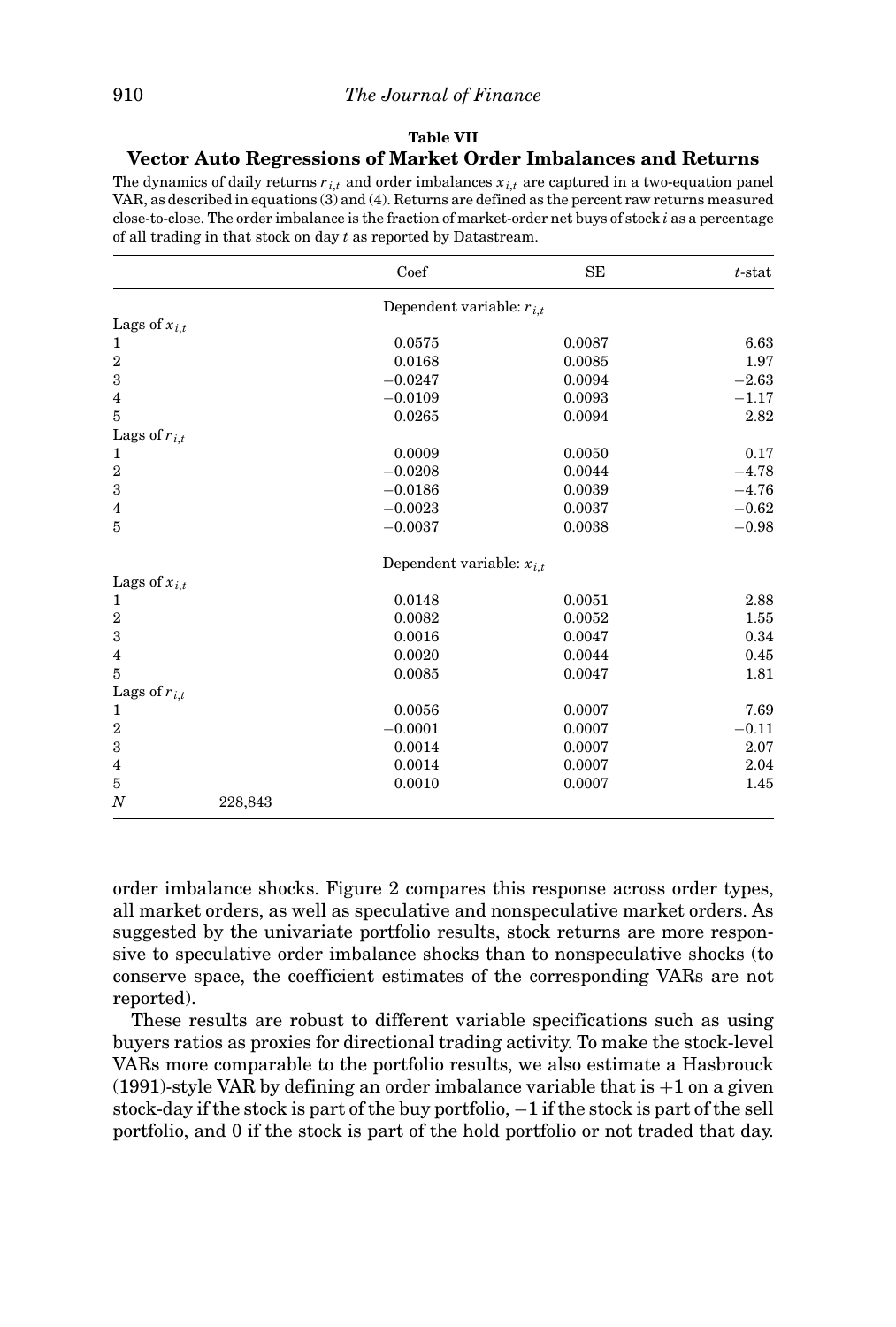

**Figure 1. Impulse responses: market orders.** The graphs show the cumulative responses of returns *ri*,*<sup>t</sup>* and order imbalances *xi*,*<sup>t</sup>* (constructed from market orders) to one-standard deviation shocks, based on the coefficient estimates in Table VII. The assumed ordering is  $(x, r)$ , that is, shocks to returns are assumed to have no contemporaneous effect on order imbalances. Dashed lines indicate 95% confidence interval from Monte Carlo with 1,000 repetitions.

In this VAR system, a shock corresponding to a move from the hold to the buy portfolio is associated with a same-day excess return of almost 1% and a next-day excess return of more than 0.3% (detailed results are not reported), assuming, as above, that order imbalance shocks affect same-day returns but that return shocks do not affect same-day trading.

The assumption that returns on day *t* do not affect order imbalances on day *t* is strong in that it rules out intraday momentum trading or a common shock driving both returns and trading. Next, we examine trading in an institutional setting in which this assumption likely holds, which allows us to attach a causal interpretation to the VAR results.

Throughout the sample period, the broker recommends that clients submit their floor orders (orders routed to the floor of the Frankfurt Stock Exchange or one of the regional exchanges) between 10 a.m. and 11 a.m. at the latest on a given day to make sure that their orders be considered for same-day execution. This recommendation is motivated by the fact that, except for the largest stocks that are continuously traded in the electronic limit order book Xetra, there may only be a small number of price fixings on a given day. At the beginning of 1999, the broker introduced a trading platform that extended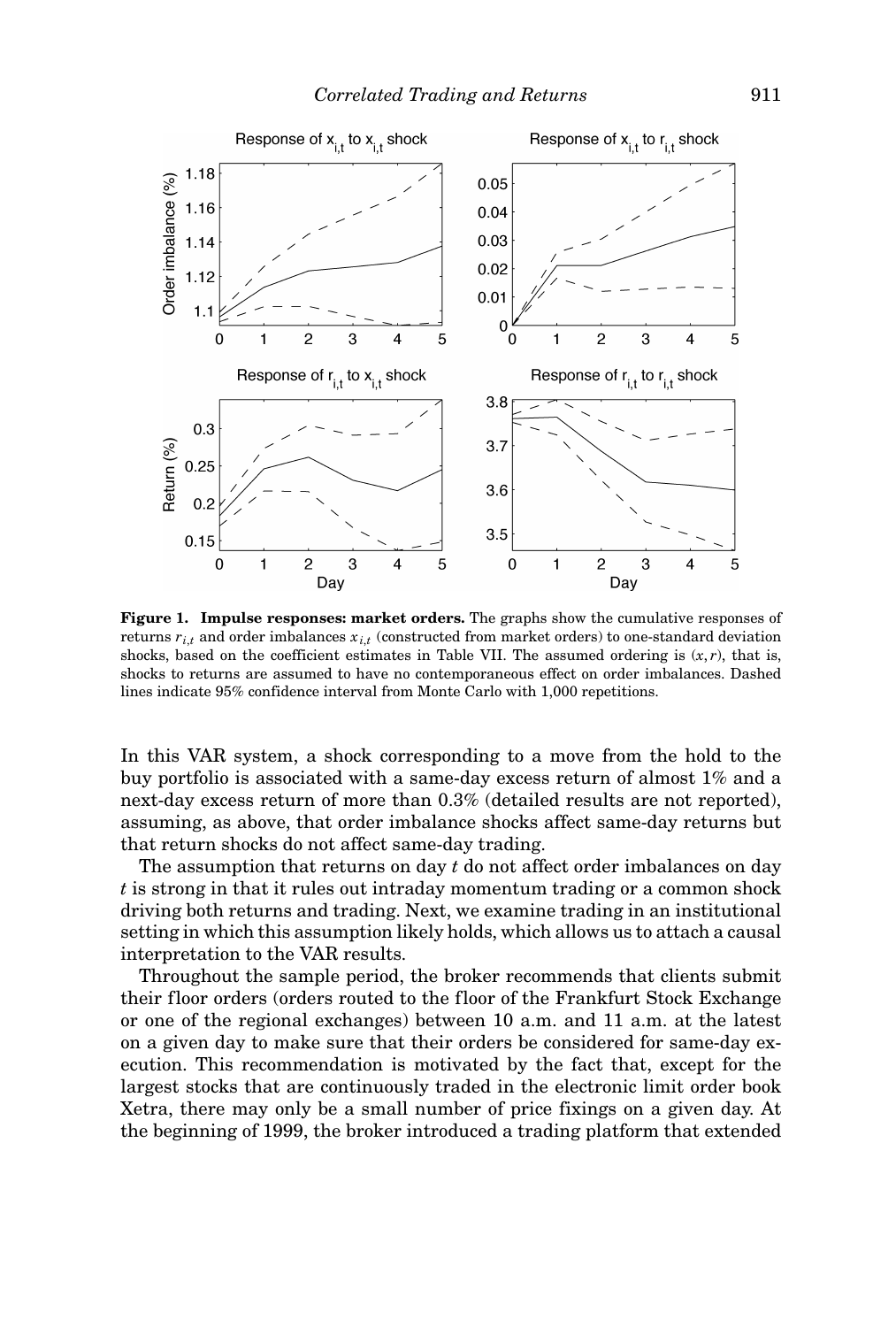

**Figure 2.** Comparing responses of  $r_{i,t}$  to  $x_{i,t}$  shock. The graphs compare the cumulative response of returns to a one-standard deviation in market-order imbalances and two subgroups thereof, speculative and nonspeculative order imbalances. All graphs assume the ordering  $(x, r)$ , that is, shocks to returns are assumed to have no contemporaneous effect on order imbalances. Dashed lines indicate 95% confidence interval from Monte Carlo with 1,000 repetitions.

quasi-continuous trading to a much larger universe of stocks. Through this continuous trading platform, a brokerage client submits an order, the market maker immediately replies with a quote, and the client can decide whether to place the order or not. An order channel variable allows us to distinguish floor orders from those sent to the continuous trading platform. Between January 1999 and May 2000, orders submitted to the continuous trading platform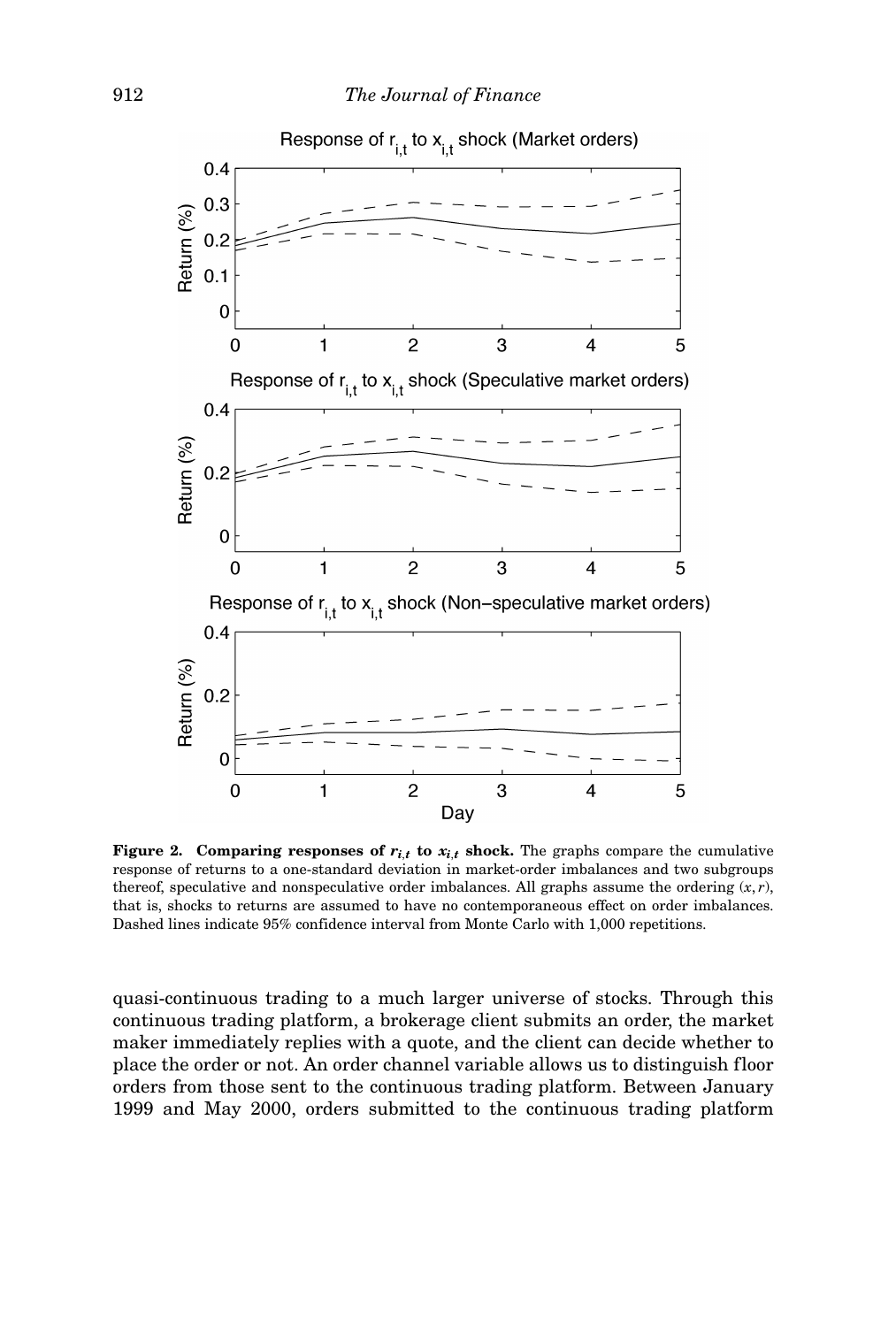account for 37% of all market orders. Here, we focus on the 63% of the market orders routed to the floor of the Frankfurt Stock Exchange or one of the regional exchanges.

Partly because it is difficult to condition floor trades on intraday returns, and partly because the continuous trading platform makes it easy to react to intraday returns or news releases from 1999 onwards, it is reasonable to assume that the sample floor trades from 1999 onwards are not submitted in response to intraday returns or news releases. In other words, the assumption that returns on day *t* do not affect order imbalances on day *t* is likely to hold when order imbalances are estimated for floor trades from 1999 onwards only.

We therefore estimate the panel VAR

$$
r_{i,t}^{OC} = a^r + b_1^r r_{i,t-1}^{OC} + b_2^r r_{i,t-2}^{OC} + \dots + c_1^r x_{i,t-1}^F + c_2^r x_{i,t-2}^F + \dots + a_i^r + \gamma_t^r + v_{i,t}^r \tag{5}
$$

$$
x_{i,t}^F = a^x + b_1^x r_{i,t-1}^{OC} + b_2^x r_{i,t-2}^{OC} + \dots + c_1^x x_{i,t-1}^F + c_2^x x_{i,t-2}^F + \dots + \alpha_i^x + \gamma_i^x + \upsilon_{i,t}^x, \quad (6)
$$

where  $r^{OC}_{i,t}$  is the return of stock  $i$  measured from the opening price on day  $t$ to the closing price on day  $t$ , and  $x^F{}_{i,t}$  is the order imbalance in stock  $i$  on day  $t$ calculated on the basis of market orders submitted to the floor of the Frankfurt Stock Exchange or one of the regional exchanges from January 1999 to May 2000 only (i.e., excluding market orders executed on the continuous trading platform). We use open-to-close returns instead of close-to-close returns to address the possibility that floor trades executed on day *t* reflect news releases that become public between the close on day *t* − 1 and the open on day *t*.

Figure 3 shows the cumulative impulse responses for this system. A positive one-standard deviation shock to order imbalances based on floor market orders (lower left-hand panel) is associated with a statistically significant same-day excess return of more than 0.1%. After 5 trading days, however, the cumulative return effect of the order imbalance shock is no longer significant at the 5% level.

These results suggest that the correlation between the sample trading activity and returns is due, above all, to price pressure. Given that the net trading activity in the sample is serially correlated, it appears that order imbalances predict future returns because net purchases today are associated with net purchases tomorrow, which in turn exert price pressure. Given the size of our sample and the noisiness of returns, it is difficult to detect longerterm reversals and hence to tell whether the price impact is temporary or permanent. Though our data do not allow us to definitely rule out informed trading as an explanation for the observed correlation, the previous analysis of the determinants of correlated trading gives us little reason to suspect that informed trading plays an important role. Moreover, we find in unreported results that clients who trade more speculatively fail to outperform their peers.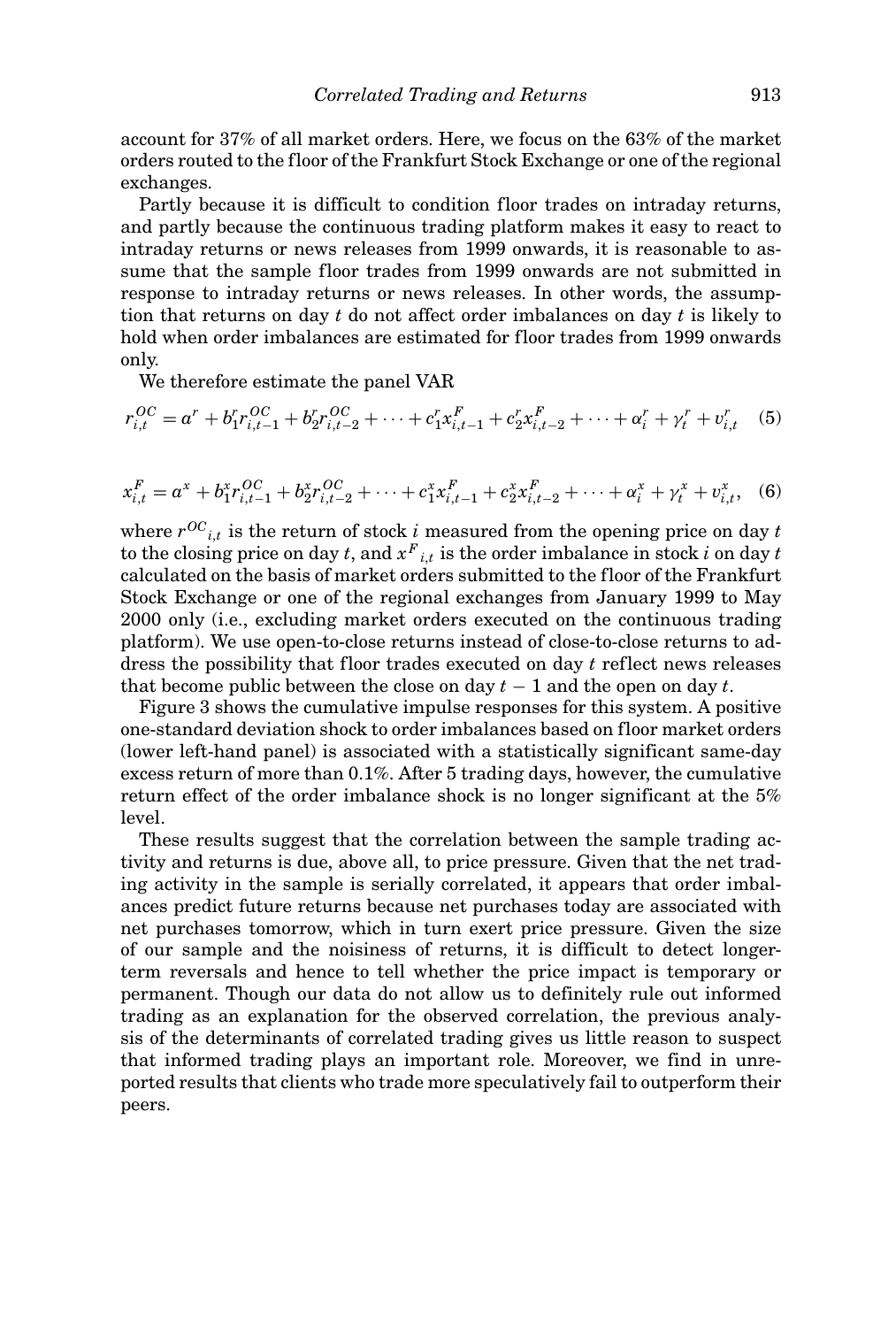

**Figure 3. Impulse responses: floor trades.** The graphs show the cumulative responses of open-close returns  $r^{OC}$ <sub>*i*,*t*</sub> and order imbalances  $x^F$ <sub>*i*,*t*</sub> (constructed from floor market orders) to one-standard deviation shocks. The impulse responses are based upon the estimates (not shown) of the VAR in equations (5) and (6). The assumed ordering is  $(x^F, r^{OC})$ , that is, shocks to returns are assumed to have no contemporaneous effect on order imbalances. Dashed lines indicate 95% confidence interval from Monte Carlo with 1,000 repetitions.

## *C. Discussion*

At first glance, the results in the previous section appear to be at odds with the contrarian behavior reported for retail investors in Finnish stocks (Grinblatt and Keloharju (2000)), U.S. stocks (Nofsinger and Sias (1999), Griffin et al. (2003), Barber et al. (2003), Kaniel et al. (2008)), the S&P 500 index (Goetzmann and Massa (2002)), and Australian stocks (Jackson (2003)).

While differences in the data might account for some discrepancies, we suspect that the explanation lies in our focus on market orders in general, and speculative market orders in particular—all the papers referenced above combine market and limit orders. The advantage of focusing on speculative market orders is that they reflect investors' unadulterated opinion about future prices in a timely manner.

Limit orders may tell a different story, especially unmonitored limit orders, which provide liquidity in response to large price movements in an almost automatic fashion. To illustrate, let us start from a given set of limit buy and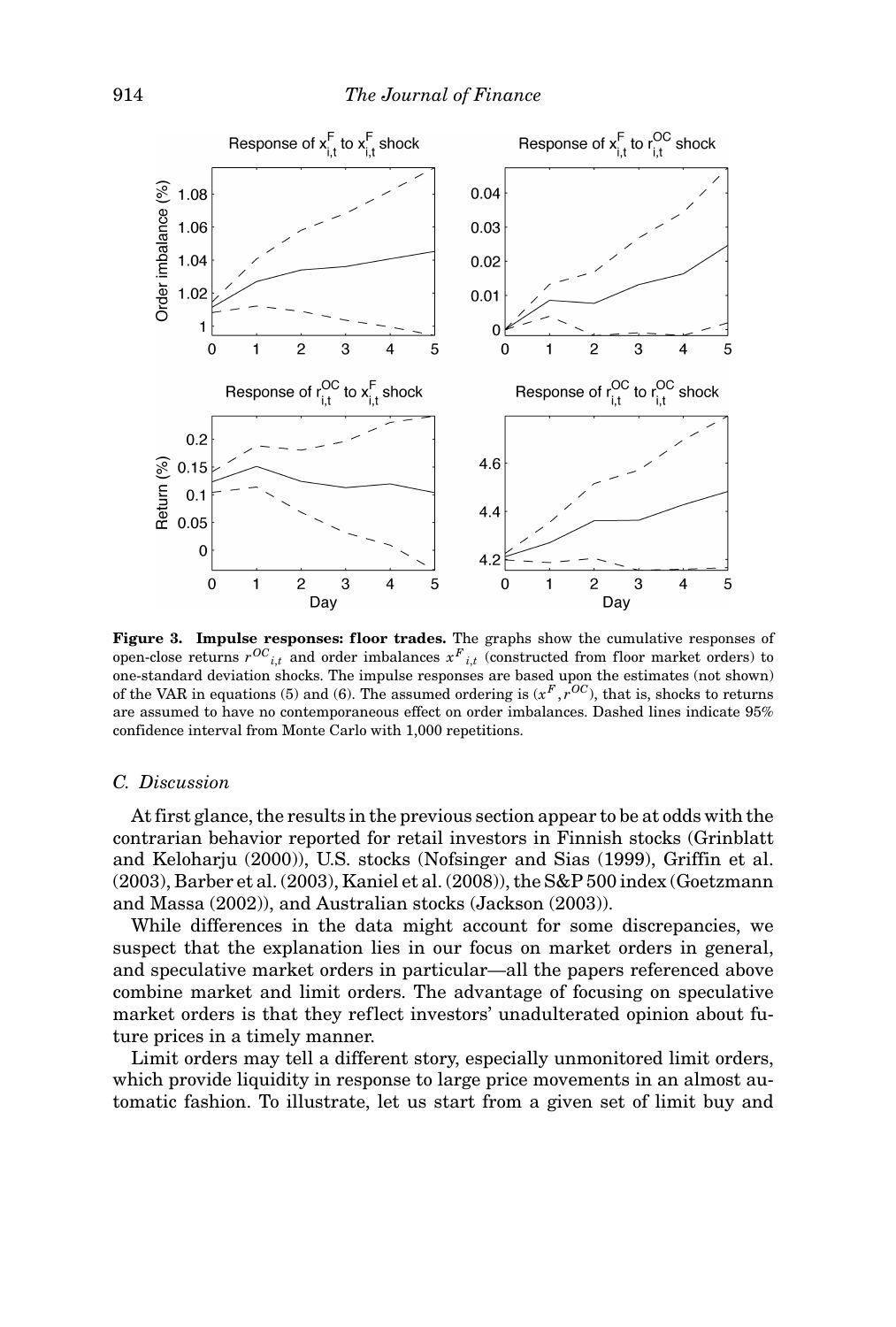sell orders at the beginning of day zero and assume that these orders are unmonitored, that is, they will remain unchanged in the book unless they are executed. A large price decrease on day zero will make limit buy orders execute on day zero, implying a mechanical negative correlation between limit trading and contemporaneous returns. On day 1, unless the price increases by more than it decreased the previous day, only limit buy orders will be executed, and only if prices keep going down. Thus, unmonitored limit orders can explain the negative correlation between limit order imbalances and past returns. Without data on limit order submission, it is difficult to distinguish between active and mechanical contrarian behavior (Linnainmaa (2003) elaborates on this point).

Thus, one would expect the relation between limit orders and returns to be substantially different from the relation between market orders and returns. Table VIII confirms this conjecture.<sup>14</sup> The same-day return of a zerocost portfolio long in stocks bought through limit orders and short in stocks sold through limit orders during that day is negative and highly significant (−1.45%). There is some evidence for a price reversal on subsequent days: On days 2 and 3 after formation, the zero-cost portfolio posts positive returns of 0.14% and 0.08%. If we combine all trades executed through the brokerage (not shown), the negative same-day effect of limit orders dominates: The mechanical negative correlation between limit orders and returns overwhelms the positive correlation between speculative market orders and returns.

Considering only limit orders, it is tempting to conclude that individuals follow a contrarian strategy at a daily and weekly frequency. The zero-cost portfolio based on limit orders has significantly negative returns on all 5 days prior to portfolio formation. It seems likely that the classification of retail investors as contrarians in the prior literature is due to the investors' use of limit orders. Without data on both submitted and executed limit orders, however, the negative correlation between imbalances and past returns is hard to interpret as it could be a reflection of "true" negative feedback trading or an artifact of unmonitored limit orders.

The reported correlations between limit order imbalances and returns suggest that retail limit traders do indeed provide liquidity to other market participants. However, the strong and possibly mechanical effect of limit orders masks the correlation between speculative trading and returns. Such heterogeneous trading strategies might help explain conflicting evidence on imbalances and returns (see, for example, Kaniel et al. (2008) vs. Andrade et al. (2007) or Linnainmaa (2003)).

 $14$  Although the market as a whole goes up during our sample period, stock-days with negative returns outnumber those with positive returns (in absolute terms, however, positive returns are larger than negative returns). This explains the positive average order imbalance across all limitorder portfolios in Table VIII. The greater persistence of order imbalances based on limit orders, as opposed to market orders, could be due to the effects of stale limit orders.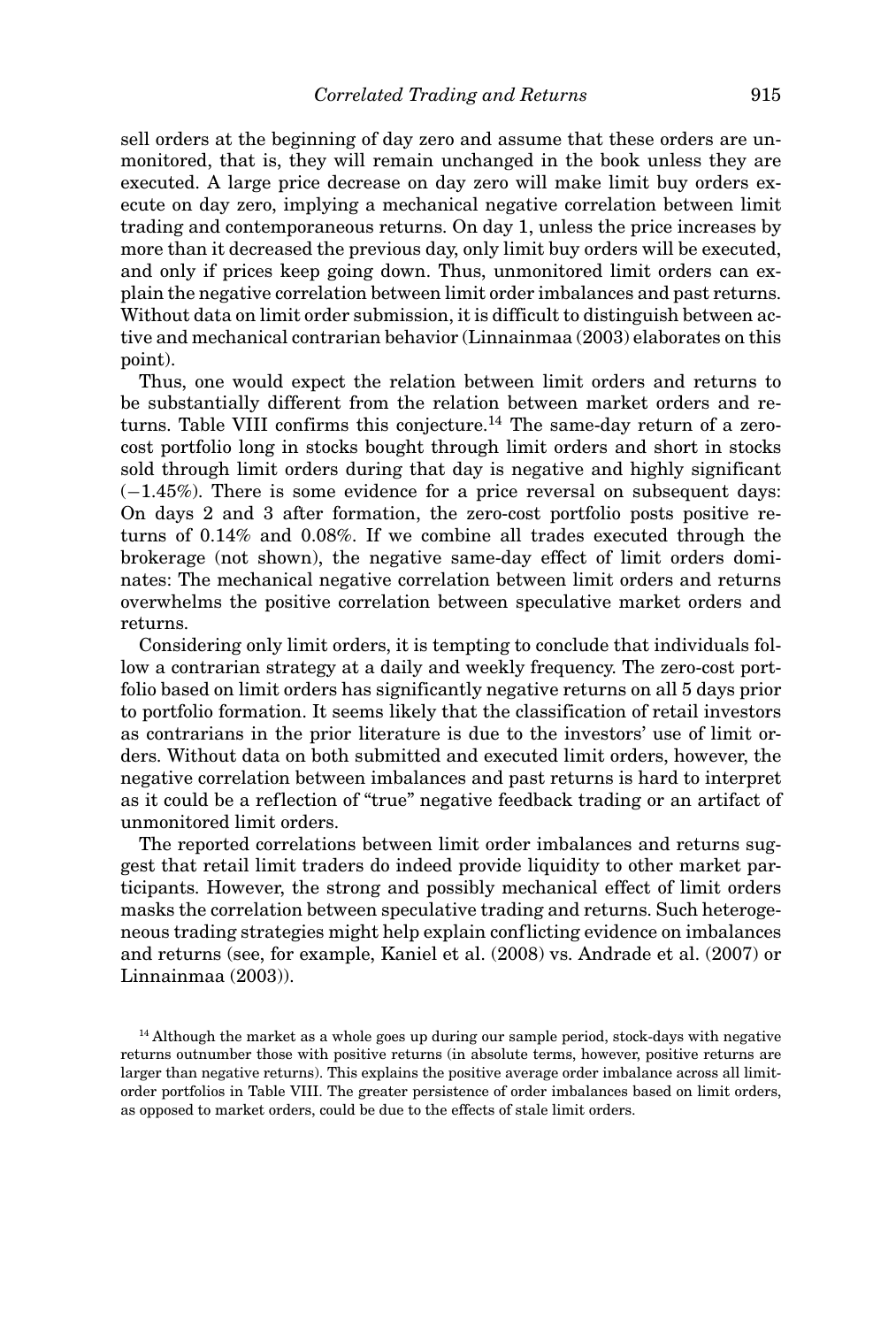| Table VIII | Portfolios Based on Limit Order Imbalances | ocks with at least one limit order transaction within the brokerage accordin |
|------------|--------------------------------------------|------------------------------------------------------------------------------|
|            |                                            |                                                                              |

|                 | Part (i) reports the aver<br>At the end of each trading o<br>negative, order imbalance<br>(number of shares bought<br>German stock exchanges) |                | which is long in buy-portfolio stocks and short in sell-portfolio stocks. Part (ii) reports the corresponding average return (in percent), in excess of the<br>day, we sort all stocks with at least one limit order transaction within the brokerage according to their limit order imbalance<br>and assign them to one of three equally sized portfolios: the sell portfolio (PF1, the portfolio with the lowest, and typically<br>equally weighted return across all German stocks for which Datastream provides total returns, measured from the close of the previous trading day<br>age order imbalance of the stocks in each of the three portfolios (PF1, PF2, PF3) and of a zero-cost portfolio (PF3-PF1),<br>through limit orders minus number of shares sold through limit orders divided by total number of shares traded across all<br>the hold portfolio (PF2), and the buy portfolio (PF3) |                                                 |          |                     |                                                         |          |                                                 |                         |                                                          |
|-----------------|-----------------------------------------------------------------------------------------------------------------------------------------------|----------------|-----------------------------------------------------------------------------------------------------------------------------------------------------------------------------------------------------------------------------------------------------------------------------------------------------------------------------------------------------------------------------------------------------------------------------------------------------------------------------------------------------------------------------------------------------------------------------------------------------------------------------------------------------------------------------------------------------------------------------------------------------------------------------------------------------------------------------------------------------------------------------------------------------------|-------------------------------------------------|----------|---------------------|---------------------------------------------------------|----------|-------------------------------------------------|-------------------------|----------------------------------------------------------|
|                 | 5) to portfolio formation                                                                                                                     |                | o the close of the current trading day. All averages are reported for the day of portfolio formation (0) and the 5 days previous ( $-5$ $-1$ ) and subsequent                                                                                                                                                                                                                                                                                                                                                                                                                                                                                                                                                                                                                                                                                                                                             |                                                 |          |                     |                                                         |          |                                                 |                         |                                                          |
|                 | (i) Average buy pressure $(\text{in}\%)$                                                                                                      |                |                                                                                                                                                                                                                                                                                                                                                                                                                                                                                                                                                                                                                                                                                                                                                                                                                                                                                                           |                                                 |          |                     |                                                         |          |                                                 |                         |                                                          |
|                 |                                                                                                                                               | $\overline{1}$ | က<br>                                                                                                                                                                                                                                                                                                                                                                                                                                                                                                                                                                                                                                                                                                                                                                                                                                                                                                     |                                                 |          |                     |                                                         |          |                                                 |                         |                                                          |
| EE              | 0.036                                                                                                                                         | 0.040          | 0.035                                                                                                                                                                                                                                                                                                                                                                                                                                                                                                                                                                                                                                                                                                                                                                                                                                                                                                     | $\frac{0.018}{(0.011)}$                         | 0.010    | $-1.439$            | $-0.018$                                                | $-0.003$ | 0.007                                           | $\frac{0.020}{(0.012)}$ | 0.029                                                    |
|                 | (0.012)                                                                                                                                       | (0.010)        | (0.011)                                                                                                                                                                                                                                                                                                                                                                                                                                                                                                                                                                                                                                                                                                                                                                                                                                                                                                   |                                                 | (0.011)  | (0.040)             | (0.010)                                                 | (0.011)  | (0.010)                                         |                         | (0.012)                                                  |
| PF <sub>2</sub> | $\begin{array}{c} 0.014 \\ (0.005) \\ 0.133 \end{array}$                                                                                      | 0.017          | 0.024                                                                                                                                                                                                                                                                                                                                                                                                                                                                                                                                                                                                                                                                                                                                                                                                                                                                                                     | 0.023                                           | 0.022    | 0.028               | 0.026                                                   | 0.026    | 0.029                                           | 0.026                   | $\begin{array}{c} 0.025 \\ (0.006) \\ 0.112 \end{array}$ |
|                 |                                                                                                                                               | (0.005)        | (0.006)                                                                                                                                                                                                                                                                                                                                                                                                                                                                                                                                                                                                                                                                                                                                                                                                                                                                                                   | $\begin{array}{c} (0.006) \\ 0.144 \end{array}$ | (0.005)  | (0.003)             | (0.005)                                                 | (0.005)  | $\begin{array}{c} (0.005) \\ 0.111 \end{array}$ | $\frac{(0.005)}{0.127}$ |                                                          |
| PF3             |                                                                                                                                               | 0.137          | 0.126                                                                                                                                                                                                                                                                                                                                                                                                                                                                                                                                                                                                                                                                                                                                                                                                                                                                                                     |                                                 | 0.199    | 1.826               | 0.182                                                   | 0.148    |                                                 |                         |                                                          |
|                 | (0.014)                                                                                                                                       | (0.014)        | (0.013)                                                                                                                                                                                                                                                                                                                                                                                                                                                                                                                                                                                                                                                                                                                                                                                                                                                                                                   | (0.015)                                         | (0.015)  | (0.051)             | $\frac{(0.017)}{0.200}$                                 | (0.015)  | (0.015)                                         | (0.014)                 | (0.014)                                                  |
| PF3-PF1         | 0.097                                                                                                                                         | 0.098          | 0.092                                                                                                                                                                                                                                                                                                                                                                                                                                                                                                                                                                                                                                                                                                                                                                                                                                                                                                     | 0.126                                           | 0.209    | 3.265               |                                                         | 0.150    | 0.104                                           | 0.107                   | 0.083                                                    |
|                 | (0.015)                                                                                                                                       | (0.015)        | (0.016)                                                                                                                                                                                                                                                                                                                                                                                                                                                                                                                                                                                                                                                                                                                                                                                                                                                                                                   | (0.016)                                         | (0.017)  | (0.078)             | (0.018)                                                 | (0.016)  | (0.018)                                         | (0.016)                 | (0.015)                                                  |
|                 | (ii) Average returns $\langle \text{in} \% \rangle$                                                                                           |                |                                                                                                                                                                                                                                                                                                                                                                                                                                                                                                                                                                                                                                                                                                                                                                                                                                                                                                           |                                                 |          |                     |                                                         |          |                                                 |                         |                                                          |
|                 |                                                                                                                                               |                |                                                                                                                                                                                                                                                                                                                                                                                                                                                                                                                                                                                                                                                                                                                                                                                                                                                                                                           |                                                 |          |                     |                                                         |          |                                                 |                         |                                                          |
| E               | 0.152                                                                                                                                         | 0.137          | 0.202                                                                                                                                                                                                                                                                                                                                                                                                                                                                                                                                                                                                                                                                                                                                                                                                                                                                                                     | 0.300                                           | 0.375    |                     | 0.021                                                   | $-0.096$ | $-0.092$                                        | $-0.029$                | $-0.067$                                                 |
|                 | (0.039)                                                                                                                                       | (0.041)        | (0.036)                                                                                                                                                                                                                                                                                                                                                                                                                                                                                                                                                                                                                                                                                                                                                                                                                                                                                                   | (0.075)                                         | (0.047)  | $(0.874$<br>(0.059) | (0.041)                                                 | (0.035)  | (0.038)                                         | (0.034)                 | (0.033)                                                  |
| PF <sub>2</sub> | 0.013                                                                                                                                         | 0.054          | 0.066                                                                                                                                                                                                                                                                                                                                                                                                                                                                                                                                                                                                                                                                                                                                                                                                                                                                                                     | 0.143                                           | 0.182    | 0.153               | $\begin{array}{c} 0.009 \\ 0.037) \\ 0.016 \end{array}$ | $-0.059$ | $-0.079$                                        | $-0.090$                | $-0.053$                                                 |
|                 | $(0.037)$<br>-0.016                                                                                                                           | (0.036)        | (0.040)                                                                                                                                                                                                                                                                                                                                                                                                                                                                                                                                                                                                                                                                                                                                                                                                                                                                                                   | (0.041)                                         | (0.042)  | (0.050)             |                                                         | (0.036)  | (0.035)                                         | (0.033)                 | $(0.035)$<br>0.004                                       |
| PF3             |                                                                                                                                               | $-0.018$       | $-0.012$                                                                                                                                                                                                                                                                                                                                                                                                                                                                                                                                                                                                                                                                                                                                                                                                                                                                                                  | $-0.067$                                        | $-0.094$ | $-0.574$            |                                                         | 0.041    | $-0.014$                                        | $-0.023$                |                                                          |
|                 | (0.037)                                                                                                                                       | (0.039)        | (0.035)                                                                                                                                                                                                                                                                                                                                                                                                                                                                                                                                                                                                                                                                                                                                                                                                                                                                                                   | (0.034)                                         | (0.037)  | (0.041)             | (0.036)                                                 | (0.041)  | (0.038)                                         | (0.036)                 | (0.038)                                                  |
| PF3-PF1         | $-0.168$<br>(0.042)                                                                                                                           | $-0.156$       | $-0.214$                                                                                                                                                                                                                                                                                                                                                                                                                                                                                                                                                                                                                                                                                                                                                                                                                                                                                                  | $-0.367$                                        | $-0.469$ | $-1.448$            | $-0.005$                                                | 0.137    | 0.078                                           | 0.007                   | $0.070\,$                                                |
|                 |                                                                                                                                               | (0.042)        | (0.042)                                                                                                                                                                                                                                                                                                                                                                                                                                                                                                                                                                                                                                                                                                                                                                                                                                                                                                   | (0.078)                                         | (0.052)  | (0.065)             | (0.044)                                                 | (0.045)  | (0.040)                                         | (0.039)                 | (0.039)                                                  |

# 916 *The Journal of Finance*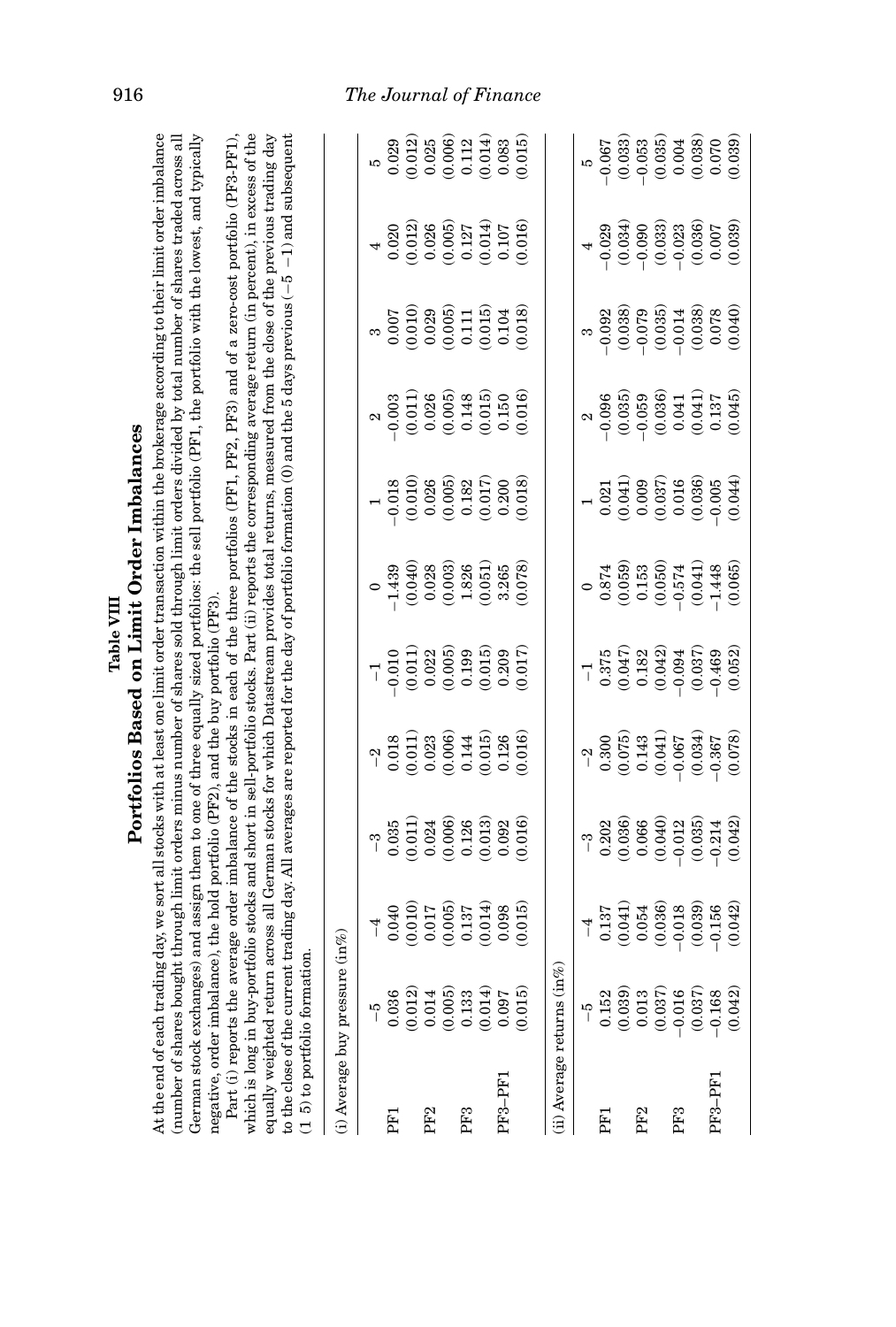#### **IV. Conclusion**

Retail investors act more similarly than would be expected by chance, even taking into account the fact that retail investors tend to move together because of short-sale constraints and unmonitored limit orders. The correlation among the sample investors is not driven by explicit brokerage advice, IPOs underwritten by the sample broker, or automatic investment plans offered by the sample broker. Therefore, the observed trades should be representative of the broader population of self-directed German retail investors. The positive correlation between observed market order imbalances and returns also points to this.

Retail trades appear to be mainly coordinated by speculative motives; retail investors move together into stock A primarily because they share the belief that stock A's price will appreciate more than that of other stocks, and not because stock A is part of a well-diversified savings portfolio. In this paper, we do not examine in detail what makes stock A a particularly attractive bet for retail investors—a difficult task that warrants future research. Rather, we document that, based on *market* order imbalances, retail speculators as a group behave as positive feedback traders, that is, they buy recent winners and sell recent losers. We also document that *limit* orders are executed as if they were placed by contrarians, which is likely because many of their orders become stale and are mechanically executed. Another possibility is that placed limit orders are different in some ways from market orders, or that those limit orders selected for execution by market orders are different. Future research with data on submitted, rather than just executed, limit orders could shed light on this interesting issue.

Finally, correlated retail trading appears to affect price formation through two channels. First, order imbalances based on market orders are positively correlated with contemporaneous as well as future returns. Although we cannot definitely rule out informed trading as an explanation for the return predictability, our results point to an explanation based on serially correlated price pressure. In other words, retail purchases today are associated with higher returns tomorrow because today's purchases are followed by more purchases, and thus price pressure, tomorrow. Second, limit order imbalances are negatively correlated with contemporaneous returns and positively correlated with future returns. Thus, limit order traders seem to be compensated for providing liquidity to other market participants.

# **Appendix**

#### *A. Simulation of Short-Sale Constraints*

First, all stocks are sorted each period into deciles by the number of clients who hold the stock at the beginning of the period; holder decile 1 contains the most widely held stocks and holder decile 10 contains the least widely held stocks. To balance the number of transactions in each decile, exponentially more stocks are assigned to the deciles that contain less widely held stocks. Second,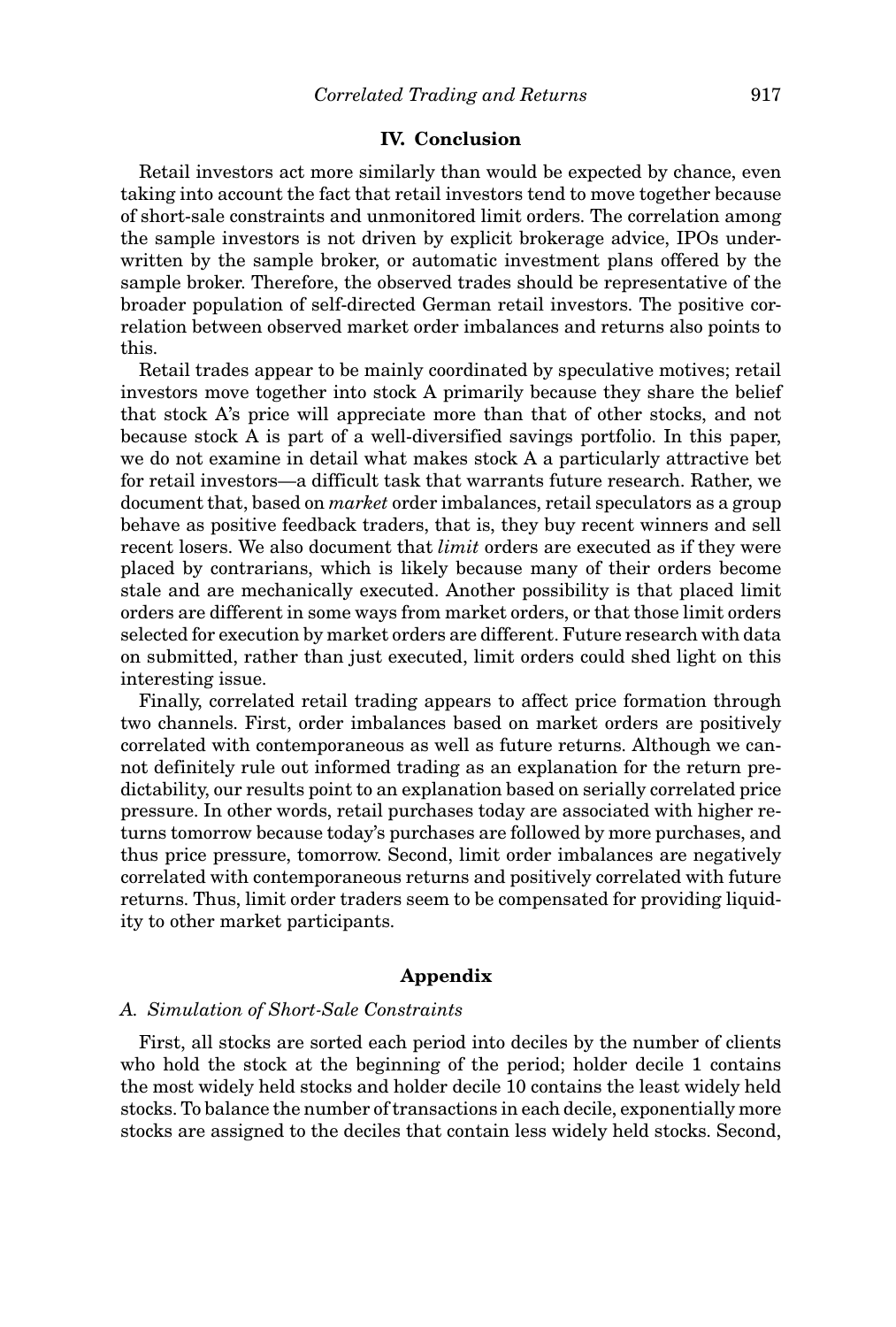we simulate 1,000 data sets assuming that there is no correlated trading but that there are short-sale constraints. For each stock *j* in holder decile  $\mathcal{S}_{i,t}$  and period *t*, we randomly draw the number of initial buyers, active holders, and sellers, assuming that they are binomially distributed with

#*Initial Buyers*( *j*, *t*) ∼ *B Total*#*Investors*(*t*)−#*Holders*( *j*, *t*), *p*ˆ *newbuy* ( *j*, *t*)

 $\#ActiveHolders(j, t) \sim B\left(\#Holders(j, t), \hat{p}_{active}(j, t)\right)$ 

$$
\#Sellers(j, t) \sim B \left( \#ActiveHolders(j, t), \hat{p}_{sell}(j, t) \right),
$$

where

$$
\hat{p}_{newbuy}(j,t) = \frac{1}{\|\mathbb{S}_{j,t}\|} \sum_{k \in \mathbb{S}_{j,t}} \frac{\#Initial\,Buyers(k,t)}{Total\#Investors(t) - \#Hol\,ers(k,t)}
$$

$$
\hat{p}_{active}(j, t) = \frac{1}{\|\mathbb{S}_{j, t}\|} \sum_{k \in \mathbb{S}_{j, t}} \frac{\#RepeatBuyers(k, t) + #Sellers(k, t)}{\# Holders(k, t)}
$$

$$
\hat{p}_{sell}(j,t) = \frac{1}{\|\mathbb{S}_{j,t}\|} \sum_{k \in \mathbb{S}_{j,t}} \frac{\#Sellers(k,t)}{\#RepeatBuyers(k,t) + \#Sellers(k,t)}
$$

and  $#$  *Holders* $(i, t)$  is the number of sample investors who hold stock *j* at the beginning of period *t*. Then, we calculate the average LSV measure across all stock-periods with at least two traders. The three probabilities vary considerably across holder deciles. For example, the ratio of actual initial buyers to potential initial buyers across all sample days is 0.013% for the most widely held stocks and 0.002% for the least widely held stocks; investors are more likely to buy into stocks that are already popular among their peers. Those who own less widely held stocks are more likely to trade them on any given day; the ratio of active holders to all holders is 3.5% for the least widely held stocks as opposed to 0.3% for the most widely held stocks. Moreover, owners of widely held stocks are more likely to increase their position than other owners; the ratio of owner-buyers to active owners in these stocks is 26.3% as opposed to 14.2% for the least widely held stocks.

#### **REFERENCES**

- Amihud, Yacov, and Haim Mendelson, 1980, Dealership market: Market making with inventory, *Journal of Financial Economics* 8, 31–53.
- Andrade, Sandro C., Charles Chang, and Mark S. Seasholes, 2007, Trading imbalances, predictable reversals, and cross-stock price pressure, *Journal of Financial Economics* (forthcoming).
- Barber, Brad, and Terrance Odean, 2000, Trading is hazardous to your wealth: The common stock investment performance of individual investors, *Journal of Finance* 55, 773–806.
- Barber, Brad, and Terrance Odean, 2002, Online investors: Do the slow die first? *Review of Financial Studies* 15, 455–487.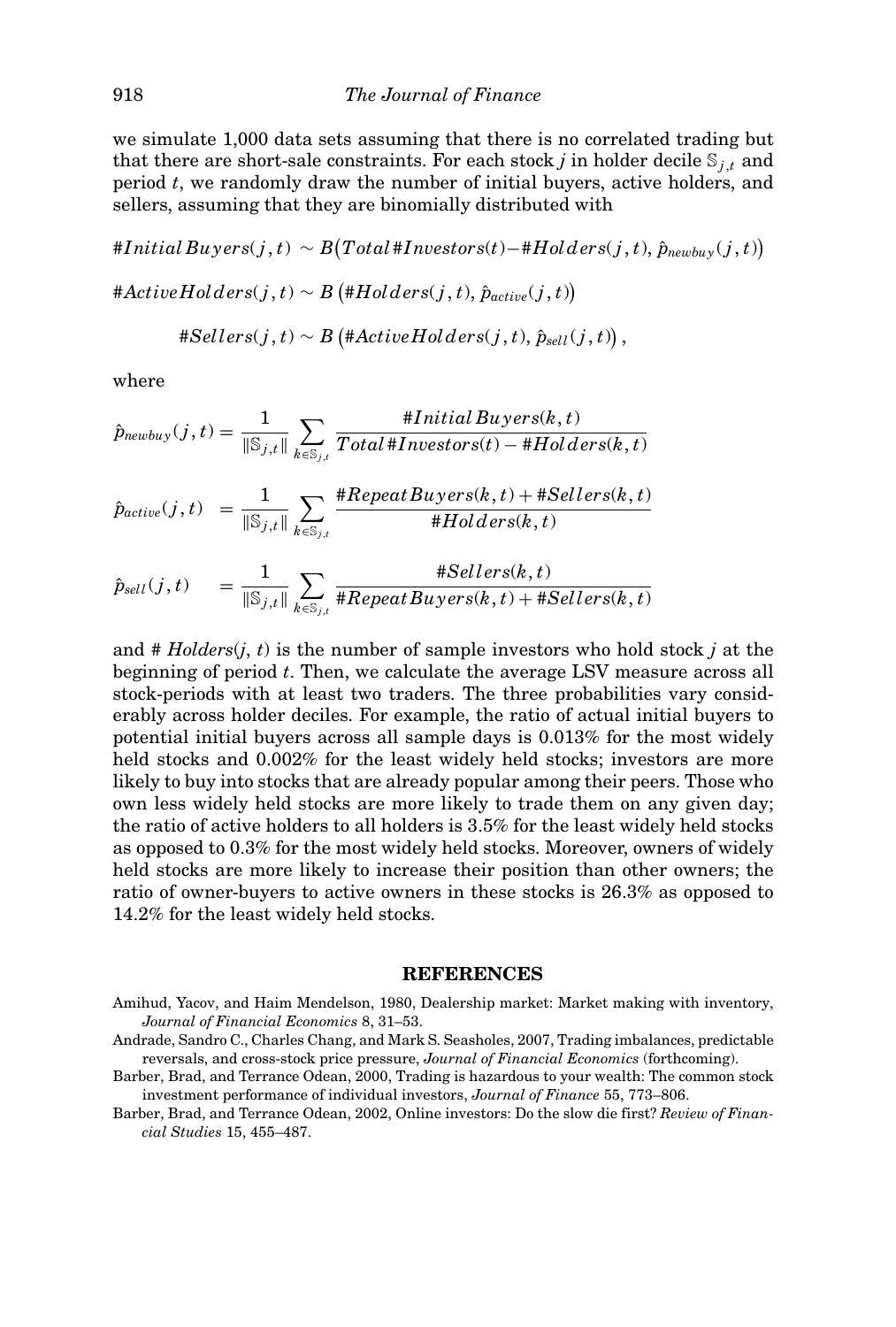- Barber, Brad, Terrance Odean, and Ning Zhu, 2006, Do noise traders move markets? Working paper, University of California, Berkeley.
- Barber, Brad M., Terrance Odean, and Ning Zhu, 2003, Systematic noise, Working paper, University of California, Berkeley.
- Barberis, Nicholas C., and Andrei Shleifer, 2003, Style investing, *Journal of Financial Economics* 68, 161–199.
- Campbell, John Y., Sanford J. Grossman, and Jiang Wang, 1993, Trading volume and serial correlation in stock returns, *Quarterly Journal of Economics* 108, 905–939.
- Chordia, T., and A. Subrahmanyam, 2004, Order imbalance and individual stock returns, *Journal of Financial Economics* 72, 485–518.
- Coval, Joshua D., and Tobias J. Moskowitz, 1999, Home bias at home: Local equity preference in domestic portfolios, *Journal of Finance* 54, 145–166.
- Cutler, David M., James M. Poterba, and Lawrence H. Summers, 1989, What moves stock prices?, *Journal of Portfolio Management* 15, 4–12.
- De Long, J. Bradford, Andrei Shleifer, Lawrence Summers, and Robert J. Waldmann, 1990a, Noise trader risk in financial markets, *Journal of Political Economy* 98, 703–738.
- De Long, J. Bradford, Andrei Shleifer, Lawrence Summers, and Robert J. Waldmann, 1990b, Positive feedback investment strategies and destabilizing rational speculation, *Journal of Finance* 45, 375–395.
- Deutsches Aktieninstitut, 2003, Factbook 2002, Frankfurt am Main.
- Dorn, Daniel, and Gur Huberman, 2005, Talk and action: What individual investors say and what they do, *Review of Finance* 9, 1–45.
- Feng, Lei, and Mark S. Seasholes, 2004, Correlated trading and location, *Journal of Finance* 59, 2117–2144.
- Frazzini, Andrea, and Owen Lamont, 2006, The earnings announcement premium and trading volume, Working paper, University of Chicago and Yale University.
- Gilchrist, Simon, and Charles Himmelberg, 1998, Investment, fundamentals, and finance, Working paper 6652, National Bureau of Economic Research.
- Glosten, Lawrence R., and Paul R. Milgrom, 1985, Bid, ask and transaction prices in a specialist market with heterogeneously informed traders, *Journal of Financial Economics* 14, 71– 100.
- Goetzmann, William N., and Massimo Massa, 2002, Daily momentum and contrarian behavior of index fund investors, *Journal of Financial and Quantitative Analysis* 37, 375–389.
- Griffin, John M., Jeffrey Harris, and Selim Topaloglu, 2003, The dynamics of institutional and individual trading, *Journal of Finance* 58, 2285–2320.
- Grinblatt, Mark, and Matti Keloharju, 2000, The investment behavior and performance of various investor types: A study of Finland's unique data set, *Journal of Financial Economics* 55, 43– 67.
- Grinblatt, Mark, Sheridan Titman, and Russ Wermers, 1995, Momentum investment strategies, portfolio performance, and herding: A study of mutual fund behavior, *American Economic Review* 85, 1088–1105.
- Grossman, Sanford J., and Merton H. Miller, 1988, Liquidity and market structure, *Journal of Finance* 43, 617–637.
- Harris, Milton, and Artur Raviv, 1993, Differences of opinion make a horse race, *Review of Financial Studies* 6, 473–506.
- Hasbrouck, Joel, 1991, Measuring the information content of stock trades, *Journal of Finance* 46, 179–207.
- Hong, Harrison, and Jeremy C. Stein, 1999, A unified theory of underreaction, momentum trading and overreaction in asset markets, *Journal of Finance* 54, 2143–2184.
- Huberman, Gur, and Werner Stanzl, 2004, Price manipulation and quasi-arbitrage, *Econometrica* 74, 1247–1276.
- Hvidkjaer, Soeren, 2006, Small trades and the cross-section of stock returns, Working paper, University of Maryland.
- Jackson, Andrew, 2003, The aggregate behaviour of individual investors, Working paper, London Business School.